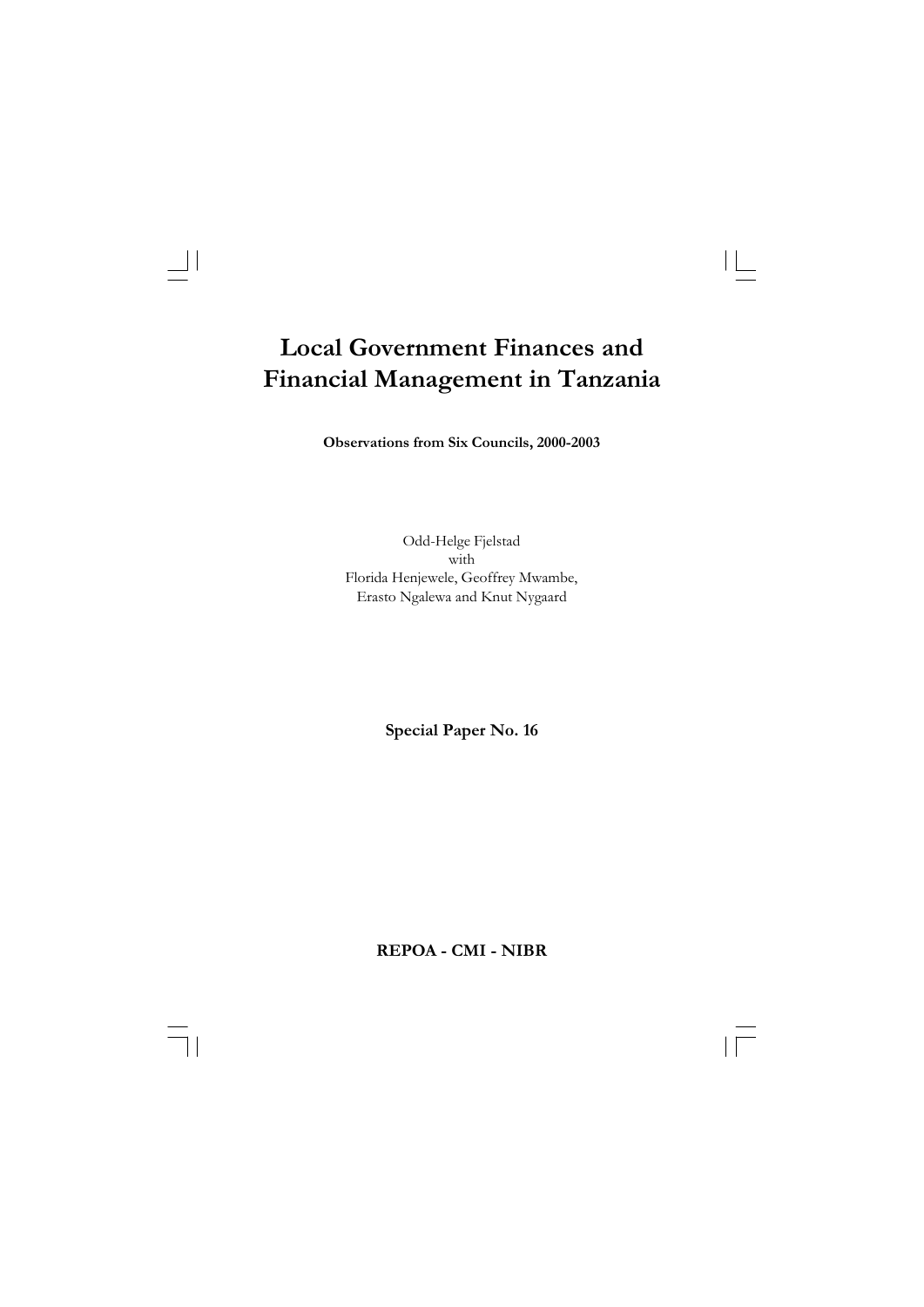Published for: Research on Poverty Alleviation (REPOA) P. O. Box 33223, Dar es Salaam, Tanzania www.repoa.or.tz

 $\begin{array}{c} \hline \end{array}$ 

By: Mkuki na Nyota Publishers P. O. Box 4246, Dar es Salaam, Tanzania, www.mkukinanyota.com

© REPOA, 2004

 $\begin{array}{c|c|c|c|c} \hline \multicolumn{1}{c|}{\textbf{1}} & \multicolumn{1}{c|}{\textbf{1}} \\ \hline \multicolumn{1}{c|}{\textbf{2}} & \multicolumn{1}{c|}{\textbf{3}} & \multicolumn{1}{c|}{\textbf{4}} \\ \hline \multicolumn{1}{c|}{\textbf{4}} & \multicolumn{1}{c|}{\textbf{5}} & \multicolumn{1}{c|}{\textbf{6}} \\ \hline \multicolumn{1}{c|}{\textbf{5}} & \multicolumn{1}{c|}{\textbf{6}} & \multicolumn{1}{c|}{\textbf{6}} \\ \hline \multic$ 

**ISBN 9987 417 24 8**

 $\overline{\mathcal{F}}_{\text{max}}$  $\sqrt{\overline{\phantom{0}}\phantom{0}}$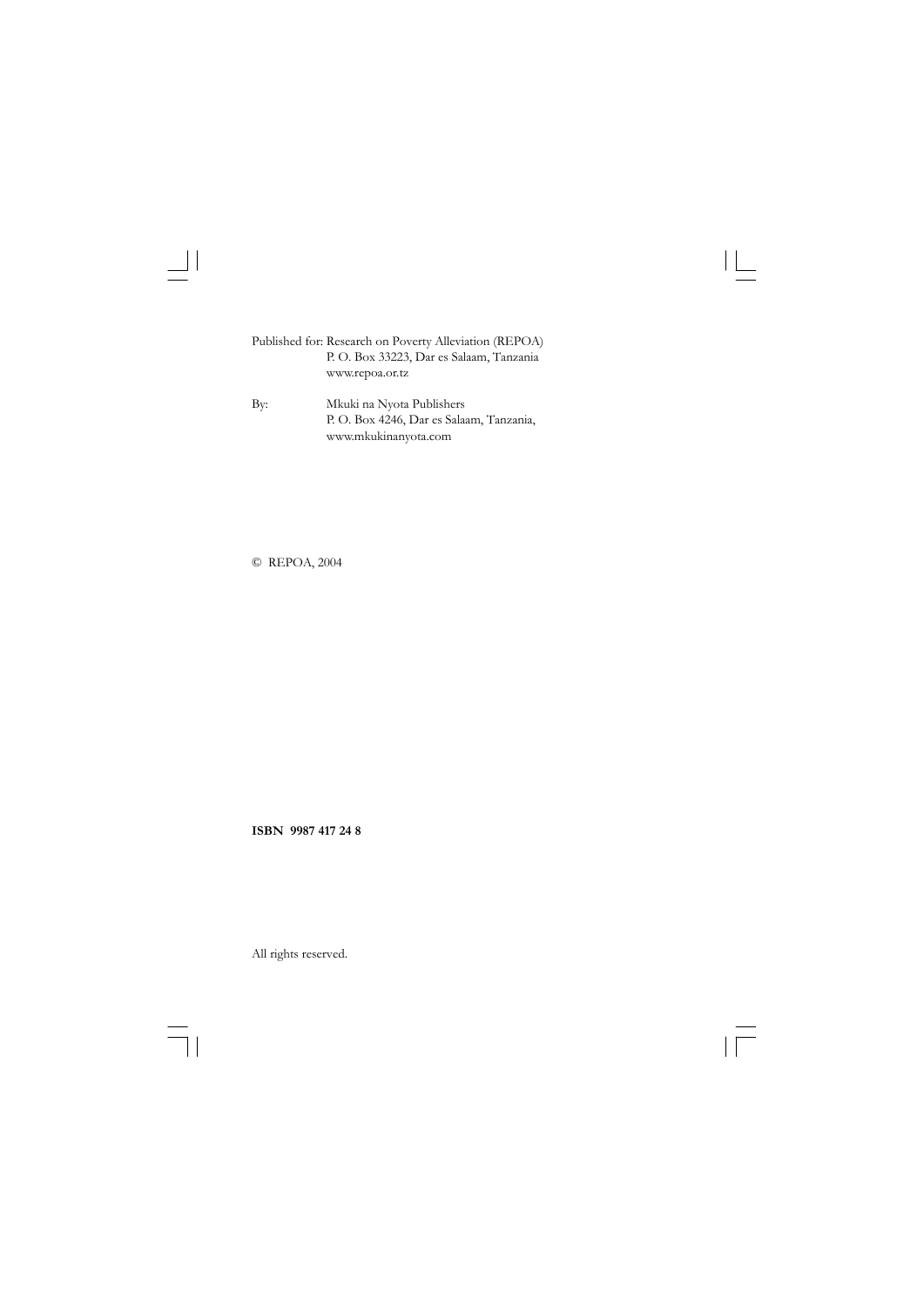## **Table of Contents**

 $\mathbf{L}$ 

| 5 TRANSPARENCY IN FINANCIAL AND FISCAL AFFAIRS |  |
|------------------------------------------------|--|
|                                                |  |
|                                                |  |
|                                                |  |
|                                                |  |
|                                                |  |

## **LIST OF TABLES**

 $\overline{\phantom{0}}$ 

| Table 2: Local government own revenue sources, 2002 and 2003 (in mill. Tsh and |
|--------------------------------------------------------------------------------|
|                                                                                |

 $\dddot{\mathbf{m}}$  $\overline{\mathbb{F}}_1$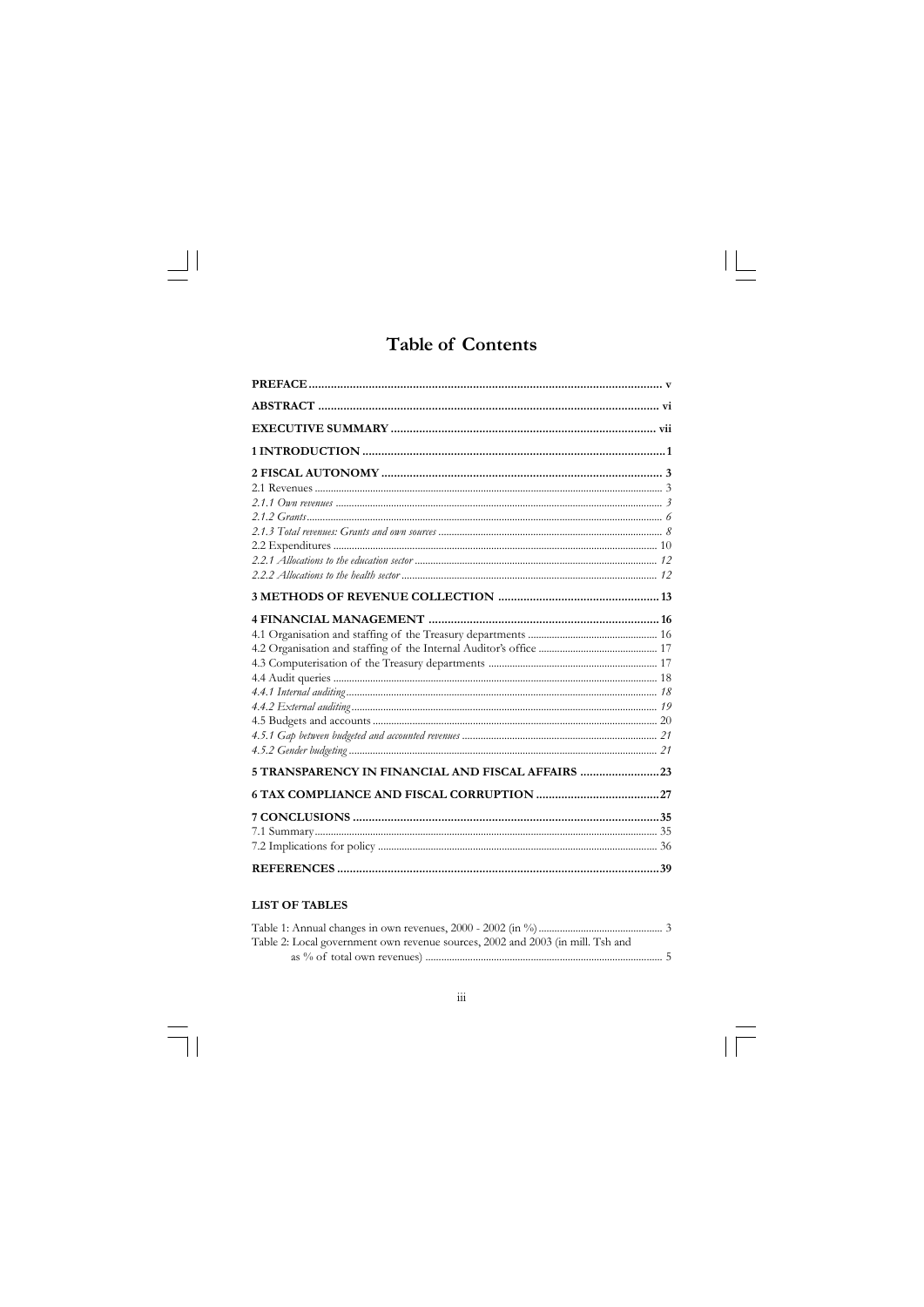

 $\Box$ 

| Table 3: Annual changes in central government grants to the case councils,          |  |
|-------------------------------------------------------------------------------------|--|
|                                                                                     |  |
|                                                                                     |  |
|                                                                                     |  |
| Table 6: Annual changes (%) in total revenues (grants and own revenues)  9          |  |
| Table 7: Annual changes in total expenditures as reported by the six case           |  |
|                                                                                     |  |
| Table 8: Primary education expenditures in % of total expenditures  12              |  |
|                                                                                     |  |
|                                                                                     |  |
| Table 11: Staffing of the Treasury Department and the Internal Auditor's office     |  |
|                                                                                     |  |
| Table 12: Computerisation of the Treasury Departments (by September 2003)  17       |  |
| Table 13: Examples of queries on tendering procedures (by September 2003)  19       |  |
| Table 14: Audit Report of the Controller and Auditor General for the Six Councils,  |  |
|                                                                                     |  |
|                                                                                     |  |
|                                                                                     |  |
| Table 17: Dissemination of information on fiscal issues to the public from the      |  |
|                                                                                     |  |
| Table 18: Citizen's perceptions on information received on particular issues  24    |  |
| Table 19: Information receivd on tax revenues collected in the area                 |  |
|                                                                                     |  |
| Table 20: Awareness of recent changes of the local tax system (by October 2003,     |  |
|                                                                                     |  |
| Table 21: Major problems in local tax collection (%of the respondents0  27          |  |
| Table 22: Views on tax collection and reciprocal services (%of the respondents)  29 |  |
| Table 23: Views on tax evasion and reasons for compliance                           |  |
|                                                                                     |  |
|                                                                                     |  |
| Table 25: Where and by whom is misuse of tax revenue least likely                   |  |
|                                                                                     |  |
| Table 26: What actions would reduce the misuse of tax revenues                      |  |
|                                                                                     |  |
| Table 27: What actions should be taken to improve the use of tax revenues           |  |
|                                                                                     |  |
|                                                                                     |  |

 $\mathbf{1}$ 

## **LIST OF FIGURES**

| Figure 4: Total expenditures as reported by the case councils (2000-2002)  11 |  |
|-------------------------------------------------------------------------------|--|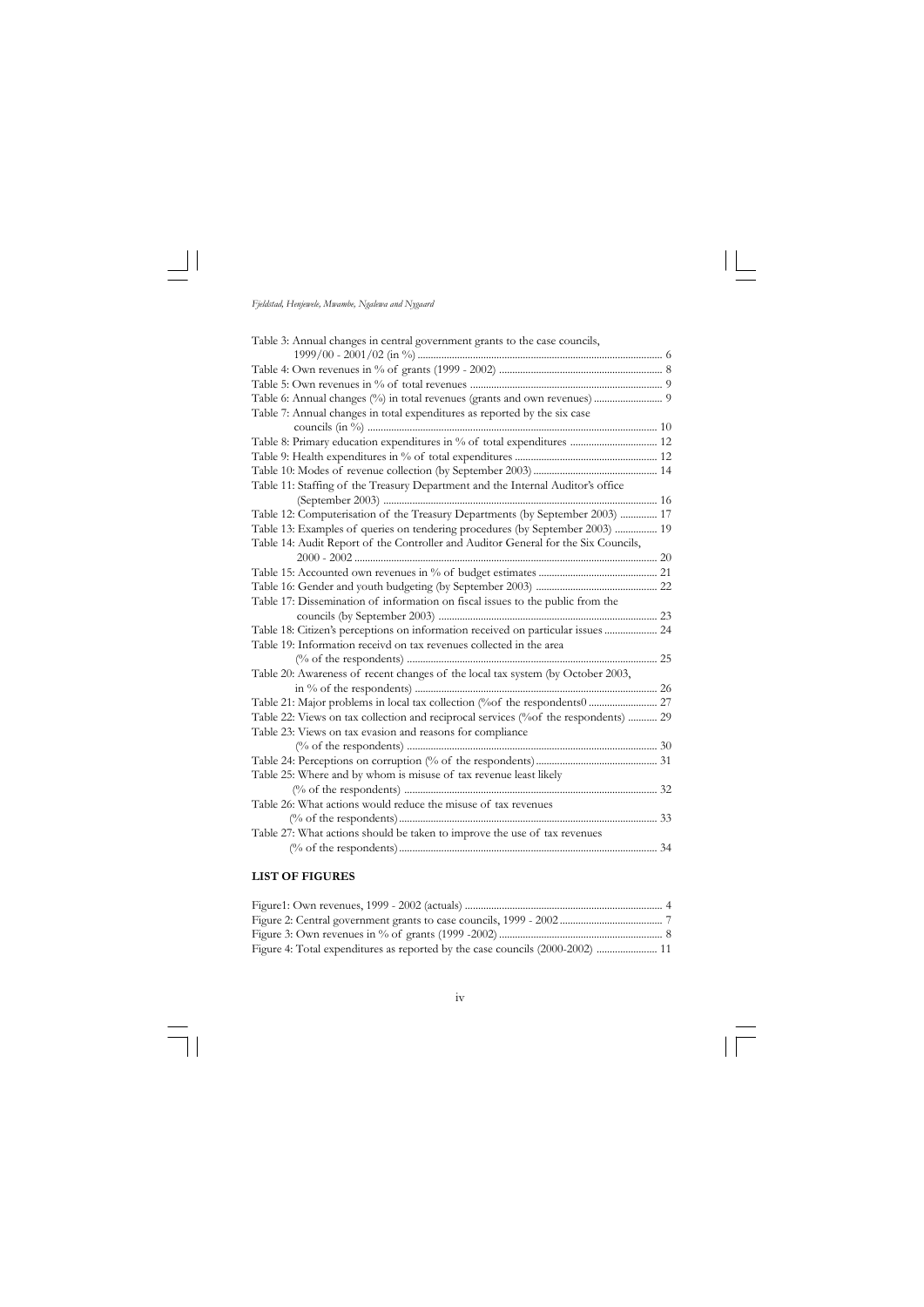#### **PREFACE**

As a part of its support to the Local Government Reform Programme (LGRP), NORAD is financing a *Formative Process Research Project* to closely follow the development of the LGRP. In consultation with the President's Office Regional Administration and Local Government (PO-RALG), the project has been organised on the basis of institutional collaboration between the Research on Poverty Alleviation (REPOA), Dar es Salaam, Chr. Michelsen Institute (CMI), Bergen, and the Norwegian Institute for Urban and Regional Studies (NIBR), Oslo. The project will run over the four-year period 2002-2005.

The formative process research concentrates on the following three broad dimensions of the local government reform:

- (1) Governance: local autonomy and citizen participation.
- (2) Finances and financial management: accountability, efficiency and local resource mobilisation.
- (3) Service delivery and poverty alleviation: criteria of success and operational constraints.

This report provides an analysis of data on 'Finances and financial management' from six councils for the period 2000-2003. The report is written by Odd-Helge Fjeldstad. During the course of the work on the report Erasto Ngalewa organised the data collection in the case councils and provided background information and statistics from PO-RALG. Florida Henjewele and Geoffrey Mwambe were responsible for collecting data from the case councils, while Knut Nygaard systematised relevant information based on the citizens' survey.

Useful comments and suggestions for improvements of a previous draft were received from two anonymous referees. Special thanks to the Local Government Reform Team (PO-RALG) and the contact persons in the case councils for their assistance, and to the many people in the councils visited who took the time to speak with us. Points of view and any remaining errors should be attributed to the author.

Bergen and Dar es Salaam, 30 June 2004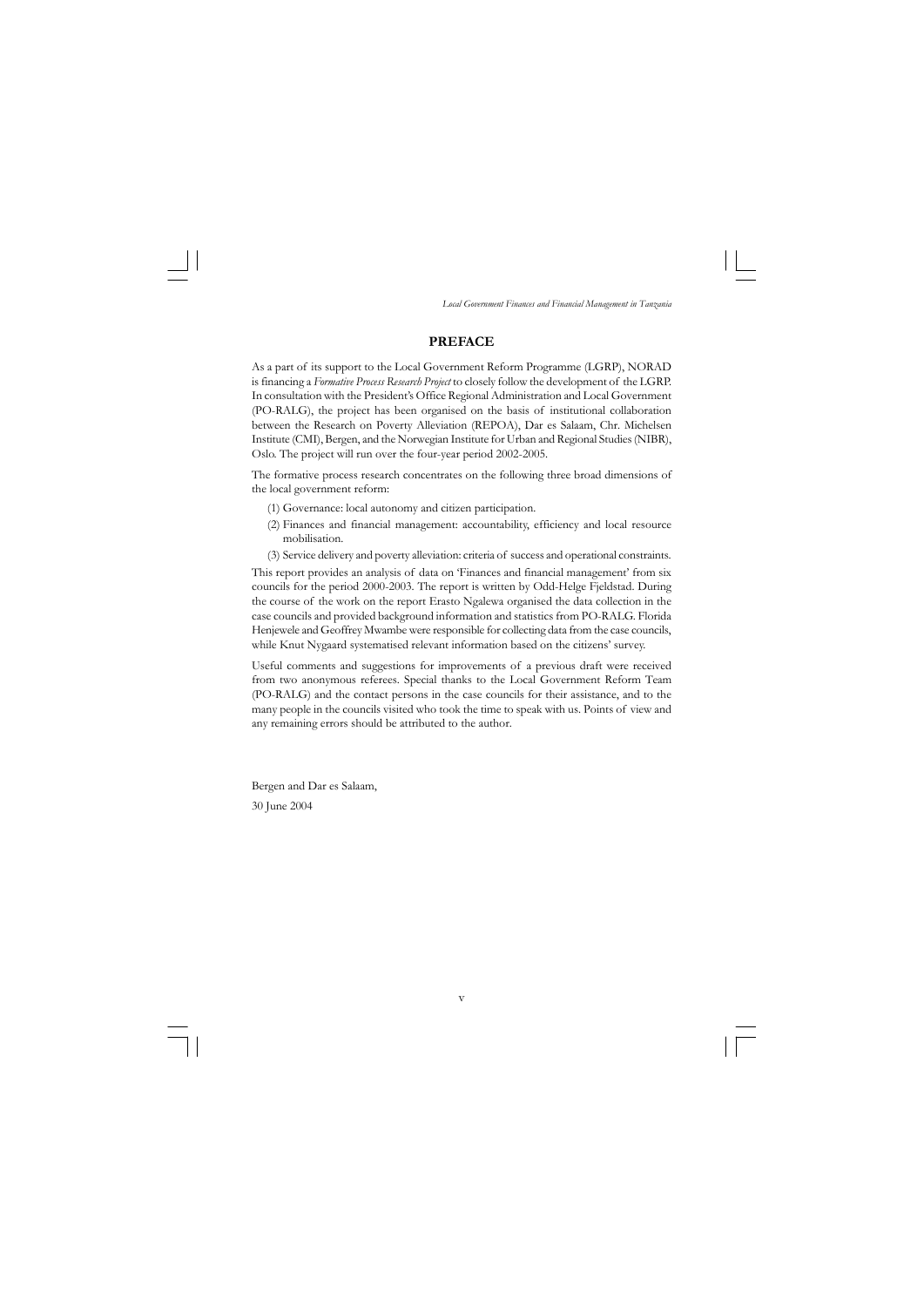#### **ABSTRACT**

The major focus of the Formative Process Research Programme is to observe changes in local authorities in the provision of basic services to the public. Moreover, the research aims to analyse changes in local authorities' capacity for financial management and revenue enhancement, and changes relating to governance, including accountability and responsiveness of the local government.

This report is an overview of local government finances and financial management in six councils in Tanzania: Bagamoyo District Council, Ilala Municipal Council, Iringa District Council, Kilosa District Council, Moshi District Council and Mwanza City Council. The data cover the period 2000-2003 and provide a reference point for the situation in the six councils with respect to various dimensions of local government finances and financial management in this period. The following themes are covered by the study: (a) the degree of fiscal autonomy; (b) methods of revenue collection; (c) financial management, including budgeting, accounting and auditing; (d) transparency in fiscal and financial affairs; and (e) tax compliance and fiscal corruption. In essence, a small, common database is developed for all the case councils.

vi  $\overline{\neg}$  $\sqrt{1}$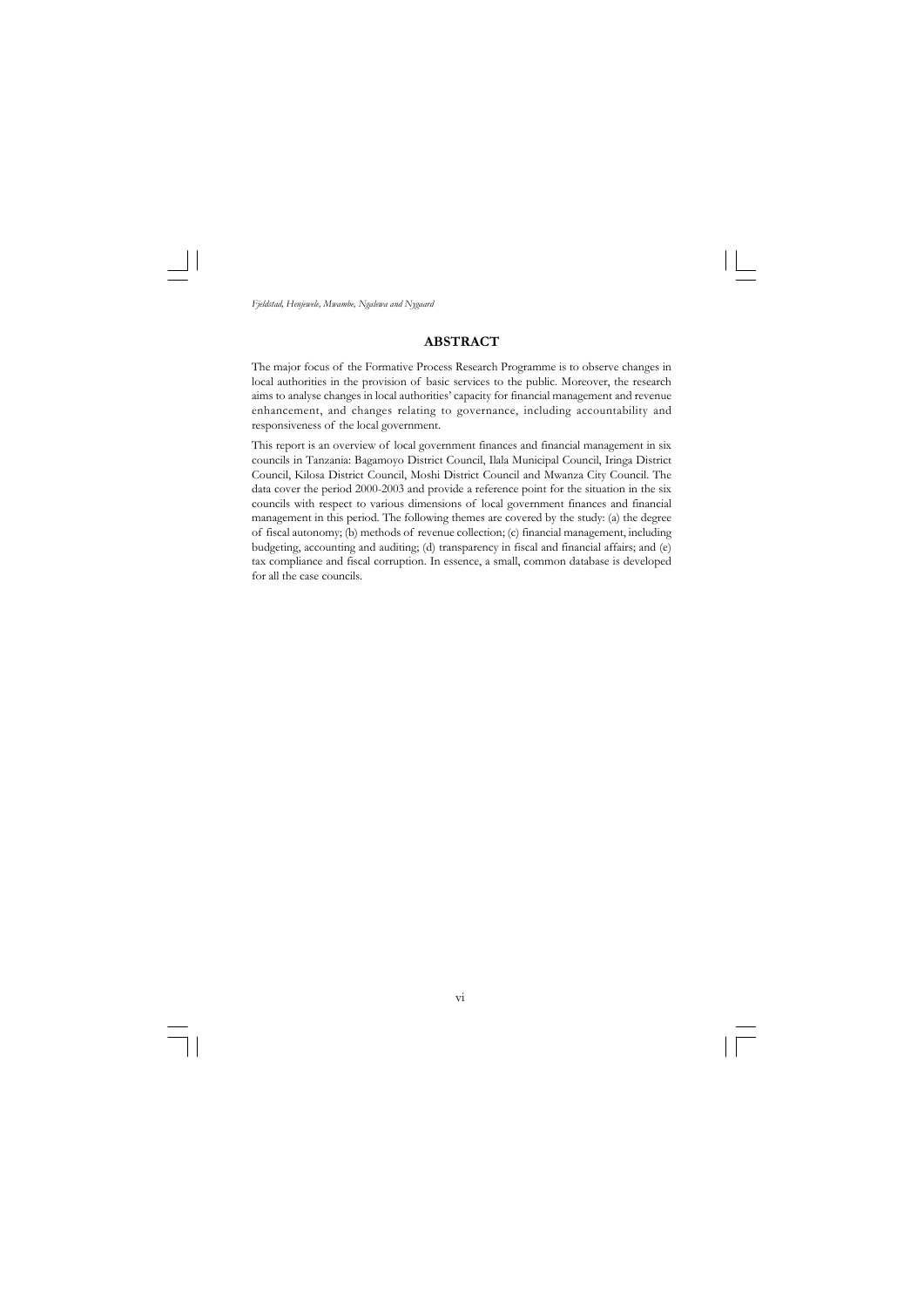vii

*Local Government Finances and Financial Management in Tanzania*

#### **EXECUTIVE SUMMARY**

#### **1 Introduction**

The report presents and analyses data on 'finances and financial management' in six councils in Tanzania: Bagamoyo DC, Ilala MC, Iringa DC, Kilosa DC, Moshi DC and Mwanza CC. The data cover the period 2000-2003, and provide a reference point for the situation in the six councils with respect to various dimensions of local government finances and financial management in this period. The following key indicators are used as reference points: (i) the degree of fiscal autonomy; (ii) financial management, including budgeting, accounting and auditing; (iii) methods of revenue collection; (iv) transparency in fiscal and financial affairs; and (v) tax compliance and fiscal corruption in the case councils. A brief summary of key findings are presented below.

#### **2 Fiscal Autonomy**

Fiscal autonomy of district councils is limited both with respect to revenues and expenditures. The four rural councils in our sample generated less than 17% of their total revenues from own sources in 2002. For Moshi DC, the percentage was less than 10%. The rationalisation and abolishment of many local revenue sources in June 2003 has most likely reduced the already limited fiscal autonomy of district councils even further. In contrast, the two urban councils, Ilala MC and Mwanza CC, are less dependent on central government grants than the rural councils. In 2002, Ilala MC generated about 64% of its revenue through own sources and Mwanza CC almost 48%. However, none of the six case councils have experienced an increase in their own generated revenue share of total revenues during the three year period 1999-2002. In Bagamoyo DC, Iringa DC and Mwanza CC, there is a clear downward trend in own revenues as a percentage of total revenues.

A similar picture applies with respect to expenditures since the grants from the central government are conditional and earmarked for specific sectors. In general, we observe a considerable annual increase in total expenditures in the case councils during the period 2000-2002, although the annual fluctuations in some councils are substantial. Hence, from 2000 to 2001, Moshi DC experienced a significant decline in its expenditure level (-18.2%), and Bagamoyo DC saw a decline of 22.8% in total expenditures from 2001 to 2002. But from 2001 to 2002, Moshi DC, however, saw an increase of more than 95% in its level of expenditures. For Iringa DC and Kilosa DC, expenditure levels increased by 78% and 59%, respectively, from 2001 to 2002.

The allocation of expenditures between priority sectors shows substantial differences between the case councils. In particular, this is the case for allocations to the education sector, while we observe less difference between the allocations to the health sector. For instance, while Kilosa allocated about 22% of total expenditures to education in 2002, the corresponding figure for Moshi DC was 66%. On average, the allocation to the health sector in the case councils was around 10% of total expenditures in 2002.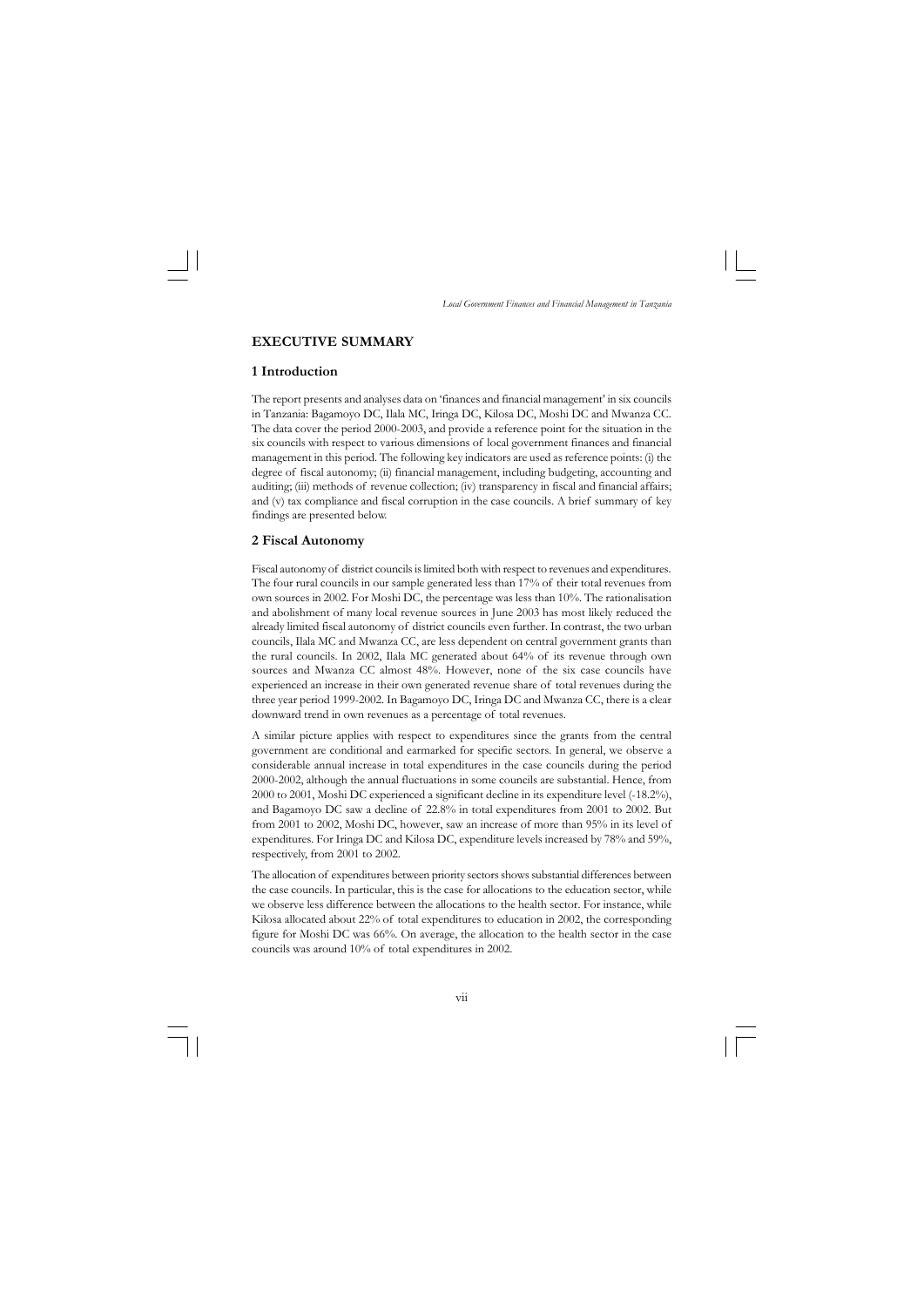viii

*Fjeldstad, Henjewele, Mwambe, Ngalewa and Nygaard*

#### **3 Methods of Revenue Collection**

Local government tax collection is the responsibility of the council staff and is completely separated from the central government. In district councils, it is organised around three levels, namely the council headquarters, the wards and the village levels. At the council headquarters the responsibility for tax collection rests with the council treasury, headed by the Treasurer. At the ward levels, the responsibility rests with the office of the Ward Executive Officer (WEO). The WEO also handles developmental issues and law-and-order functions at that level. For this purpose the local militia is at their disposal. In wards with greater revenue potential there will also be a ward revenue collector (WRC) to support the WEO. At the village level, the responsibility rests with the office of the village executive officer (VEO). The VEO is also responsible for supervising village developmental activities and to maintaining law and order. In addition, the VEOs often function as secretaries of the Village Councils.

With respect to the quality of financial management our research cannot, at this stage, identify any differences between the case councils that were part of the initial LGRP phase 1 and those which were not. Gaps between budgets and accounts provide an indication of the quality and realism of budgeting in the case councils. In Ilala MC and Bagamoyo DC, the annual revenue estimates in the period 2000-2002 are within a 10% range of the reported revenues. For the four other councils, the gaps between accounts and budgets in 2002 were between 13% (Kilosa) and 35% (Iringa). No trend can be derived from the data, as the gaps between reported and projected revenues vary from year to year in all councils. For some councils, and in particular for Moshi DC, the annual fluctuations are substantial and reflect weak budgeting.

In practice, the organisation of tax collection varies between councils. For instance, in some councils the village level has been excluded from collection, and the task is taken over by the ward level. This is due to incentive problems connected with tax collection at the village level. Most case councils have introduced new methods to increase revenues from existing sources by outsourcing some of the revenue collection to private collectors to increase revenues from existing sources. Only in Iringa DC all own revenues are collected by the council staff.

#### **4 Financial Management**

Budgeting and accounting are still carried out manually in all the six case councils. Only Kilosa applies in practice PLATINUM in combination with a manual system. Ilala MC has started to implement PLATINUM, and Epicor is in place in Mwanza CC. In contrast, Bagamoyo, Iringa and Moshi have not yet started to computerise financial management and planning.

The staffing situation in the case councils' treasury departments differs both with respect to the number of staff members and their qualifications. This partly reflects the size of the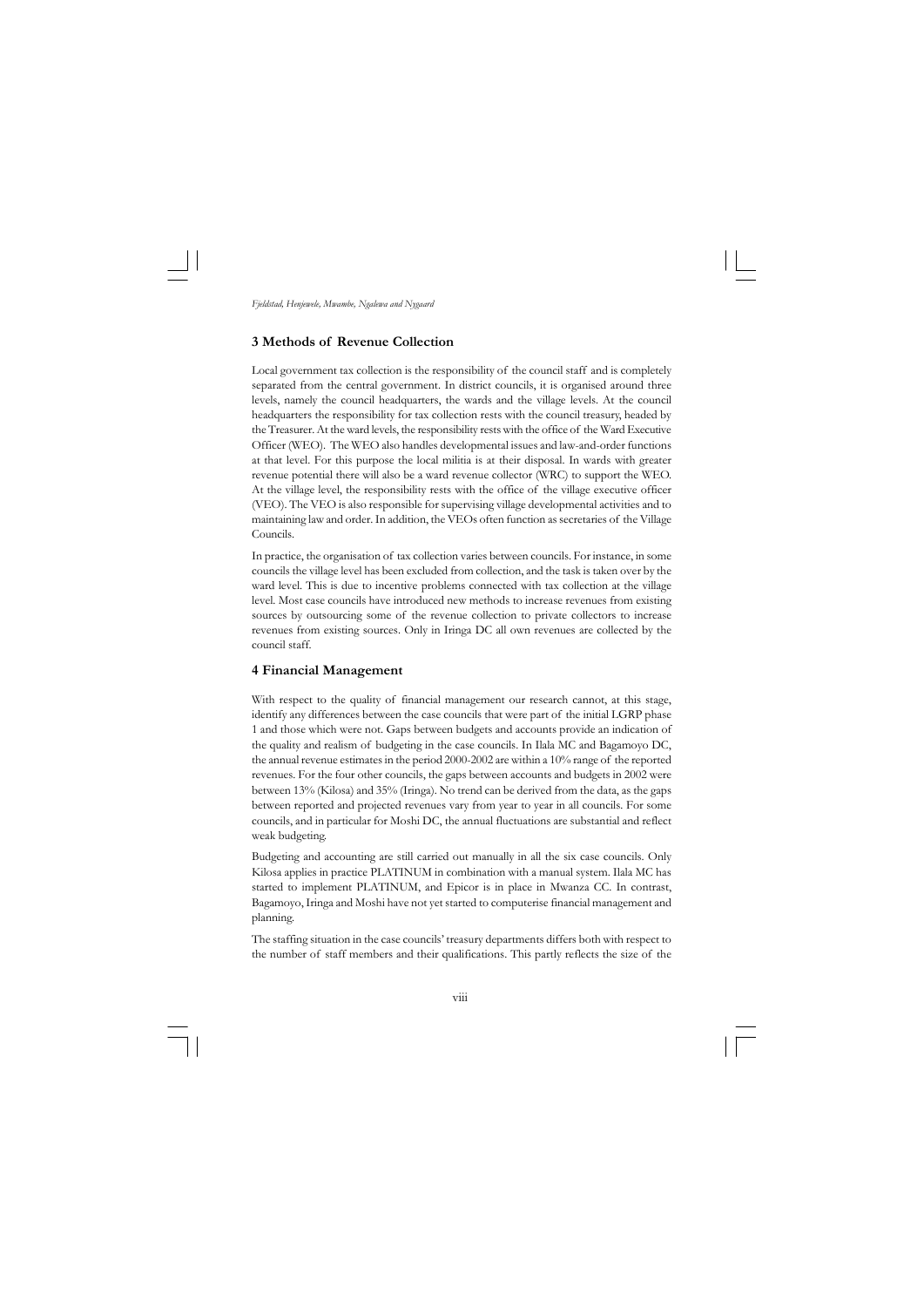ix

*Local Government Finances and Financial Management in Tanzania*

councils. For instance, Mwanza CC has 42 staff members in the Treasury Department compared to 17 in the Treasury in Bagamoyo. To some extent it also reflects that some councils are more attractive to work in compared to others, for instance llala versus Iringa. However, a general picture from the Treasury Departments is that about one third or less of the staff are trained accountants. The remaining majority of staff have either no formal training in accounting or only hold certificates.

The Internal Auditor's Office in the case councils are either weakly staffed or not staffed at all. Bagamoyo, during the time of study, had no internal auditor in place, and in Iringa DC the vacant position was not filled until mid-2003. Hence, until recently the internal auditing in Iringa DC was carried out by the Treasury staff themselves. This has undermined the credibility of the auditing process.

In the most recent report from the Controller and Auditor General (CAG) more councils than before received a 'clean' statement on their accounts. This applies to Ilala MC, Kilosa DC, Moshi DC and Mwanza CC, which all received clean reports in 2001. But it is too early to state whether this is a trend or only accidental. To our knowledge, the quality of the CAG's reports on local authorities has not been evaluated. Hence, one should be cautious to draw conclusions based on the CAG's findings. Preliminary observations from the case councils indicate, however, that no significant improvements have taken place in recent years to curb corruption, with a possible exception for Kilosa DC, which seems to have experienced positive managerial changes since mid-2002.

#### **5 Transparency in Financial and Fiscal Affairs**

All the case councils report that they disseminate information on financial and fiscal affairs to the public through meetings organised by the council, including full council meetings, ward and village meetings. Ilala MC, Kilosa DC and Mwanza CC also reported that they used newspapers to inform citizens. Moreover, notice boards at ward and council headquarters were used in Ilala MC, Moshi DC and Mwanza CC. However, there are reasons to question the effectiveness of these dissemination mechanisms and whether the information actually reaches the public. Few of the respondents in a recently conducted citizens' survey, covering 1260 respondents in the case councils, said they had seen some information about local government finances. As many as 86% of all the respondents said they had never received information on the amount of tax revenues and user charges collected in their area. There are, however, large variations across councils. The respondents in Kilosa DC appear to be the relatively best informed, whereas the highest levels of ignorance among citizens with regard to tax collection were found in the urban councils Ilala MC and Mwanza CC. Among those who had received this kind of information from the council, the Village Executive Officers (VEOs) were in general the most likely institution to have issued it.

In contrast, the large majority (77.5% of the respondents) had seen posters for HIV/AIDS. Moreover, when asked from where they received information on various government policies, such as tax policy, HIV/AIDS control policy, health policy, education policy, the local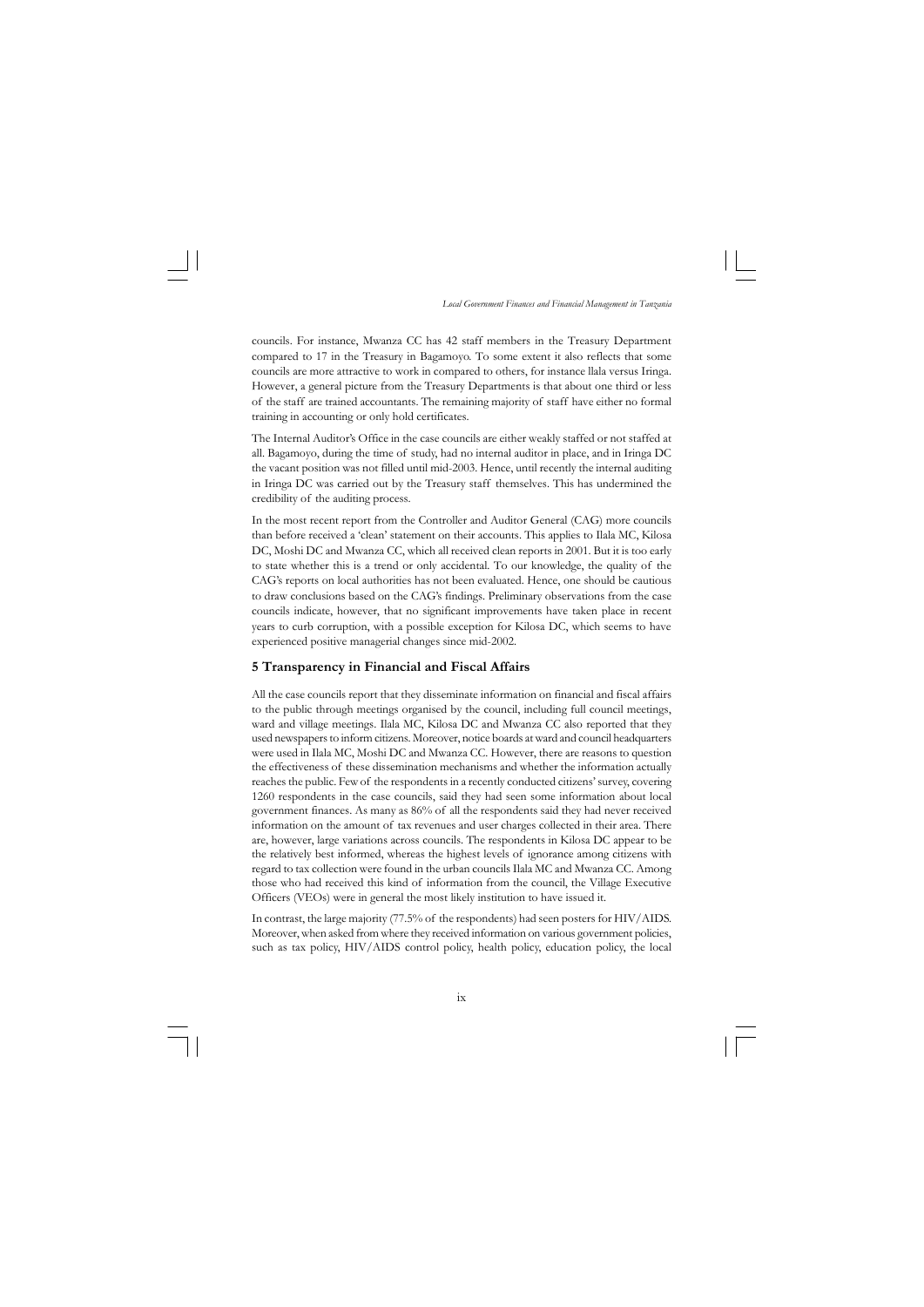x

*Fjeldstad, Henjewele, Mwambe, Ngalewa and Nygaard*

government reform etc., radio was the media the majority of the respondents referred to. Newspapers and other forms of information dissemination used by the local authorities seemed to play a minor role.

#### **6 Tax Compliance and Fiscal Corruption**

In all the case councils, taxpayers' unwillingness to pay taxes and fees was reported as a major obstacle to enhancing local government revenues. The citizens' survey provided some indications on factors that impact on taxpayers' compliance behaviour.

Only 28.6% of the respondents see taxpayers' unwillingness to pay to be a problem. In contrast, too high taxes (47.9% of the respondents) and dishonest tax collectors (45.7%) were perceived to be major problems. However, the most serious problem perceived by a majority of the respondents (58.4%) was that the money collected was not spent on public services. With respect to the urban-rural divide which were observed on other issues, the respondents in Ilala MC and Mwanza CC perceived that too many taxes/fees and harassment by tax collectors were larger problems compared to what was the case for the respondents in the rural councils.

Dissatisfaction on poor linkages between taxes paid and service delivery showed no ruralurban divide. In general, taxes were widely perceived to be unfair. Firstly, only 9% of the respondents agreed with the statement that 'most of the tax revenues collected in the area is used for reciprocal services'. Secondly, the majority of all respondents (51%) held the view that people should deny paying taxes until services improved. Thirdly, 73% of the respondents said they would be willing to pay more taxes in exchange for improved services. The respondents in Iringa DC were, however, least inclined to willingly increase tax payments in exchange for service improvements.

Almost 50% of all respondents thought that people would evade taxes if they could get away with it. However, we observed some differences between the case councils. While 59% of the respondents in Moshi DC answered that they believed most taxpayers would evade if they thought they could get away with it, the corresponding figure for Kilosa DC was 38.6%. The most cited reason for tax compliance (46%), on the other hand, was that people paid because they 'will avoid disturbances'. Only 22.6% of the respondents said that they believe people paid because they anticipated public services.

Corruption was perceived to be a problem in all the six case councils. But, there were large differences across councils with respect to the extent of corruption. In Kilosa DC, 40% of the respondents viewed corruption as a serious problem, compared to 72% in Moshi DC. Moreover, in Kilosa 40% of the respondents said they had seen a decline in the level of corruption during the last two years, whereas in Moshi 53% had observed an increase. There was agreement across councils that corruption had to be combated at every opportunity.

Almost one third (27%) of the respondents thought that misuse of tax revenues was unavoidable, though there were large variations across councils. Only 11% of respondents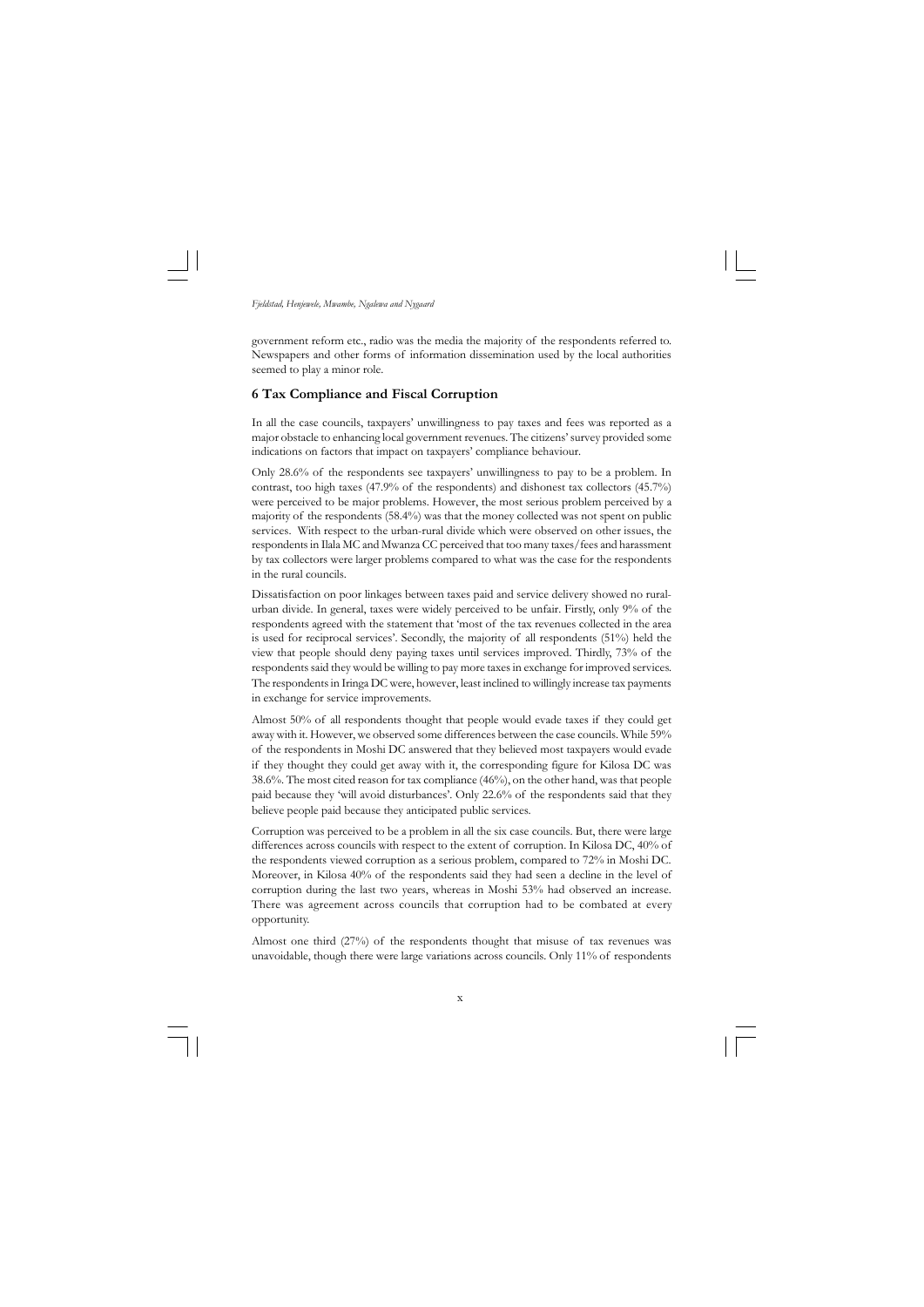xi

*Local Government Finances and Financial Management in Tanzania*

in Iringa DC saw misuse as unavoidable, compared to as many as 41% in Moshi DC. In general, respondents favour village authorities over ward, council and parliamentarians to truthfully allocate tax revenues. Another interesting observation was the relatively high degree of trust in the Tanzania Revenue Authority (TRA).

As many as 64% of all respondents thought that reporting misuse of tax revenue to a journalist would help reduce this form of corruption. Some respondents did not think any measures could impact on the extent of tax revenue misuse. The most frequent reason given for this attitude was the view that 'all civil servants are corrupt and they protect each other'. This attitude reflects that much is left to be done to build trust-relations between the local authorities and citizens.

The most favoured measures to improve the use of tax revenues, as expressed by the respondents, are stronger punishment of government employees and politicians. These measures apply across all the case councils. More information to the public on the allocation of tax revenues was also perceived to be a potentially important measure to improve the use of revenues.

#### **7 Conclusions**

One major administrative problem today for many councils is their inability to collect fully the revenue due to them. Fundamental issues to be addressed in this context are to redesign the current local revenue structure and to strengthen financial management. Moreover, measures are required to enhance taxpayers' compliance and to improve the accountability of tax collectors and councillors.

A fundamental requirement when further redesigning the local tax system is greater emphasis on the cost-effectiveness of revenue collection, taking into account not only the direct costs of tax administration, but also the overall costs to the economy, including the compliance costs to the taxpayers. In addition, losses through corruption and tax evasion need to be reduced. To achieve these aims, there is a need for further simplification of the licence and fee structures by reducing the number of rates and coverage. Fees and licences that have regulatory functions, such as sand fees, hunting and business licences, should be harmonised with central government taxes, to avoid double taxation and conflicts with national development policies such as employment creation and environmental protection. Furthermore, uniform rates on agricultural taxes (crop cess) are necessary to minimise distortions. In this context it might be worth considering the possibility to centralise the collection of certain local taxes. For instance, cess on export crops could be collected by the Tanzania Revenue Authority at their points of export.

More realism is required when it comes to the implementation of a well functioning property tax system. The municipalities' capacity and capability to administer the property tax have, in general, proved to be inadequate. Hence, it has been difficult for many councils both to maintain the current property valuation registers and to continue the property valuation exercises. It is, therefore, a need to reassess the basis of the property tax in urban councils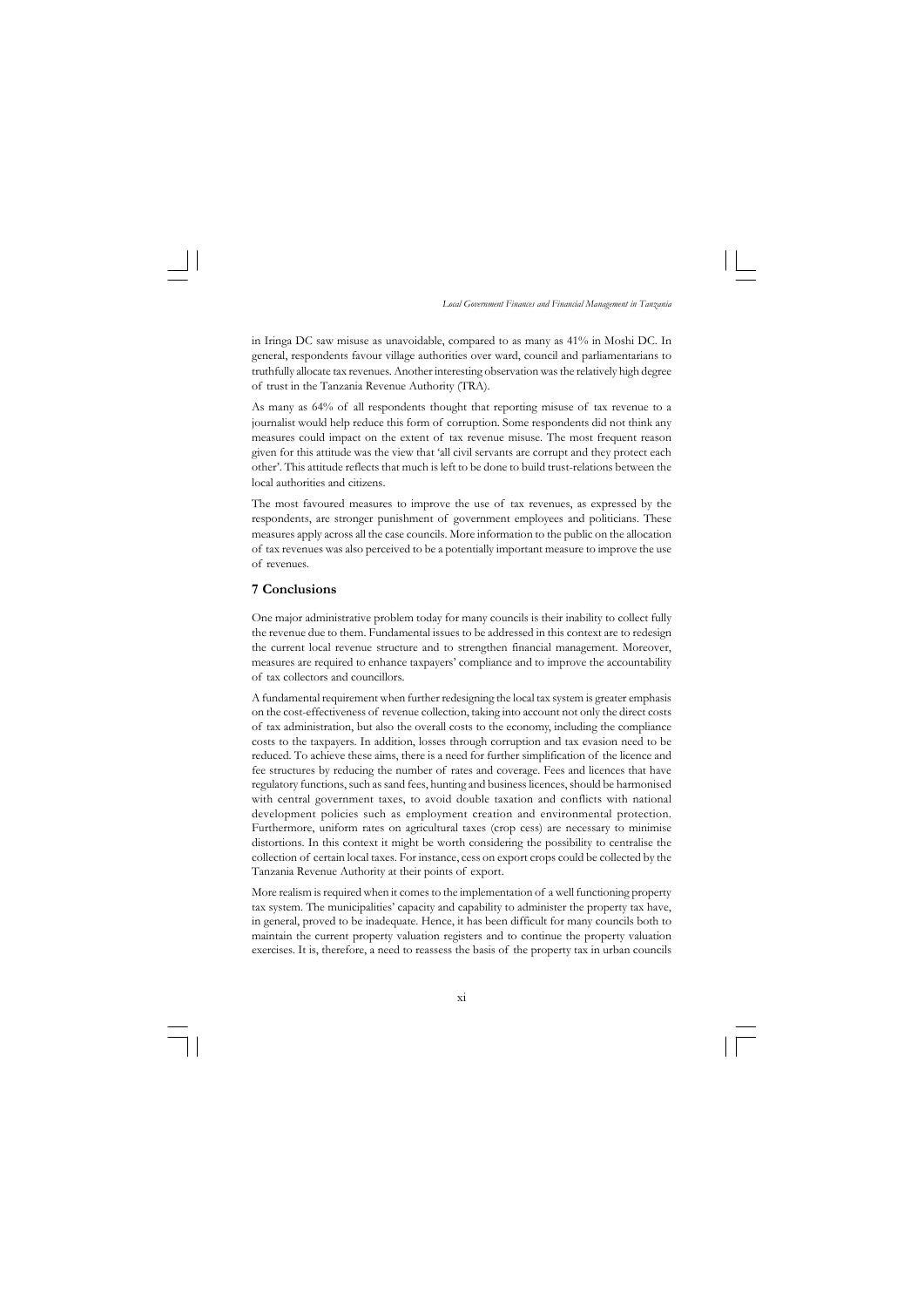

and to implement a more simple and coherent approach to the valuation provision, which takes into consideration administrative capacity and capability constraints facing the councils. Moreover, the experiences from urban councils advocate cautiousness when extending property tax to district councils.

Transparency with respect to budgets and accounts is at the heart of local government accountability. Local authorities publish information on revenues collected and allocations of funds, as they are obliged to according to the Local Authority Financial Memorandum 1997. However, at present much of this information does not reach or is not understood by the general public. Public notices gazetted in newspapers or posted on notice boards at the council headquarters are often presented in a relatively complicated and technical way which is hard to understand by ordinary citizens. Many people do not take interest in reading notices and newspapers. A main challenge is therefore to provide information on fiscal issues in ways which are understandable and which reach the general public. The successful dissemination of information on HIV/AIDS prevention may provide useful lessons for how to design and disseminate information on budgets and accounts to the communities. Written and oral methods of dissemination should be combined, including information submitted at service outlets such as schools and dispensaries, and at village and ward offices. More active use of the VEOs and *mtaa* leaders to communicate such information to citizens may also pay high dividends as the experiences from Kilosa and Iringa indicate. Urban councils would in general require additional measures compared to rural councils, due to the often high mobility and turnover of residents that make it more difficult to reach citizens with such information.

Improved information to the public on budgets and accounts may improve the opportunities for citizens to exercise their voice and hold local authorities accountable. It is, however, important to stress that encouraging citizens and the civil society to engage in fiscal and financial monitoring at the local level does not imply that such measures should replace formal auditing and accounting mechanisms. Nor does it imply that such measures will weaken the formal accountability mechanisms. On the contrary, it can strengthen the legitimacy and standing of local authorities in the communities by contributing with complementary measures to improved control of revenue collection and expenditures.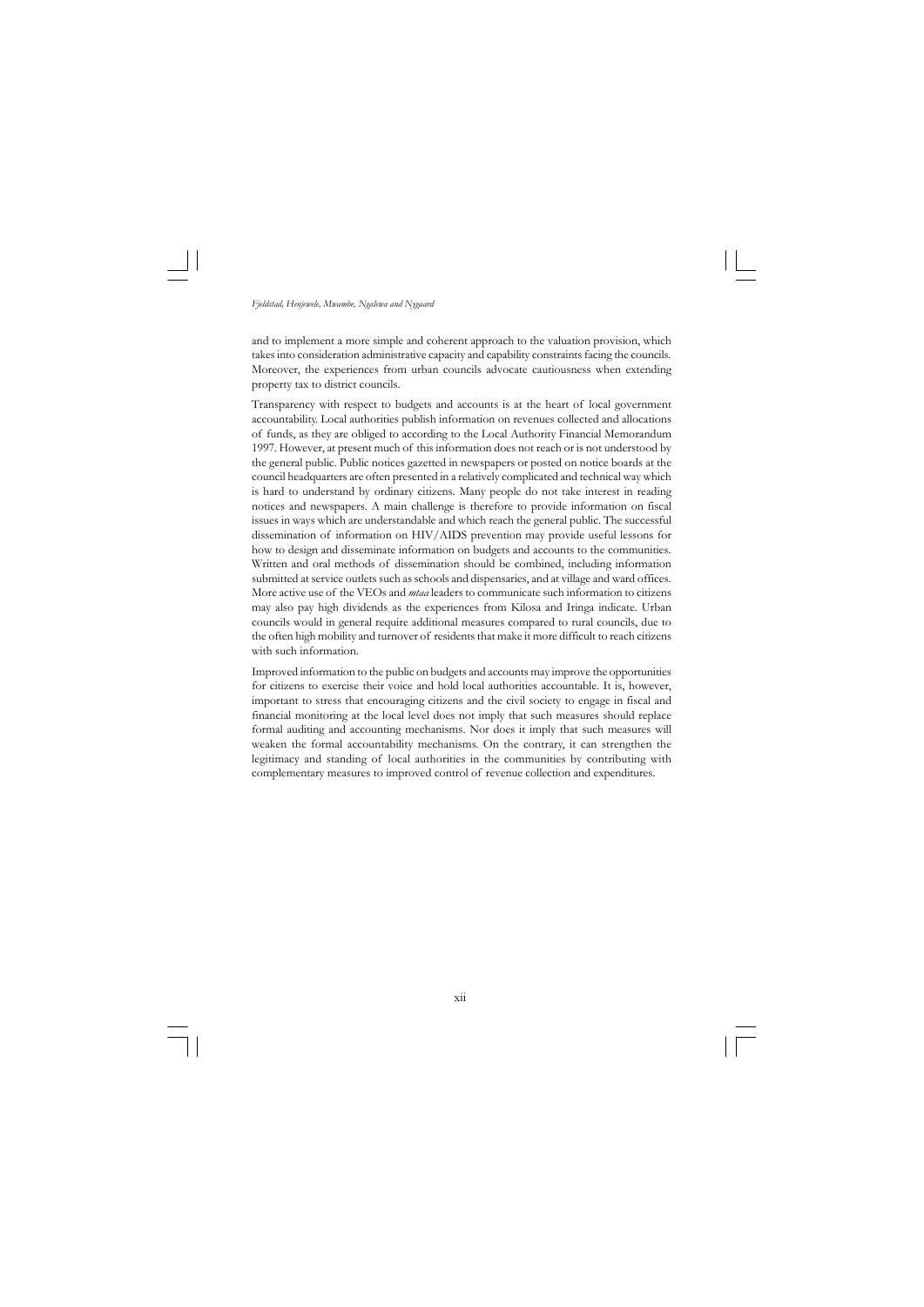*Local Government Finances and Financial Management in Tanzania*

#### **1 INTRODUCTION**

The overall objective of the Formative Process Research Project on the local government reform in Tanzania is to document the processes of change and impacts of the Local Government Reform Programme (LGRP) in Tanzania, and to provide managers and key stakeholders with operationally relevant data and analyses of lessons learned during implementation of the reform.

- variations in resource bases;
- rural-urban variations;
- degree of inclusion in the LGRP;
- degree of donor presence or support; and
- composition of political parties.

This report presents and analyses data on 'finances and financial management' in six councils in Tanzania. These are: Bagamoyo District Council, Ilala Municipal Council, Iringa District Council, Kilosa District Council, Moshi District Council, and Mwanza City Council. The data cover the period 2000-2003, and provide a reference point for the situation in the six councils with respect to various dimensions of local government finances and financial management in this period.<sup>1</sup> The following themes are covered by the study: (i) the degree of fiscal autonomy; (ii) financial management, including budgeting, accounting and auditing; (iii) methods of revenue collection; (iv) transparency in fiscal and financial affairs; and (v) tax compliance and fiscal corruption. In essence, a small, common database is developed for all case councils.

The case councils were selected on the basis of the following criteria (see the Inception Report, 30 October 2002):

The rationale of also including councils for in depth studies that did not take part in the initial phase 1 of the reform (i.e., Bagamoyo DC, Kilosa DC and Moshi DC), was to establish to what extent changes occur even without the incentives of the Local Government Reform – in other words, to identify – through the method of individualising or contrasting comparison - reform or change agents that are located at the local level or in other sectors than those driving the LGR. The report does not aim to explore causalities (e.g., what specific reform measures lead to the specific changes observed), but focuses instead on what changes are or can be observed in each of the case councils with respect to finances and financial management over the period of analysis. Furthermore, the report aims to function as a 'generator of ideas' for further analysis of processes of change to be studied.

The data on expenditures, finances and financial management are derived on the basis of a combination of quantitative and qualitative methodologies:

<sup>1</sup> This report does not discuss finances and financial management at lower local government levels (i.e. wards and villages/mitaa). Details on these issues are found in URT (2003a). Currently, there are about 2,400 wards in Tanzania and more than 9,000 registered villages. Villages have at least 250 households and are sub-divided into harmlets. On average there are about 3 hamlets per village.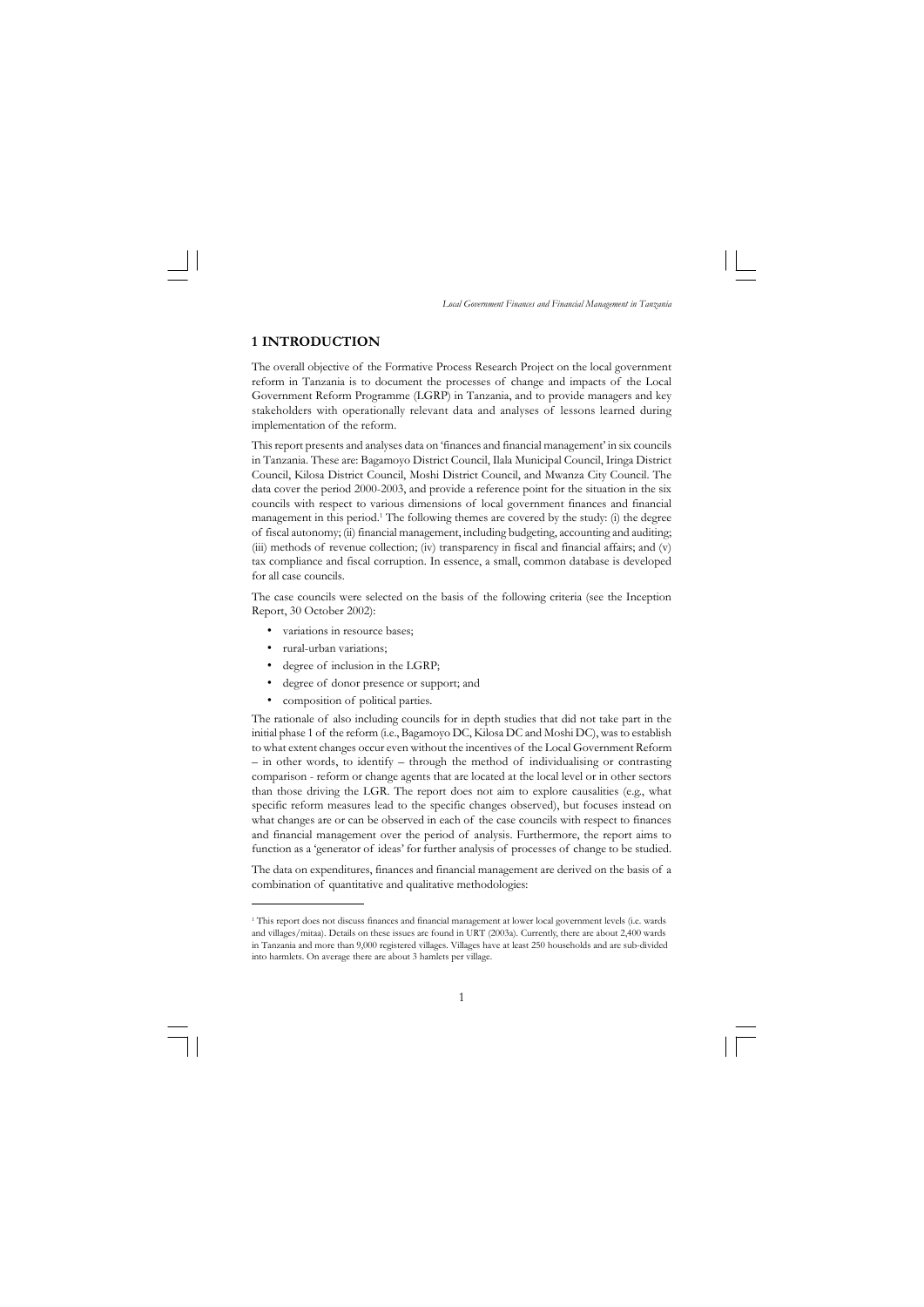- Citizens' survey comprising 1260 respondents; i.e. 210 respondents in each case council;
- Quantitative data collected in the case councils and from PO-RALG;
- Quantitative data submitted by contact persons in the case councils;
- Qualitative research in each council, ward and village designed especially to examine events of change due to the LGR (see the Fieldwork Manual 2003 for details on key informers interviewed); and
- Qualitative research at the central level, including ministries, national interest organisations (including ALAT), national NGOs, and major donors in order to explore major changes in the relations between local and central government responsibilities due to the LGR, and variations between central level stakeholders.

The report is organised as follows: Chapter 2 focuses on fiscal autonomy. The councils' share of own revenues and grants from the central government is compared, and changes over time discussed, reflecting the degree of fiscal autonomy in the councils. The Chapter also presents the status of and recent changes in local government expenditures, and allocations to the priority sectors education and health in each of the six case councils. In Chapter 3 modes of revenue collection are discussed. The focus of Chapter 4 is financial management in the case councils. Several indicators of the status of and changes in financial management are applied, including staffing of the councils' finance departments, the internal auditors' offices and computerisation of the treasury departments. Moreover, the status for and recent changes in internal and external audit queries are presented. Thereafter, as an indicator of the quality of budgeting, the gap between budgeted and accounted revenues in the case councils is discussed. Finally, the status of gender budgeting is presented. Then, in Chapter 5, transparency in financial and fiscal affairs is presented, including how fiscal information is disseminated to the public in the case councils. Chapter 6 provides a detailed account of citizens' perceptions on tax compliance and fiscal corruption in the case councils. These perceptions provide indications on citizens' trust in the local governments. Finally, Chapter 7 concludes.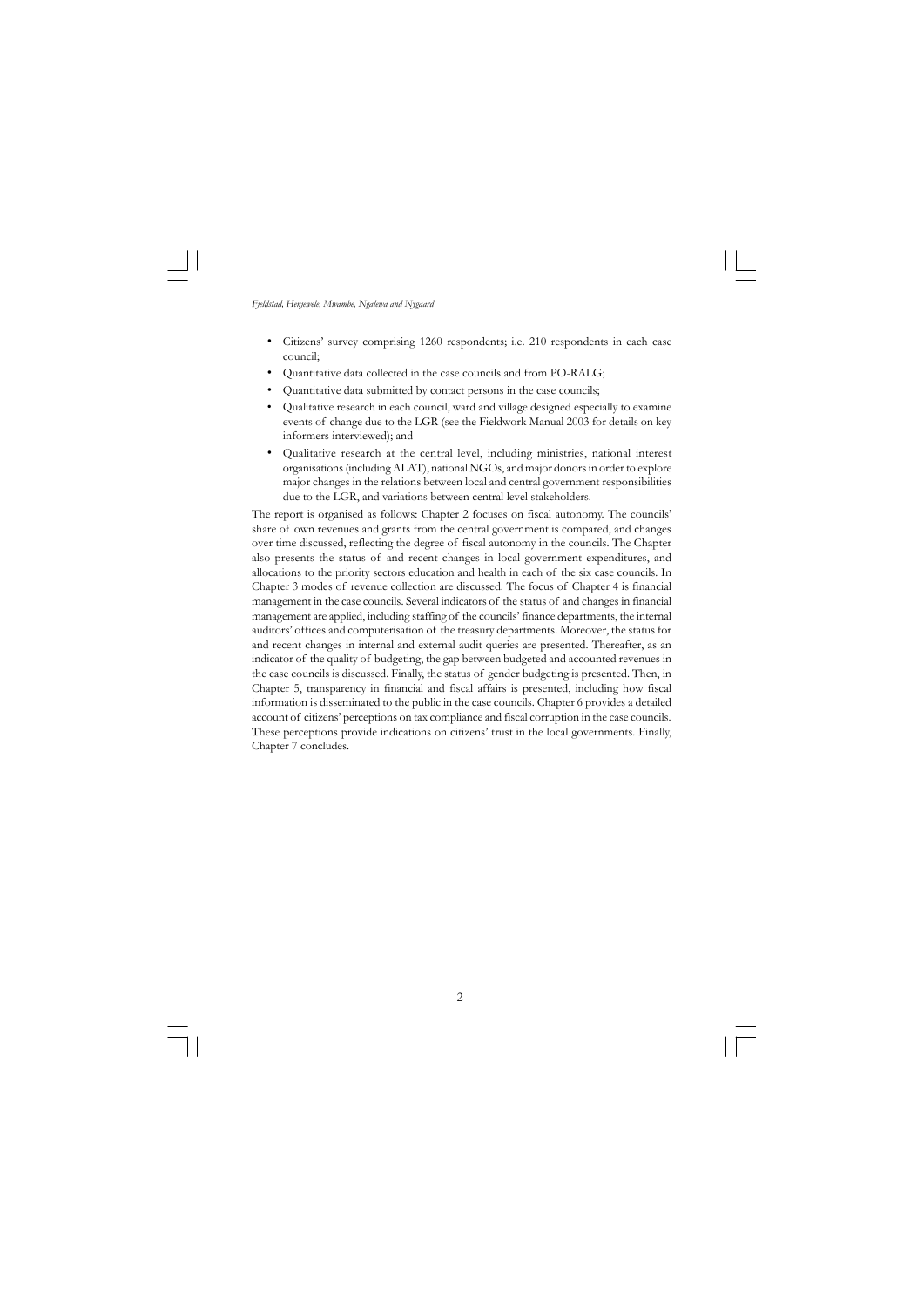*Local Government Finances and Financial Management in Tanzania*

#### **2 FISCAL AUTONOMY**

#### **2.1 Revenues**

Local governments' own revenues represented less than 6% of total national tax revenues in Tanzania in 2002. This share had then been almost unchanged since 1996. However, the share dropped substantially in FY 2003 following the rationalisation of local taxes, including the abolishment of development levy (URT, 2003b). Own generated revenues in district councils are mainly used to finance operational costs, in particular salaries for the lower cadre of local government employees and sitting allowances for councillors. The lion's share of the operational costs in district councils, however, is funded by central government transfers. In 2002, these transfers funded on average 85-90% of the total operational costs in district councils. With respect to investments, many councils are almost completely dependent on transfers from the central level, including donor funding.<sup>2</sup>

Local authorities have three major sources of funding: own revenues, central government transfers, and development aid (Fjeldstad, 2003). In addition, user charges and various forms of self-help activities contribute to the running and maintenance of public services such as primary schools and health facilities. Although data on the extent of user charges and selfhelp activities is not available, some studies from the late 1990s indicate that these contributions are significant and increasing (Cooksey & Mmuya 1997; Semboja & Therkildsen 1995). Recent update on this development is not available.

#### *2.1.1 Own revenues*

Table 1 shows the changes in annual own revenues for the period 2000-2002. In all the case councils except for Mwanza CC, own revenues increased from year 2000 to 2001 by twodigit figures (in nominal terms). For Moshi DC the annual increase was more than 85% and for Kilosa almost 30%. Kilosa DC and Ilala MC also experienced a two-digit increase in own revenues from 2001 to 2002, i.e. 30.7% and 16%, respectively. In contrast, Moshi DC and Iringa DC both experienced negative changes in own revenue generation, i.e. -8% and -2.4%, respectively, while Bagamoyo DC and Mwanza CC only experienced marginal changes in own revenue generation compared to the previous year.

Figure 1 presents the trend of reported own revenues in the six case councils during the period 2000-2002 (in TSh). No clear pattern can be observed from the case councils with respect to own revenue generation during this period. For some councils, including Ilala MC and Kilosa DC, and to a less extent for Bagamoyo DC and Mwanza CC, own revenues are increasing in nominal terms. For Iringa DC and Moshi DC, however, revenues fluctuated in nominal terms over this period.

<sup>2</sup>According to information from the LGRT (December 2003), PO-LARG plans to carry out a detailed study to determine teh expenditure composition of local authorities (e.g. the allocations to Personal Emoluments and Operational Costs), and the share of these costs which are funded by central government grants and the council's own revenues, respectively.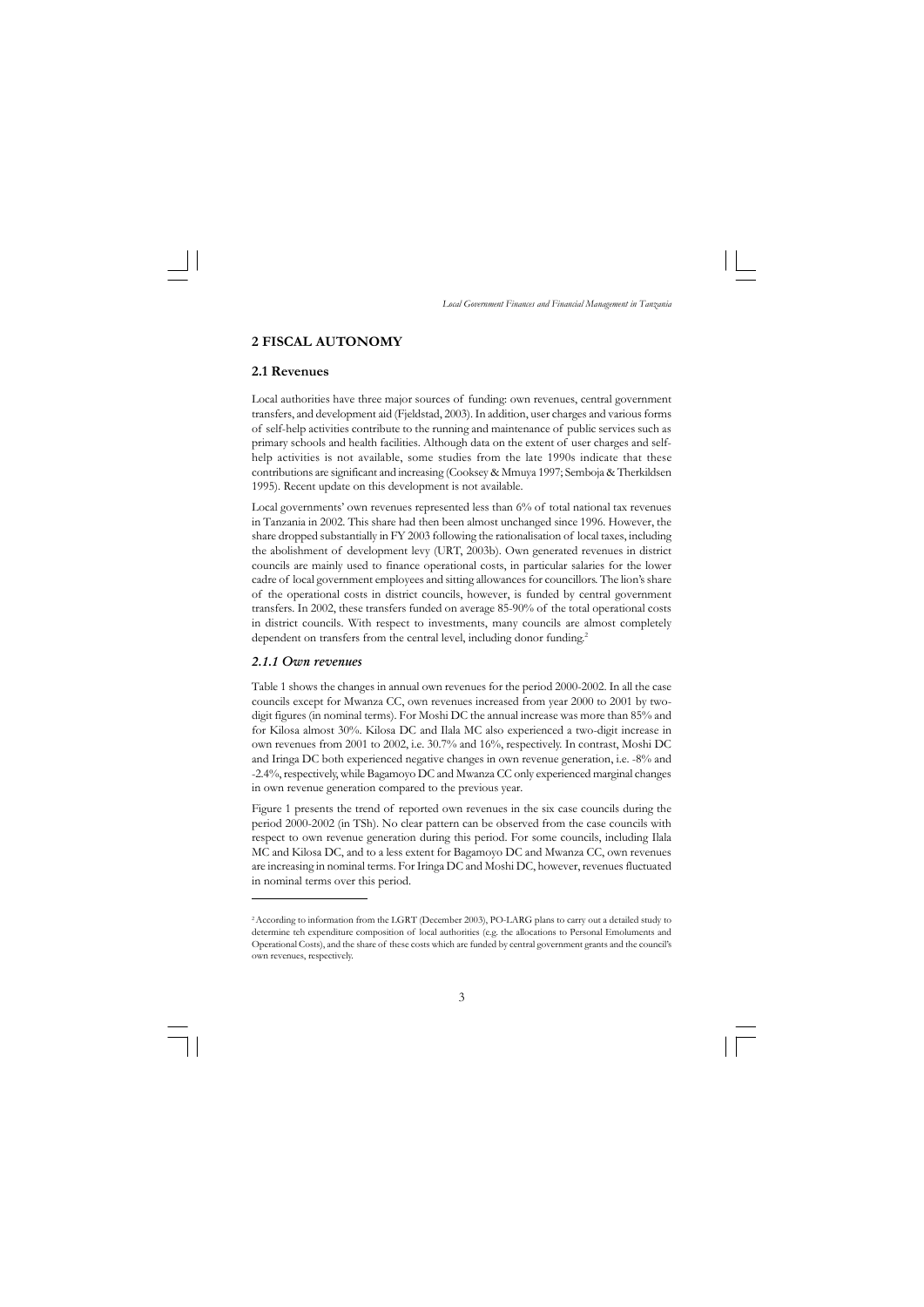*Fjeldstad, Henjewele, Mwambe, Ngalewa and Nygaard*

*Source:* Compiled by the authors based on the councils' 'Abstracts of Final Accounts'.

**Table 1: Annual changes in own revenues, 2000-2002 (in %)**

| Council     | 2000-2001 | 2001-2002 |
|-------------|-----------|-----------|
| Bagamoyo DC | 20.2      | 4.5       |
| Ilala MC    | 14.5      | 16.0      |
| Iringa DC   | 10.9      | $-2.4$    |
| Kilosa DC   | 29.1      | 30.7      |
| Moshi DC    | 86.4      | $-8.0$    |
| Mwanza CC   | 8.2.      | 1 O       |



*Source:* Data provided from PO-RALG based on the councils' 'Abstracts of Final Accounts'.

Table 2 presents the composition of own revenue sources in each of the six case councils in 2002 and 2003. The table shows that there are huge differences between urban and rural councils in this respect. While development levy contributed with 56.2% of total own revenues in Iringa DC and 36.7% in Kilosa DC in 2002, the corresponding figures were 0.6% for Ilala MC and 13.2% for Mwanza CC. The city service levy and various licences (including business licences), fees and others, are most important in the urban councils. However, the table also shows substantial differences between the four rural councils. Development levy played a relatively minor role in Bagamoyo DC and Moshi DC in 2002, while business and other licences and fees were more important. In Moshi DC crop cess was the major own revenue source in 2002.

 $\overline{\neg}$  $\sqrt{1}$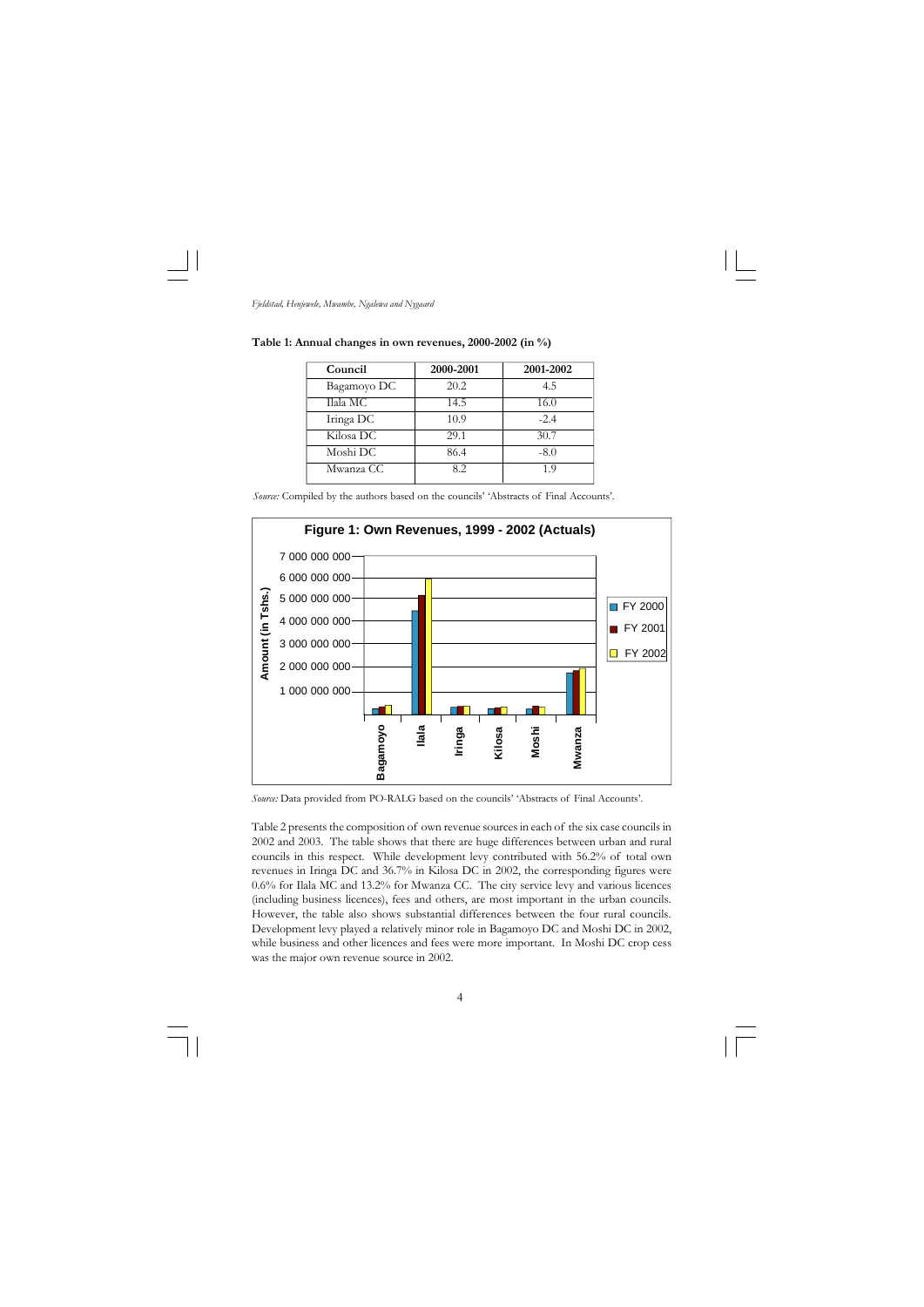*Local Government Finances and Financial Management in Tanzania*

 $\overline{\mathbb{F}}_{\mathbb{F}}$  $\sqrt{\overline{\phantom{0}}\phantom{0}}$ 

| Table 2: Local government own revenue sources, 2002 and 2003* (in Mill. Tsh and as % of total own revenues) |                           |     |                       |     |            |                        |                   |               |                                                                                                      |           |        |      |                   |          |                   |      |
|-------------------------------------------------------------------------------------------------------------|---------------------------|-----|-----------------------|-----|------------|------------------------|-------------------|---------------|------------------------------------------------------------------------------------------------------|-----------|--------|------|-------------------|----------|-------------------|------|
| A.District case councils                                                                                    |                           |     | Bagamoyo DC           |     |            | Iringa DC              |                   |               |                                                                                                      | Kilosa DC |        |      |                   | Moshi DC |                   |      |
| Revenues Sources                                                                                            |                           |     | $2002$   %   2003   % |     | 2002       | $\frac{1}{\sqrt{6}}$   | 2003              | $\frac{6}{6}$ | 2002                                                                                                 |           | % 2003 | Ş    | $2002$   %   2003 |          |                   | ℅    |
| evelopment levy                                                                                             | 13.7                      | 4.5 |                       |     | 252.3 56.2 |                        |                   |               | 138.4 31.7                                                                                           |           |        |      | 60.8              | 11.0     |                   |      |
| top cess                                                                                                    | 25.7                      | 8.5 | 39.7   10.8           |     | 42.9       |                        |                   |               | $9.6$   57.6   23.9   104.6   24.0   18.0                                                            |           |        | 15.6 | 201.3 36.4 158.7  |          |                   | 36.3 |
| <b>AVESTOCK</b> CESS                                                                                        |                           |     |                       |     | 40.3       | 0.0                    | 50.1              | 20.8          | 13.2                                                                                                 | 3.0       |        |      | 0.4               | 0.1      | $3.0 -$           | 0.7  |
| Business licences                                                                                           |                           |     | 68.3 22.5 73.1 19.8   |     | 32.1       | 7.1                    |                   | 34.6 14.4     | $36.1$ 8.3 30.9 26.8                                                                                 |           |        |      | 51.9              |          | $9.4$ 27.0        | 6.2  |
| larket fees                                                                                                 | 20.7                      |     | $6.8$ 20.0            | 5.4 | $1.8$ 0.4  |                        |                   |               | $2.1$   0.9   16.2   3.7   14.9   12.9                                                               |           |        |      | 25.2              | 4.6      | 46.2              | 10.6 |
| )ther taxes                                                                                                 | $\frac{6}{10}$            |     | $0.2$ $2.0$ 0.5       |     | 18.8       | 4.2                    |                   |               | $\begin{array}{ c c c c c c c c c } \hline 25.3 & 10.5 & 25.5 & 5.8 & 10.2 & 8.8 \hline \end{array}$ |           |        |      | 11.1              | 2.0      | 28.1              | 6.4  |
| ther fees,licences&fines                                                                                    |                           |     | 155.1 51.1 221.7 60.1 |     |            | $50.9$  11.3           | 53.8 22.3         |               | $66.4$   15.2  41.5                                                                                  |           |        | 35.9 | 94.2              | 17.0     | 74.1              | 17.0 |
| Ascellaneous                                                                                                |                           |     | 19.5   6.4   12.4     | 3.4 | 10.1       | $\frac{2.2}{\sqrt{2}}$ | 17.2              | 7.2           | 35.6                                                                                                 | 8.2       |        |      | 107.4   19.4      |          | 99.6 22.8         |      |
| $\Gamma$ otal                                                                                               | 303.6   100   368.8   100 |     |                       |     |            |                        | $449.2$ 100 240.7 | 100           | 436.1   100   115.4                                                                                  |           |        |      | 100 552.5         |          | 100   436.7   100 |      |

 $\hspace{0.1cm}\rule{0.7cm}{0.1cm}\hspace{0.1cm}$ 

Soures: Compiled by the authors basing on data from the councils' 'Abstracts of Final Accounts (2002)' and the councils'<br>'Budget Estimates (2003)'. *Sources:* Compiled by the authors basing on data from the councils' 'Abstracts of Final Accounts (2002)' and the councils' 'Budget Estimates (2003)'.

| <b>B</b> : Urban case councils   |         |      | Ilala MC         |               |         | Mwanza CC  |             |               |
|----------------------------------|---------|------|------------------|---------------|---------|------------|-------------|---------------|
| Revenue sources                  | 2002    |      | 2003             | S,            | 2002    |            | 2003        |               |
| evelopment levy                  | 36.3    | 0.6  |                  |               | 279.5   | 13.2       |             |               |
| roperty taxes                    | 690.8   | 11.5 | 1,115.3 16.3     |               |         | 243.6 11.5 | 442.2       | 21.6          |
| Business licences                | ,194.5  |      | $19.9$   1,943.5 | 28.4          | 364.7   | 17.3       | 391.7       | 19.2          |
| City Service levy                | 2,044.2 |      | 34.1 2,303.9     | 33.6          | 452.9   | 21.5       | 477.9       | 23.4          |
| Other taxes                      | 16.4    | 0.3  | 80.5             | 1.2           | 121.2   | 5.7        | 485.9       | 23.8          |
| ) ther fees, licences $\&$ fines | 1,697.1 | 28.3 | 1,109.3          | 16.2          | 460.6   | 21.8       | 244.3       | $\frac{1}{2}$ |
| discellaneous                    | 311.3   | 5.2  | 301.3            | $\frac{4}{3}$ | 188.4   | 8.9        | 2.5         |               |
| $\rm{Iot}a$                      | 5,990.6 |      | 100   6,853.9    | 100           | 2,111.2 |            | 100 2,044.5 | $\mathbf{S}$  |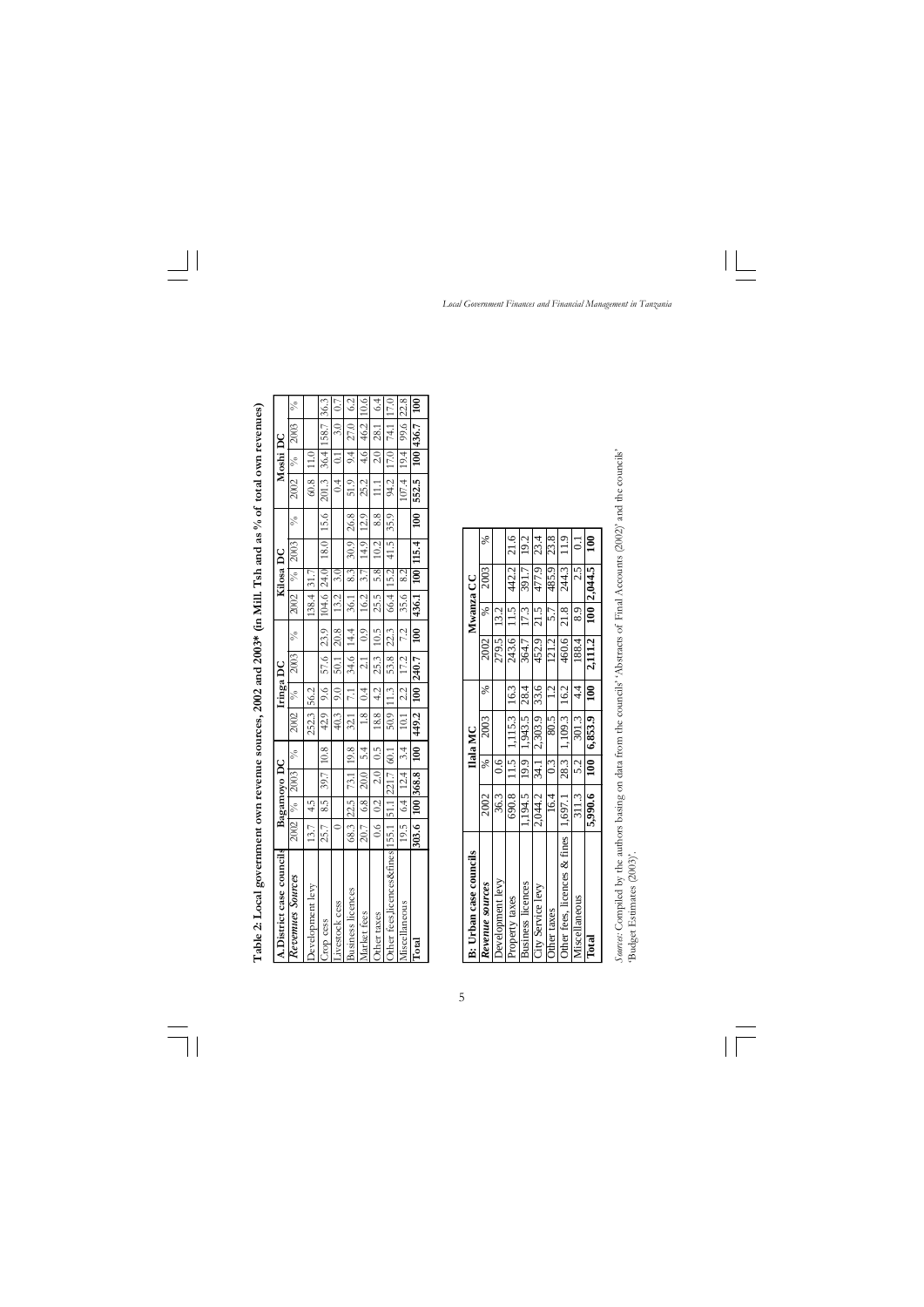*Fjeldstad, Henjewele, Mwambe, Ngalewa and Nygaard*

#### *2.1.2 Grants*

Table 3 shows annual changes in grants from the central government to each of the six case councils. The grants are conditional and earmarked for specific sectors. Figure 2 also shows total grants are increasing annually over the period in question. There was a relatively large one-time increase in grants from fiscal year 1999/00 to FY 2000/01.<sup>3</sup> For Kilosa, the increase from FY 1999/00 to FY 2000/01 was about 145%, and for the other councils about 50%. This increase was mainly due to the revamped Local Government Reform Programme (LGRP) which started to be implemented in 1999 (IMF, 2003).<sup>4</sup> In the following fiscal year, however, the increase in grants was very modest, except for Bagamoyo where the grants increased by almost 20% compared to the previous fiscal year.

**Table 3: Annual changes in central government grants to the case councils, 1999/00 – 2001/02 (in %)**

| Councils    |       | 1999/00-2000/01 2000/01-2001/02 | $2001/02 - 2002/03$ |
|-------------|-------|---------------------------------|---------------------|
| Bagamoyo DC | 56.1  | 19.5                            | 21.6                |
| Ilala MC    | n.a.  | 8.0                             | 36.1                |
| Iringa DC   | 53.6  | 3.1                             | 34.8                |
| Kilosa DC   | 145.4 | 5.4                             | 26.6                |
| Moshi DC    | 49.7  | 5.8                             | 18.5                |
| Mwanza CC   | 48.6  |                                 | 35.8                |

*Sources:* Compiled by the authors; data for 1999/00-2000/01 is based on 'Appendices to Volume III, Estimates of Public Expenditure Supply Vote (Regional)' and data for 2001/02-2002/03 is based on 'Budget speeches by minister responsible for local government'.

 $\overline{\neg}$  $\sqrt{2}$ 

<sup>3</sup> Ilala MC was established in 2000.

<sup>4</sup> The Government (PO-RALG) and the World Bank, with support of donors who form the Common Basket Fund, are preparing a new credit - the Local Government Support Programme (LGSP), which will provide funding to local authorities for a variety of purposes including investment in local infrastructure. See PriceWaterHouseCoopers (2003) for further details on the design of teh LGSP.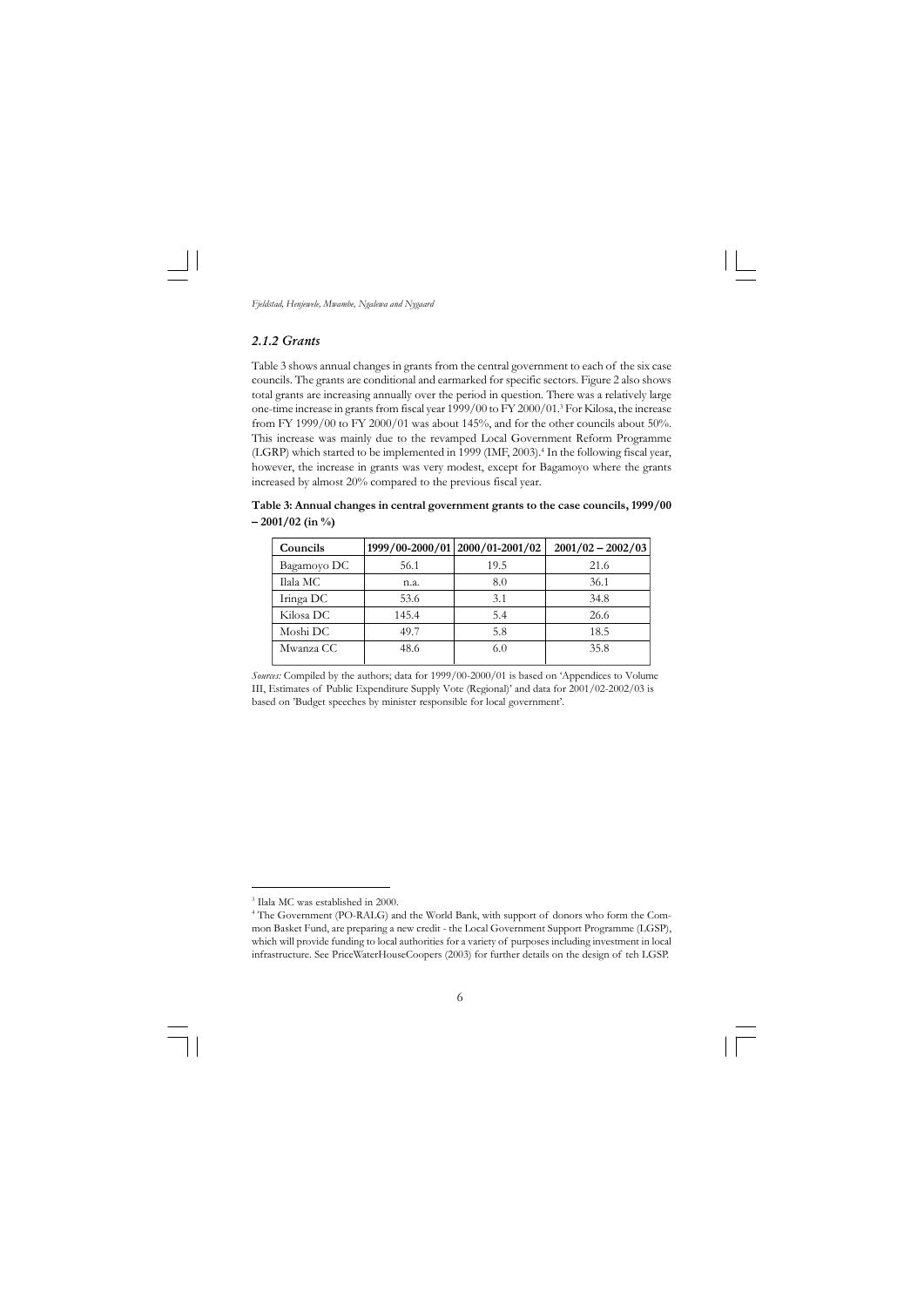*Local Government Finances and Financial Management in Tanzania*

 $\mathbf{||}$ 

 $\overline{\mathbb{u}}$ 



 $\overline{\phantom{a}}$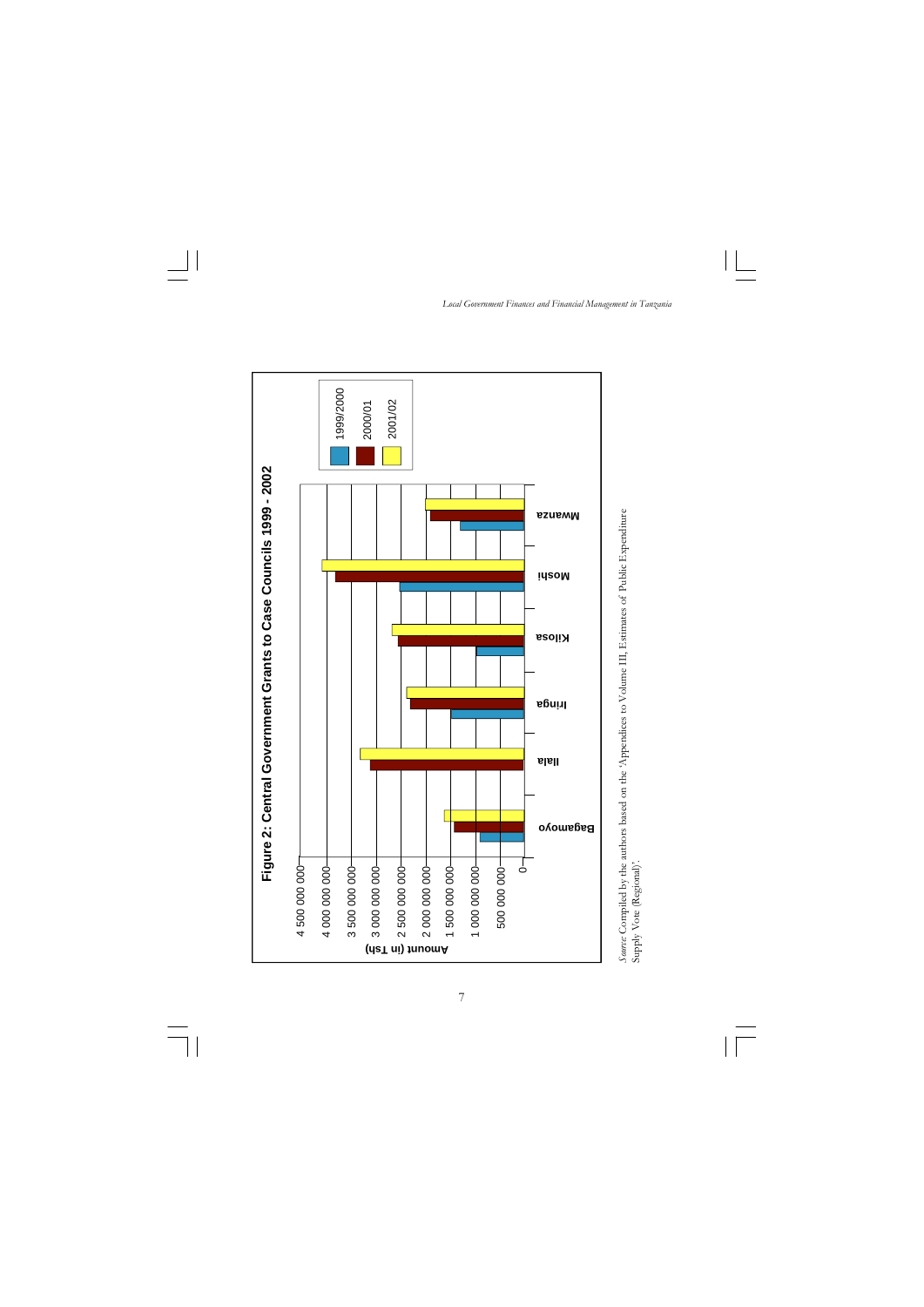*Fjeldstad, Henjewele, Mwambe, Ngalewa and Nygaard*

#### *2.1.3 Total revenues: Grants and own sources*

As shown in Table 4 and Figure 3, the major revenue source for district councils is grants from the central level. In Moshi DC, for instance, own revenues corresponded only to 10.8% of grants allocated from the centre in FY 2001/02. The corresponding figures for Kilosa, Bagamoyo and Iringa DC, were 15.1%, 18.2% and 20.3%, respectively. In contrast, the two urban councils in our sample generate a major share of their total revenues from own sources. In Ilala MC, for instance, own revenues correspond to more than 176% of the transfers from the centre, while the corresponding figure for Mwanza CC is 91.8% in FY 2001/02. Compared to total council revenues (Table 5), Ilala MC generated more than 60% of total revenues from its own sources in 2002, compared to about 48% in Mwanza CC.

#### **Table 4: Own revenues in % of grants (1999-2002)**

| Councils    | 1999/2000 | 2000/01 | 2001/02 |
|-------------|-----------|---------|---------|
| Bagamoyo DC | 27.1      | 20.8    | 18.2    |
| Ilala MC    | n.a.      | 164.3   | 176.6   |
| Iringa DC   | 29.7      | 21.4    | 20.3    |
| Kilosa DC   | 23.1      | 12.2    | 15.1    |
| Moshi DC    | 10.0      | 12.4    | 10.8    |
| Mwanza CC   | 131.1     | 95.5    | 91.8    |

*Sources:* Compiled by the authors based on the councils' 'Abstracts of Final Accounts 'and 'Appendices to Volume III, Estimates of Public Expenditure Supply Vote (Regional)'.



*Sources:* Compiled by the authors basing on the councils' 'Abstracts of Final Accounts' and 'Appendices to Volume III, Estimates of Public Expenditure Supply Vote (Regional)'.

 $\overline{\neg}$  $\sqrt{2}$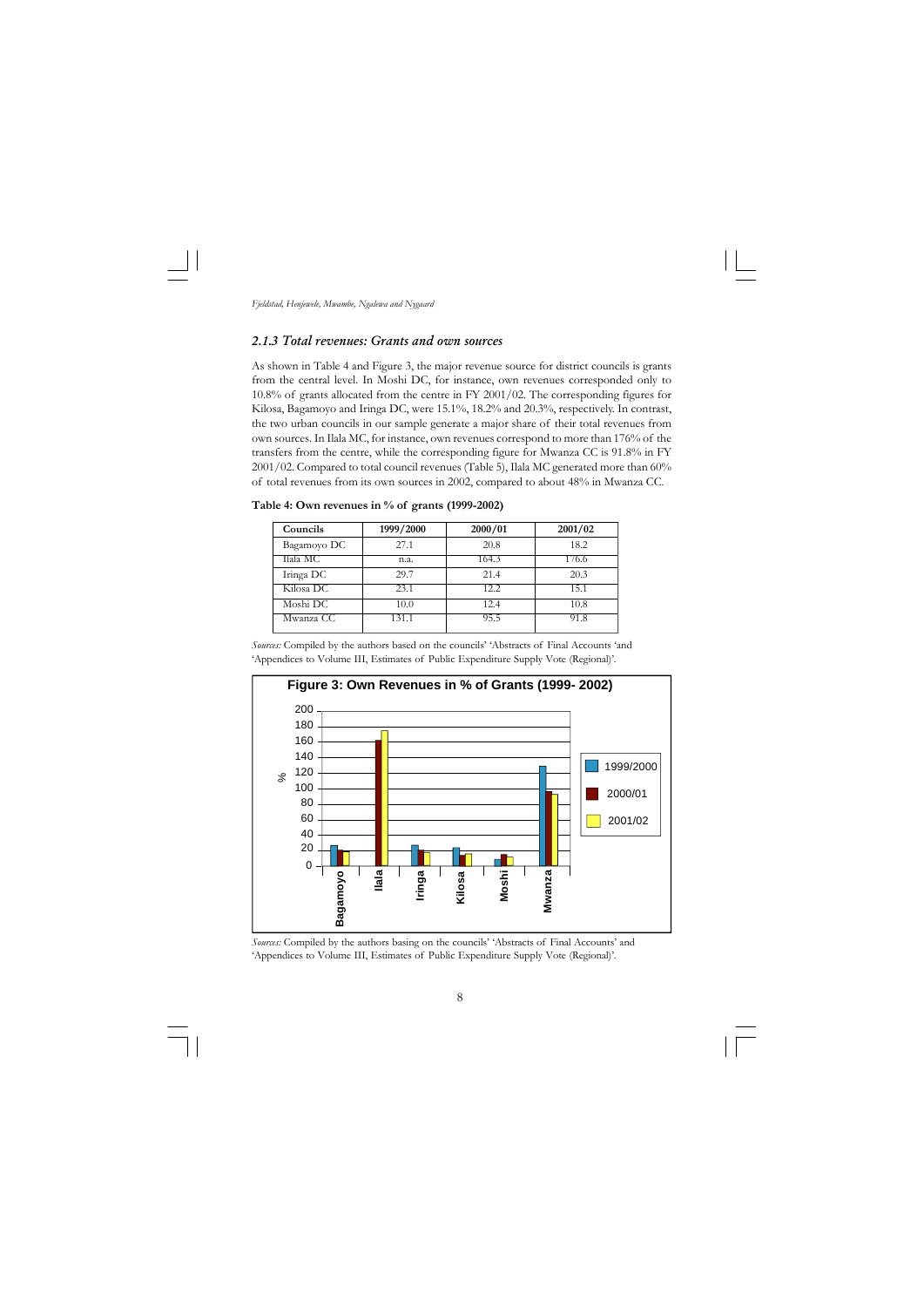$\boxed{\phantom{1}}$  $\sqrt{2}$ 

*Local Government Finances and Financial Management in Tanzania*

In Table 5 own revenues in percentage of total council revenues have been presented. The own revenue trend for the three year period 1999/00-2001/02 is not encouraging for several of the case councils. Only Ilala MC has experienced an increase in own revenues' share of total revenues during the three year period, from 58.2% in 2000 to 63.8% in 2002. In Bagamoyo, Iringa, and Mwanza there is a clear downward trend in own revenues as percentage of total revenues, while Kilosa and Moshi have 'stabilised' around 13% and 10%, respectively. These figures reflect that the annual increase in grants from the central government (Table 3) has been larger in most councils than the corresponding annual change in own revenues (Table 1).

#### **Table 5: Own revenues in % of total revenues**

| Council     | <b>2000</b> | 2001 | 2002 |
|-------------|-------------|------|------|
| Bagamoyo DC | 21.3        | 17.2 | 15.4 |
| Ilala MC    | 58.2        | 62.2 | 63.8 |
| Iringa DC   | 22.9        | 17.7 | 16.9 |
| Kilosa DC   | 18.8        | 10.8 | 13.1 |
| Moshi DC    | 9.1         | 11.0 | 9.8  |
| Mwanza CC   | 56.7        | 48.8 | 47.9 |

*Source:* Compiled by the authors based on the councils' 'Abstracts of Final Accounts' and 'Appendices to Volume III, Estimates of Public Expenditure Supply Vote (Regional)'.

| Council     | 2000-2001 | 2001-2002 |
|-------------|-----------|-----------|
| Bagamoyo DC | 48.4      | 17.0      |
| Ilala MC    | 84.2      | 13.0      |
| Iringa DC   | 43.8      | 2.1       |
| Kilosa DC   | 123.6     | 8.1       |
| Moshi DC    | 53.0      | 4.3       |
| Mwanza CC   | 25.7      |           |

**Table 6: Annual changes (%) in total revenues (grants and own revenues)**

*Sources:* Compiled by the authors based on the councils' 'Abstracts of Final Accounts' and 'Appendices to Volume III, Estimates of Public Expenditure Supply Vote (Regional)'.

Table 6 shows the annual percentage changes in total revenues for the case councils. While the councils experienced a quite dramatic annual increase in revenues from 2000 to 2001, mainly due to increased grants from the centre, the annual increase the following years was quite modest, except for Bagamoyo DC (17%) and Ilala MC (13%).

To summarise, fiscal autonomy in district councils is limited both with respect to revenues and expenditures. 80-90% of total revenues in rural councils are conditional grants. Moshi DC generated only 9% of its total revenues from own sources in 2002. The corresponding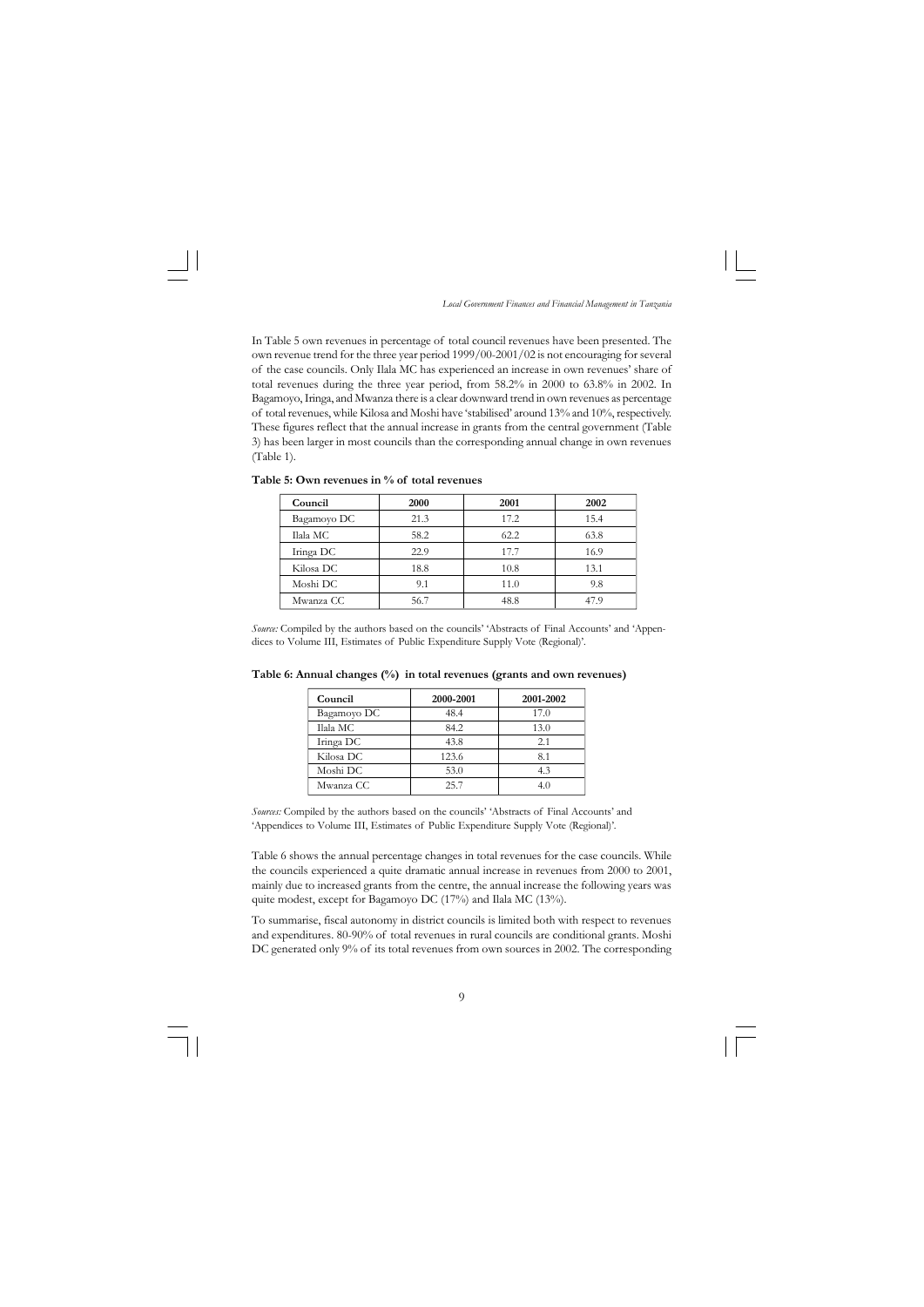figure for Kilosa was 10% of which development levy was the most important source till June 2003. However, the rationalisation of many local revenue sources in June 2003 has reduced the already limited fiscal autonomy even further. The picture is different in the two urban councils, which generates a substantial part of their revenues from own sources, i.e. 64% in Ilala MC and about 48% in Mwanza. The urban-rural divide with respect to own revenue generation reflects the much wider revenue bases available in densely populated urban settings (such as business licences, city service levy and property taxes). It also reflects that poverty in Tanzania is most widespread in rural areas. Hence, the revenue potential is much more limited in rural settings.

#### **2.2 Expenditures**

In general, we observe a substantial annual increase in total expenditures in the case councils during the period 2000-2002 (see Table 7). However, in 2000-2001, Moshi DC experienced a significant decline in its expenditure level (-18.2%), and the same applies for Bagamoyo DC which saw a decline of 22.8% in total expenditures from 2001 to 2002. But from 2001 to 2002, Moshi DC saw an increase in its level of expenditures of more than 95%. For Iringa DC and Kilosa DC, expenditure levels increased from 2001 to 2002 by 78% and 59%, respectively.

**Table 7: Annual changes in total expenditures as reported by the six case councils (in %)**

| Councils    | 2000-2001 | 2001-2002 |
|-------------|-----------|-----------|
| Bagamoyo DC | 25.2      | $-22.8$   |
| Ilala MC    | 44.6      | 24.2      |
| Iringa DC   | 13.6      | 78.0      |
| Kilosa DC   | 21.7      | 59.3      |
| Moshi DC    | $-18.2$   | 95.5      |
| Mwanza CC   | 21.6      | 2.6       |

*Source:* Compiled by the authors based on the councils' 'Abstracts of Final Accounts'.

The similar picture is presented in Figure 4, which shows total expenditures in the six case councils as reported in the council accounts (in TSh).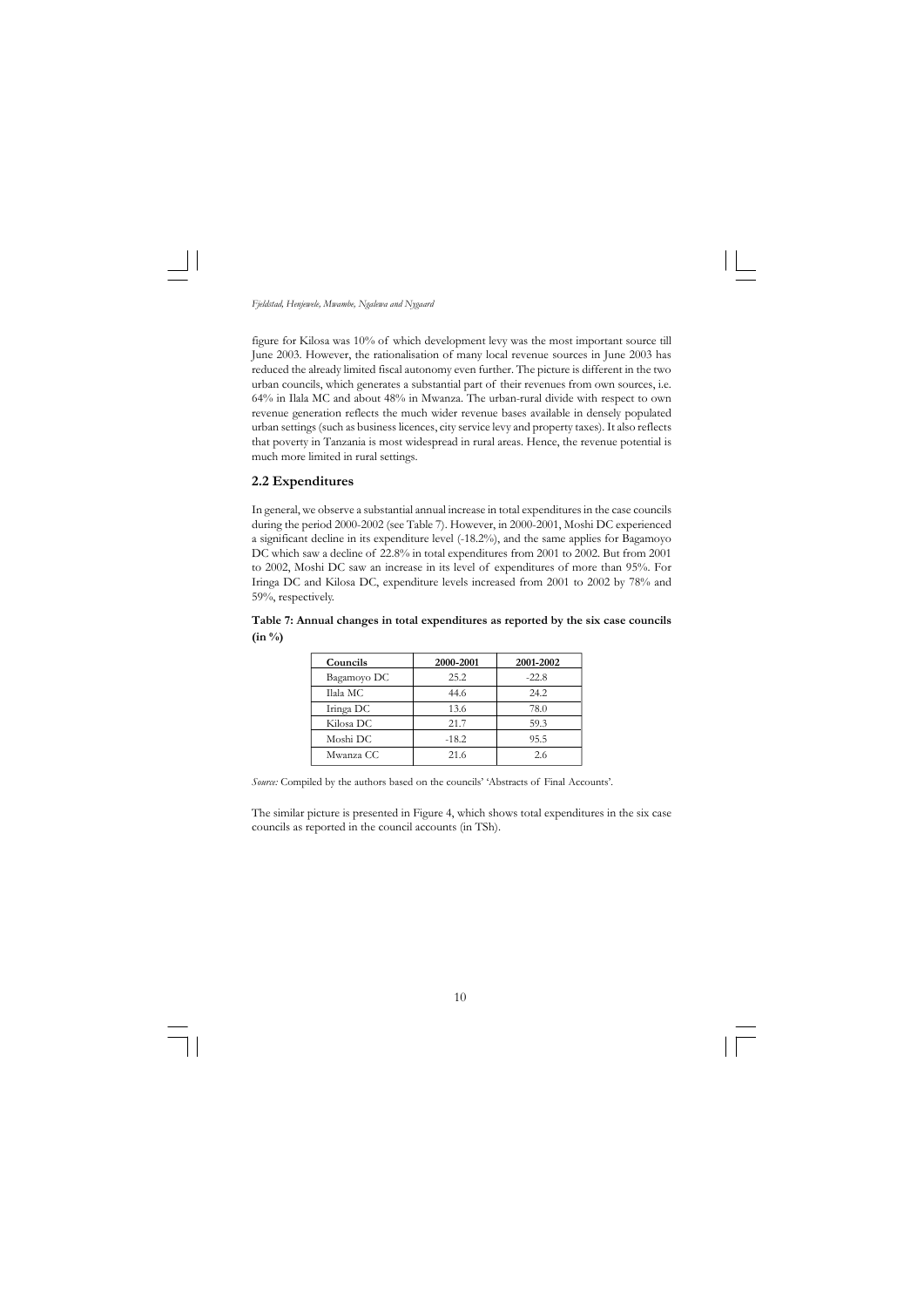*Local Government Finances and Financial Management in Tanzania*

 $\|\cdot\|$ 

 $\overline{\overline{\mathbb{u}}}$ 



 $\overline{\phantom{a}}$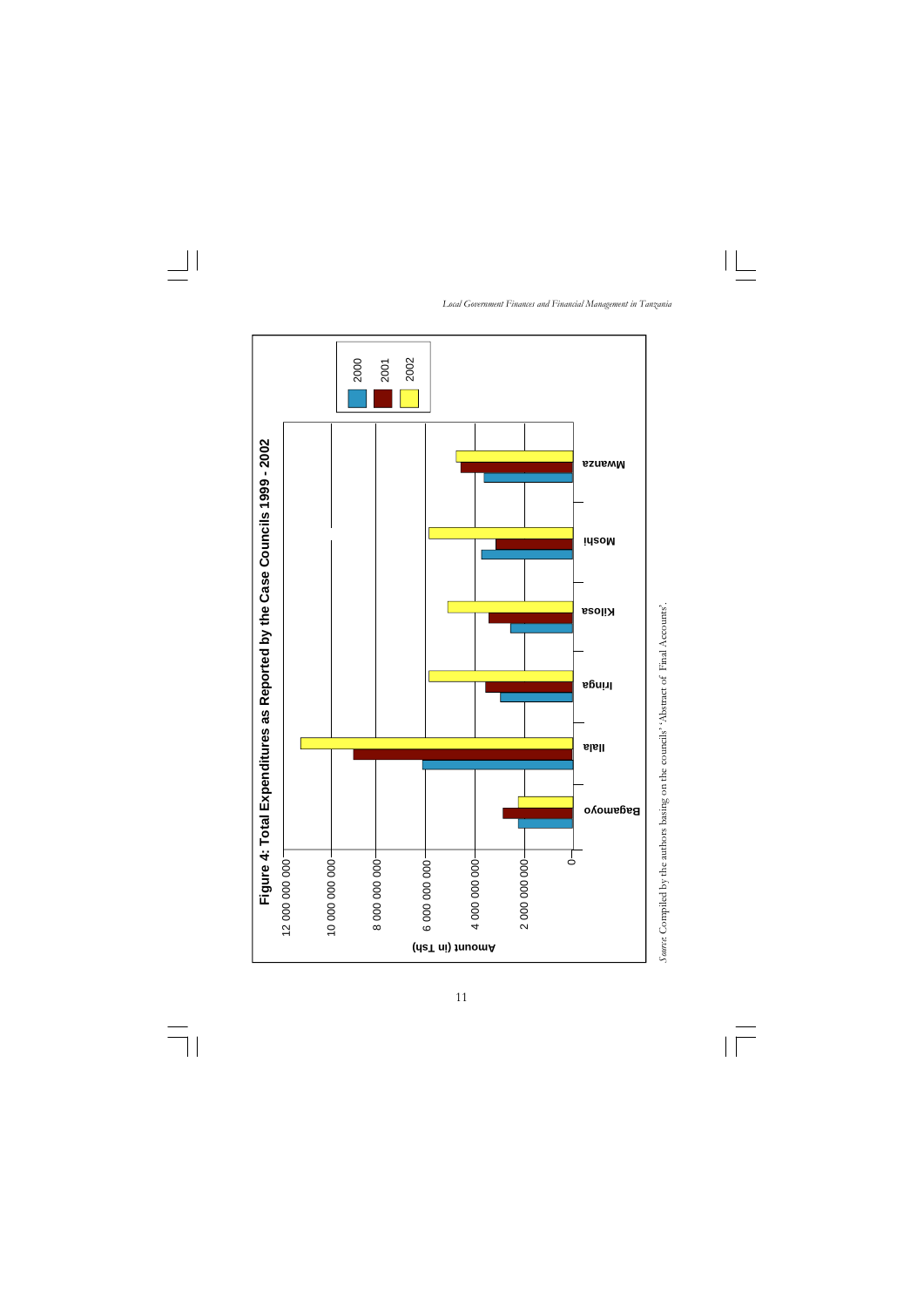The allocation of expenditures between priority sectors shows substantial differences between the case councils. In particular, this is the case for allocations to the education sector (Table 8), while we observe less difference between the allocations to the health sector (Table 9).

#### *2.2.1 Allocations to the education sector*

Table 8 shows the allocation to the education sector as share of total council expenditures. Relatively high differences in the allocations can be observed between the case councils. For instance, while the allocation to the education sector in Kilosa represented about 22% of total expenditures in 2002, the corresponding figure for Moshi was 66%. In Iringa DC about 60% of the total expenditures were allocated to education. The low figure for Kilosa might, however, be seen in connection with a relatively high allocation to education in 2001 (i.e., more than 60% of total expenditures). For the remaining councils (Bagamoyo, Ilala and Mwanza), the education sector receives around 35% of the total expenditures. With exception for Kilosa DC, the case councils' annual allocation to education has remained relatively stable during the period 2000-2002 (i.e. as share of total expenditures).

| Council     | <b>FY 2000</b> | <b>FY 2001</b> | <b>FY 2002</b> |
|-------------|----------------|----------------|----------------|
| Bagamoyo DC | n.a            | 32.4           | 38.4           |
| Ilala MC    | 34.7           | 30.6           | 32.5           |
| Iringa DC   | 59.5           | 46.5           | 59.7           |
| Kilosa DC   | 55.5           | 61.4           | 22.3           |
| Moshi DC    | 71.0           | 70.2           | 66.0           |
| Mwanza CC   | 39.3           | 35.7           | 35.3           |

**Table 8: Primary education expenditures in % of total expenditures**

*Source:* Compiled by the authors based on the councils' 'Abstracts of Final Accounts'.

#### *2.2.2 Allocations to the health sector*

Table 9 shows the annual expenditures to the health sector as share of total expenditures. While Ilala MC allocated almost 12% of its total expenditures to the health sector in FY 2002, the corresponding figure for Kilosa was only 4.9%. However, in Kilosa's case the low allocation to health may be due to a relatively high allocation (19.4%) in the previous fiscal year. On average, the allocation to the health sector in 2002 is around 10% of total expenditures.

**Table 9: Health expenditures in % of total expenditures** 

| Council     | <b>FY 2000</b> | <b>FY 2001</b> | <b>FY 2002</b> |
|-------------|----------------|----------------|----------------|
| Bagamoyo DC | n.a.           | 8.2            | 11.8           |
| Ilala MC    | 13.3           | 10.7           | 11.8           |
| Iringa DC   | 5.7            | 7.2            | 8.1            |
| Kilosa DC   | 9.8            | 19.4           | 4.9            |
| Moshi DC    | 10.2           | 11.0           | 8.9            |
| Mwanza CC   | 127            | 12.5           | 88             |

Source: Compiled by the authors basing on the councils' 'Abstracts of Final Accounts'.

12  $\sqrt{2}$  $\Box$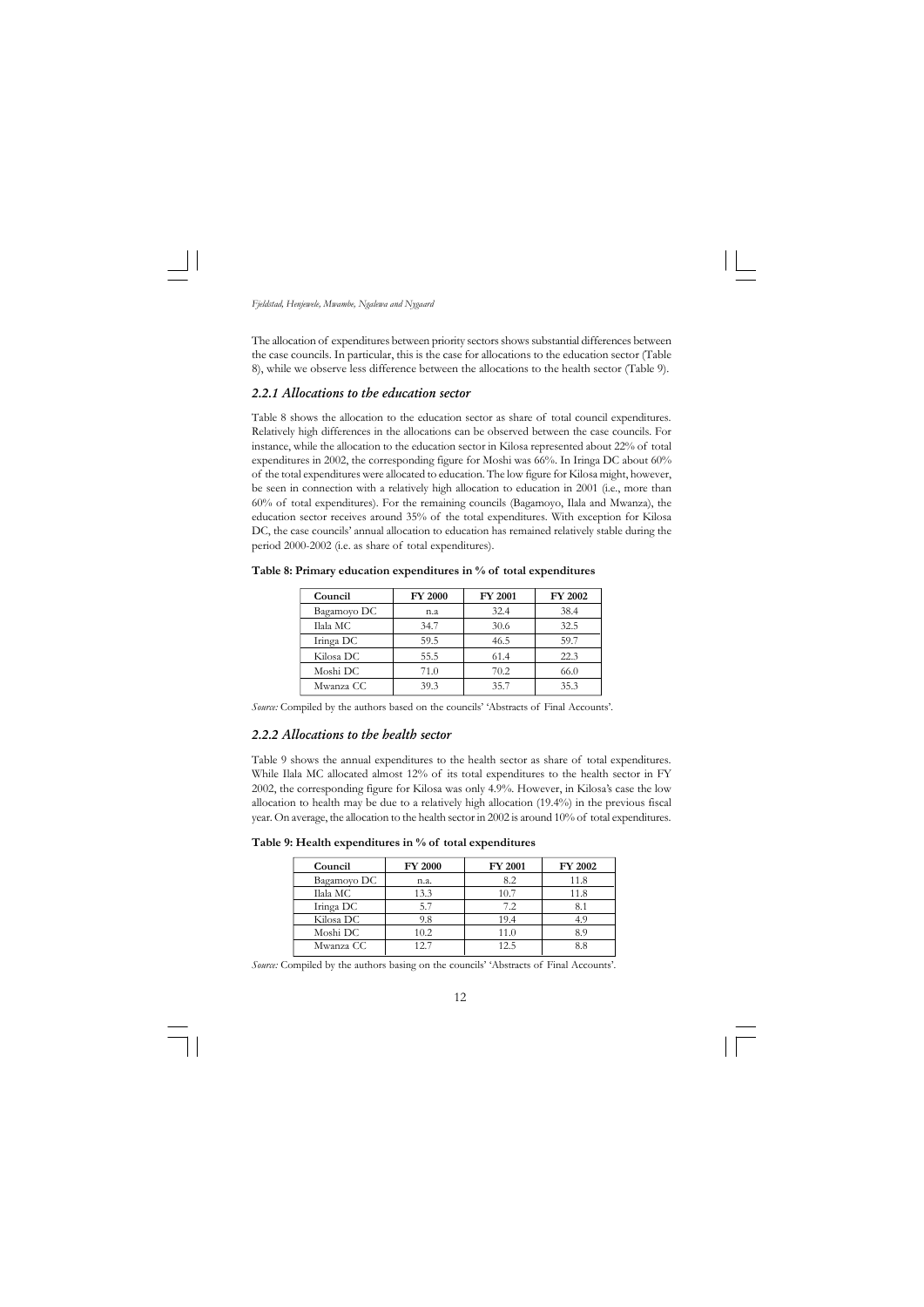*Local Government Finances and Financial Management in Tanzania*

#### **3 METHODS OF REVENUE COLLECTION**

Local government tax collection is the responsibility of the council, and is completely separated from the central government. In district councils it is organised around three levels, namely the council headquarters, the wards and the village levels. In urban councils collection is organised by the two upper levels. At the council headquarters the responsibility for tax collection rests with the council treasury, headed by the Treasurer. At the ward levels, the responsibility rests with the office of the ward executive officer (WEO). The WEO also handles developmental issues and law-and-order functions at that level. For this purpose the local militia is at their disposal. In wards with greater revenue potential there will also be a ward revenue collector (WRC) to support the WEO. At the village level, the responsibility rests with the office of the village executive officer (VEO). The VEO is also responsible for supervising village developmental activities and maintaining law and order. In addition, the VEOs often function as secretaries of the village council.

In practice, organisation of tax collection varies between councils. For instance, in some councils the village level has been excluded from collection, which has been taken over by the ward level. This is partly due to incentive problems connected with tax collection at the village level that arises from the VEOs operating within their areas of domicile. Lack of arm's-length relationship between tax collectors and taxpayers introduces economics of affection into village tax collection. In many villages, before the abolishment of development levy in June 2003, local politicians often resisted to mobilise people to pay taxes due to the unpopularity of taxation.

Most case councils have introduced new methods to increase revenues from existing sources by outsourcing some of the revenue collection to private collectors to increase revenues from existing sources (see Table 10). Only in Iringa DC all own revenues are collected by the council staff.

Most taxes are paid in cash. One exception, before June 2003, was that civil servants had their head tax ('development levy') withheld from their salaries.<sup>5</sup> For the others, development levy was paid during office hours at any of the revenue collecting centres mentioned above. The statutory voluntary period was from January 1 up to September 30. All tax payments made after the deadline were subject to a penalty equivalent to 50 per cent of the tax rate. As from October 1 to December 31 development levy payment 'campaigns' were conducted, organised by the ward office and using state organs, i.e., the local militia and judiciary, to ensure compliance. Until the use of force in tax collection was banned by the central government in 2002, tax defaulters were visited in their homes and people were often required to show tax receipts at roadblocks. Manned barriers were also used to control buyers of certain crops like cashew nuts in the Coastal Region. The buyer had to produce receipts before they were allowed to transport the purchase outside the district. Similar checkpoints were used to control people for 'development levy' and bicycle tax. Roadblocks were

<sup>&</sup>lt;sup>5</sup> See Fjeldstad & Semboja (2000) and Fjeldstad (2003) for further details on local government taxation and tax administration during the period 1995 - 2002.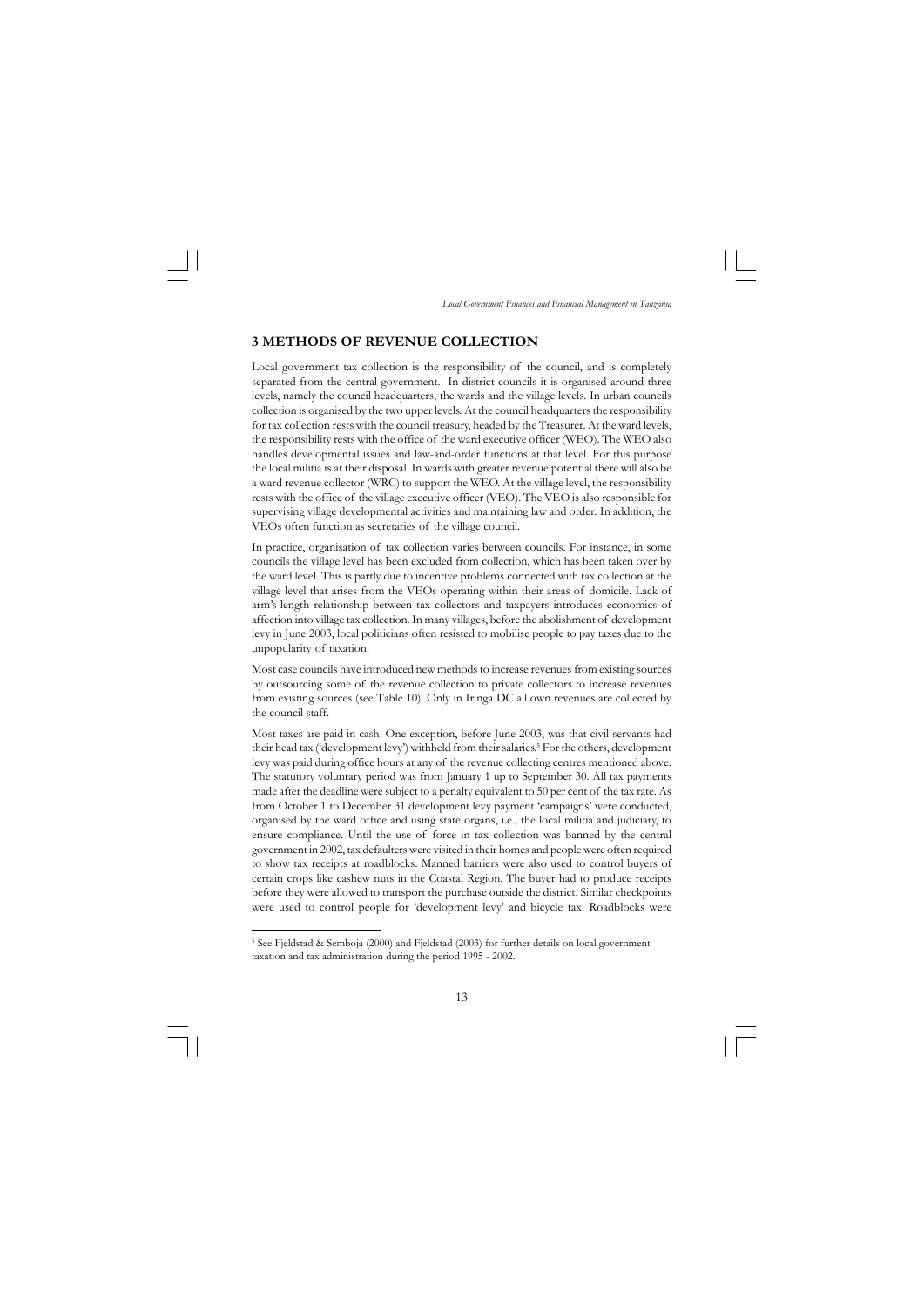*Fjeldstad, Henjewele, Mwambe, Ngalewa and Nygaard*

sometimes also used to collect market fees, implying that the fees had to be paid before the goods entered the market place.

Market fees and crop cesses are, in general, collected at the selling points and markets. However, 'big buyers' of cessable goods (often co-operatives) are expected to pay directly to the council treasury. The buyer then pays the council in advance based on an estimate calculated by the co-operative officer from Ministry of Agriculture. If the figures are not accepted by the 'big buyer', negotiations are opened. Most licences and some fees have to be paid at the respective offices at the council headquarters. Licences are often issued on an annual or biannual basis. The council may carry out spot-checks of entrepreneurs and businesses to control that licences are paid.

#### **Table 10: Modes of revenue collection (by September 2003)**

Source: Compiled by the authors based on information from the councils' treasury departments.

 $\overline{\neg}$  $\sqrt{1}$ 

| Council     | Revenue sources collected by private agents                   |
|-------------|---------------------------------------------------------------|
| Bagamoyo DC | - Forest levy                                                 |
|             | - Bus stand fee                                               |
|             | - Sand mines levy                                             |
|             | - Hotel levy                                                  |
|             | - Murram and aggregates                                       |
| Ilala MC    | - Public toilets                                              |
|             | - Billboard fees                                              |
|             | - Market fees (some were outsourced in February 2003)         |
|             | - Property tax (partly outsourced in June 2003)               |
| Iringa DC   | (All revenue sources are collected by the council itself)     |
| Kilosa DC   | - Market fees (in some of the major markets until August      |
|             | 2003. Then the contracts with the private collectors were     |
|             | abolished since they were not able to fulfil their contracts, |
|             | and the collection is again carried out by council staff).    |
|             | - Livestock fees (until June 2003 when livestock cess were    |
|             | abolished)                                                    |
|             | - Forest levies (plans are underway to outsource collection)  |
| Moshi DC    | - Development levy (abolished in June 2003)                   |
|             | - Some market fees                                            |
|             | - Business Licenses                                           |
| Mwanza CC   | - Produce cess                                                |
|             | - Livestock auction fees                                      |
|             | - Fish market levy                                            |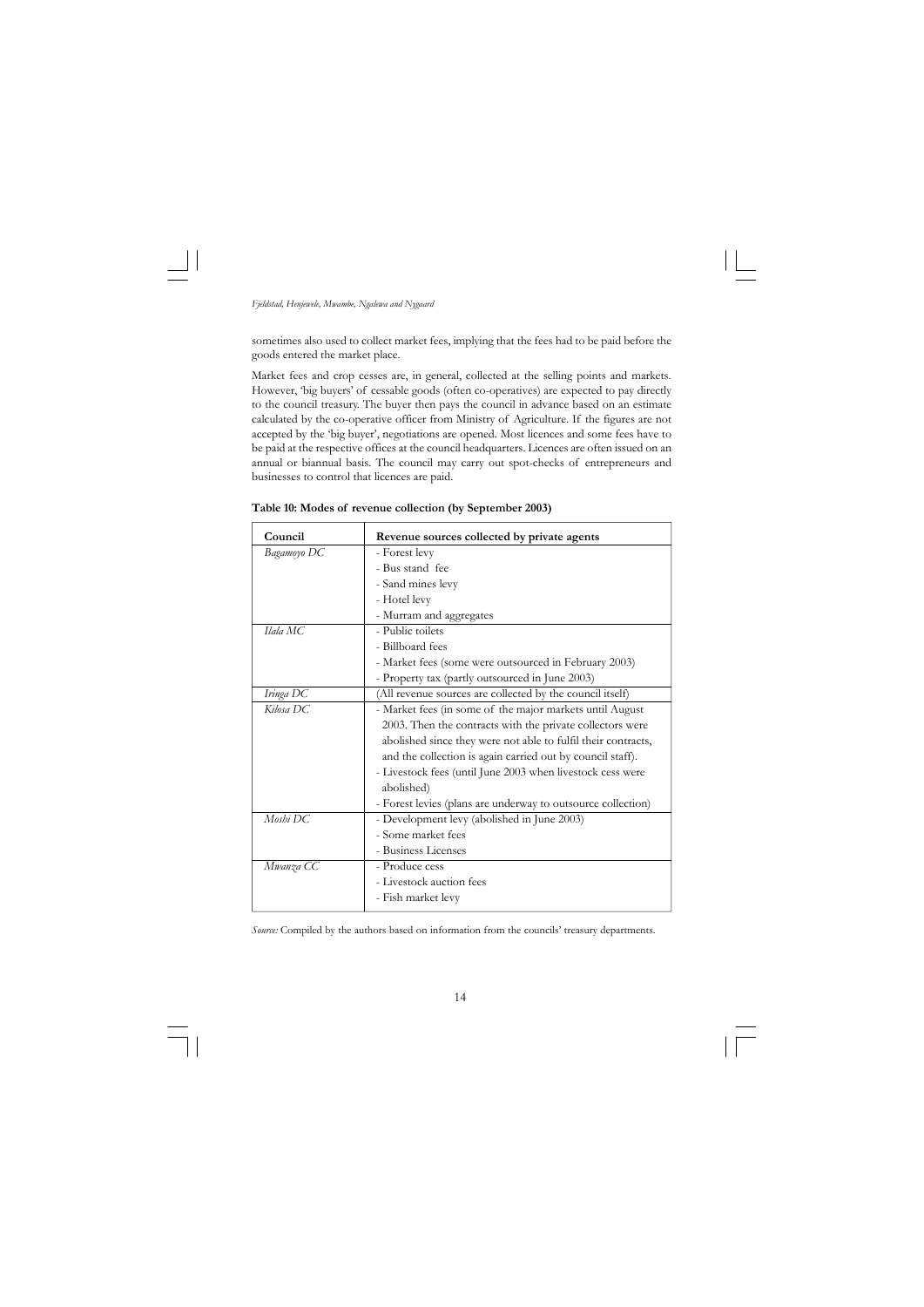*Local Government Finances and Financial Management in Tanzania*

One consequence of the local revenue system that was in place until the rationalisation in 2003 was high costs of tax administration.<sup>6</sup> Recent estimates of the administrative costs are not available. However, Fjeldstad & Semboja (2000) found that in Kilosa DC the wage bill represented about 80% of total own revenues reported in 1995.<sup>7</sup> The corresponding figure for 1996 was about 64%. The costs of tax enforcement also vary between different revenue sources. Some revenues are relatively less costly to administer because there are clear methods to deal with defaulters. For instance, water services may be disconnected if the user fails to pay the water fees. Similarly a licence may be withdrawn if business people fail to pay a licence fee. Many taxes are, however, relatively difficult to collect. Until 2003, revenue collectors at ward and village levels in the four rural case councils (Bagamoyo DC, Iringa DC, Kilosa DC and Moshi DC) considered development levy to be the most problematic tax to collect, followed by crop cess and livestock cess. Tax officials at the district headquarters also ranked development levy as the most problematic one, followed by property and land taxes.<sup>8</sup> The many sub-bases with different rate structures add to the administrative cost, although the tax rationalisation carried out in 2003 has most likely reduced these costs.

However, these administrative costs are largely unrecognised by local authorities. Qualitative data from the six case councils indicate that there is little appreciation of the opportunity costs of the staff already employed by the council. One might even argue that for certain small taxes and charges the collection costs seem to be the reason for the levy. In other words, the purpose is to create employment or at least an income-earning opportunity for someone who might otherwise be unemployed. Furthermore, the way in which budgets are compiled, whereby tax revenues appear under one heading and the costs of the local revenue office under another, does not encourage cost-effectiveness. In addition, many costs are simply not made explicit, for instance the use of government owned buildings, or the use of co-operative officers to collect certain taxes.

One major administrative problem today for the case councils is their inability to collect fully the revenue due to them (Fjeldstad, 2003). In most councils there are huge gaps between reported and projected revenues. Recent studies conclude that this is due to: (1) poor administrative capacity to assess the revenue base; (2) poor administrative capacity to enforce the taxes; (3) explicit and intentional tax evasion and resistance from taxpayers; (4) corruption, including embezzlement of revenues; (5) external pressure on the local finance department to provide optimistic projections; and (6) political pressure on the local tax administration to relax on revenue collection.

<sup>6</sup> In comparison, the administrative costs of the central government 'Tanzania Revenue Authority' constitute approximately 3 per cent of gross revenues reported.

<sup>7</sup> The wage Bill includes wages and allowances for the staff of the revenue department and the ward offices, including village executive officers.

<sup>8</sup>The experiences of local government tax officials with respect to propety taxes diverge significantly from the recommendations made by consultants involved in the on-going reform process in Tanzania.

PriceWaterHouse (1998), for instance, recommends the local authorities to use 'more easily collectible taxes, such as property taxes'.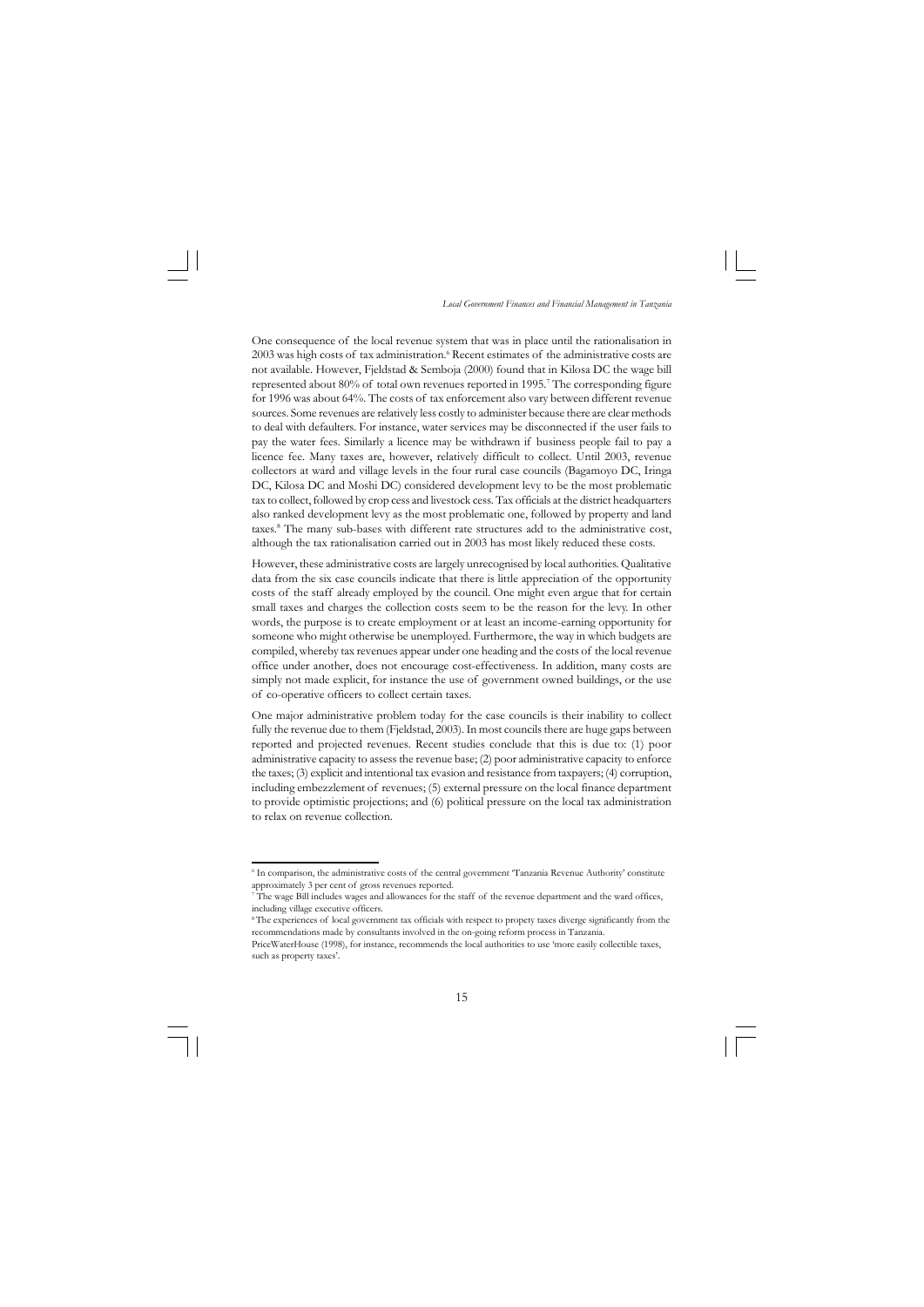#### **4 FINANCIAL MANAGEMENT**

Sound financial management systems are powerful instruments for preventing, discovering, or facilitating the punishment of fraud and corruption. Important elements include the organisation and staffing of the local revenue administration, the effectiveness of the auditing systems and the realism of budgets (Langlois et al. 1998). Hence, budget reform has become an important element of public sector reform, which in turn incorporates elements of skills building and institutional strengthening.

#### **4.1 Organisation and staffing of the Treasury departments**

Table 11 shows the staffing situation in the Treasury Department and in the Internal Auditor's Office in the case councils as per September 2003. The staffing situation differs substantially both with respect to numbers and qualifications between the councils. This partly reflects the size of the councils. For instance, Ilala MC has 95 and Mwanza CC has 42 staff members in the Treasury Department, compared to 17 in the Treasury Departments in Bagamoyo and Moshi DC. To some extent it also reflects that some councils are more attractive to work in compared to others, for instance Ilala MC versus Iringa DC. However, a general picture from the Treasury Departments, except for Ilala MC and Mwanza CC is that less than one third of the staff members are trained accountants. In Moshi DC, only 2 out of 17 staff members are trained accountants. The remaining majority of staff has either no formal training in accounting or only hold certificates.

| Table 11: Staffing of the Treasury Department and the Internal Auditor's office |  |  |  |
|---------------------------------------------------------------------------------|--|--|--|
| (September 2003)                                                                |  |  |  |

| (September 2003) |       |                            |                |  |                                  |           |
|------------------|-------|----------------------------|----------------|--|----------------------------------|-----------|
| Council          |       | <b>Treasury Department</b> |                |  | <b>Internal Auditor's Office</b> |           |
|                  | Total | No. of                     | Training/      |  | Total No. of                     | Training/ |
|                  | Staff | Trained                    | Workshop Staff |  | Trained                          | Workshop/ |

Bagamoyo DC  $17$  5 - 0 0 0 Ilala MC | 95 | 35 | - | 4 | 4 | 1 Iringa DC  $\begin{vmatrix} 15 & 3 & 1 & -1 & 1 & 1 & -1 \\ 1 & 1 & 1 & 1 & -1 & -1 \end{vmatrix}$ Kilosa DC 23 7 6 1 1 1 Moshi DC  $\begin{array}{|c|c|c|c|c|c|c|c|c|} \hline 17 & 2 & - & 1 & 1 & 1 \ \hline \end{array}$ Mwanza CC | 42 | 14 | - | 1 | 1 | -

Accountants / Courses Auditors Courses

*Source:* Compiled by the authors based on information from the councils' management teams.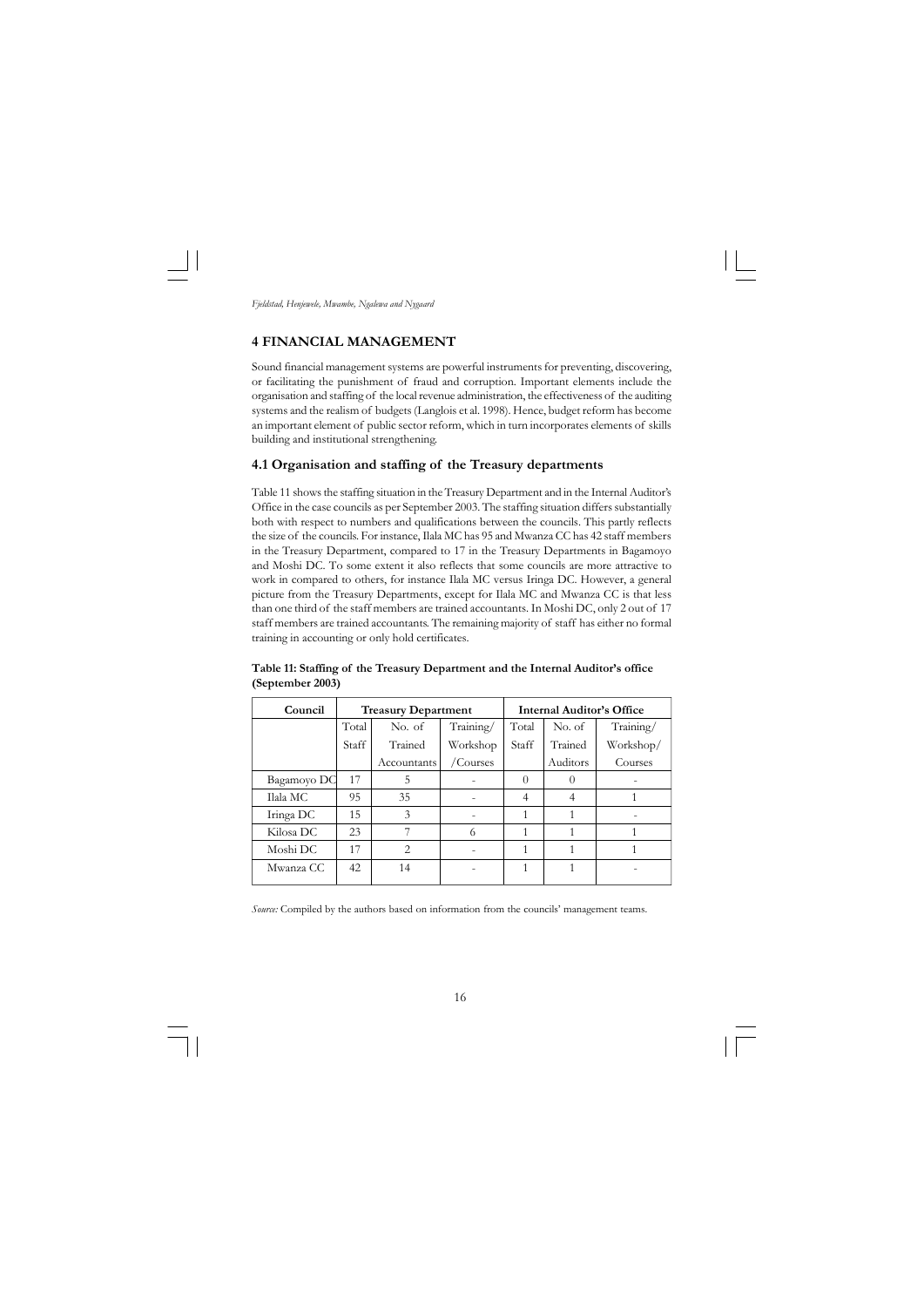#### **4.2 Organisation and staffing of the Internal Auditor's office**

The Internal Auditor's Office in the case councils are either weakly staffed or not staffed at all (see Table 11 above). Bagamoyo, for instance, has no internal auditor in place, and in Iringa DC this position was vacant until mid-2003. Hence, until recently the internal auditing in Iringa DC was carried out by the Treasury staff themselves, which has undermined the credibility of the auditing process.

A general problem experienced in the case councils is that many internal auditors after having acquired some experience in the local authorities quit for the private sector where they are offered substantially higher salaries. Vacancies in both urban and rural councils are often difficult to fill. Lack of response by the Treasury Department (or other departments) on internal audit queries and recommendations also contribute to discourage auditors to stay in councils.

#### **4.3 Computerisation of the Treasury departments**

Budgeting and accounting are still carried out manually in all the six case councils (by September 2003). Only Kilosa applies in practice PLATINUM in combination with a manual system (see Table 12). Ilala MC has started to implement PLATINUM and Epicor is in place in Mwanza CC. In contrast, Bagamoyo, Iringa and Moshi have not yet started to computerise financial management and planning.

#### **Table 12: Computerisation of the Treasury Departments (by September 2003)**

| Council     | Computerisation                                           |  |
|-------------|-----------------------------------------------------------|--|
| Bagamoyo DC | No - budgeting and accounting are carried out manually    |  |
| Ilala MC    | Started to use PLATINUM. Experienced problems to          |  |
|             | implement the system at lower levels of the council.      |  |
|             | Hence, the manual system is still used.                   |  |
| Iringa DC   | No - use a manual system                                  |  |
| Kilosa DC   | Use both PLATINUM and the Manual system                   |  |
| Moshi DC    | Not started to implementing neither PLATINUM nor          |  |
|             | Epicor system                                             |  |
| Mwanza CC   | Epicor is introduced, but the manual system is still used |  |

*Source:* Compiled by the authors based on information from the councils' treasury departments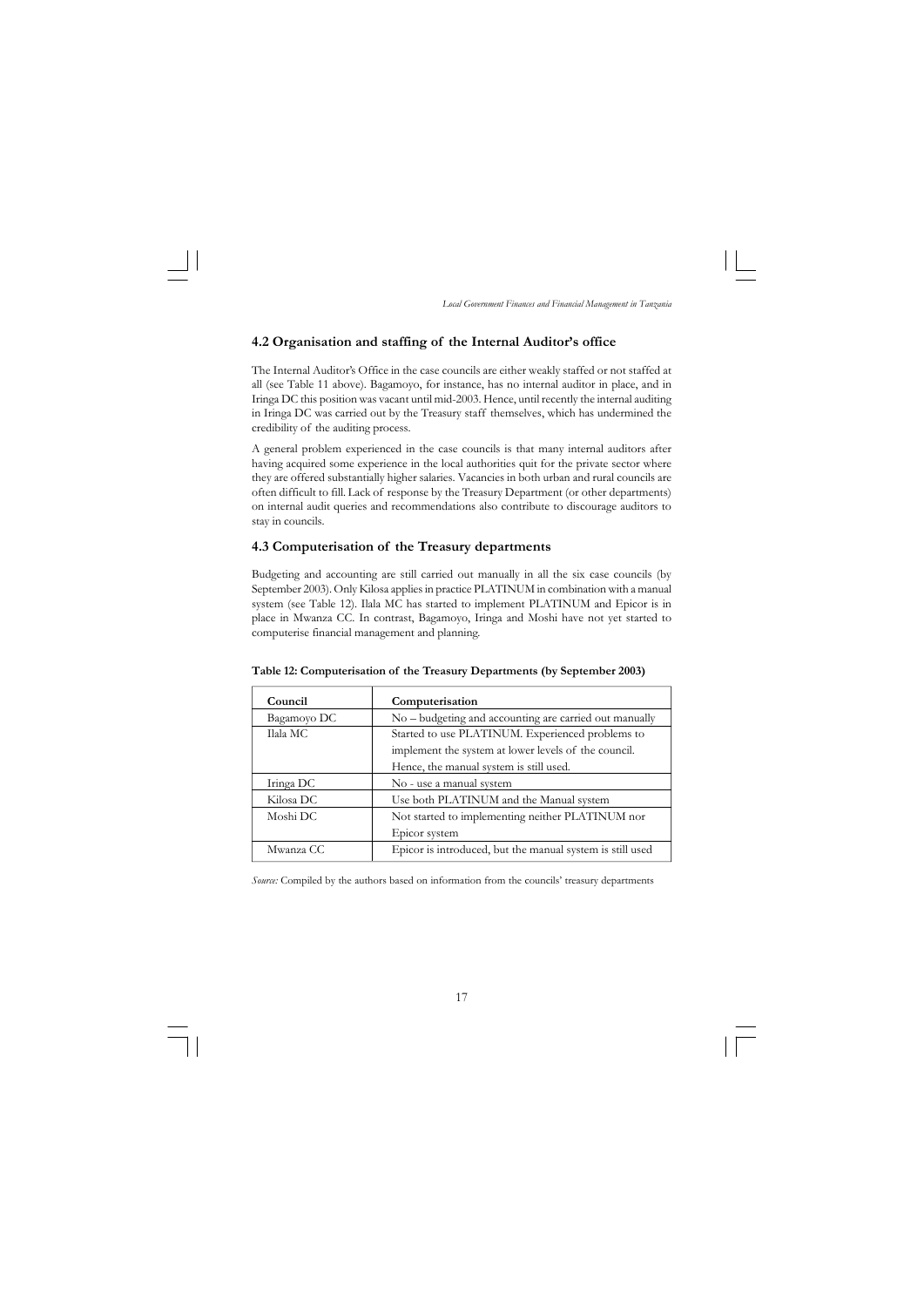#### **4.4 Audit queries**

According to the annual report 2002 on the state of corruption in Tanzania, corruption in local authorities is particularly prevalent in procurement of goods and services, in revenue collection and financial management, in human resources management, and in land allocation and control (e.g., ESRF & FACEIT, 2002). Although some officials, including the internal auditors, may raise concern on procurement and tendering cases, such issues are in general difficult to discuss openly with the management teams and councillors. In general, only cases where individuals are suspended or under investigation for taking bribes are mentioned, but then usually not as an institutional or systemic failure, but as a moral issue. This contrasts the views of ordinary citizens who in interviews often refer to corruption as a serious problem in local authorities (see section 6).

#### *4.4.1 Internal auditing*

Table 13 provides an overview of some queries on tendering procedures in the case councils. Interestingly, Bagamoyo DC, which has no internal auditor, and Iringa DC, which was without one until mid-2003, reported that there were no irregularities in tendering and procurement.<sup>9</sup> In contrast, the internal auditors in Kilosa DC and Mwanza CC had made queries on such problems.

However, many reports by the internal auditors in the case councils are not responded to or no action is taken by the council. For example in Kilosa DC, the Internal Auditor's report for FY 2000 shows that none of the internal auditor's recommendations were followed up by the council. Such lack of response indicates that the internal audit reports are considered to be less serious and less 'powerful' than the external Auditor General's reports.

<sup>&</sup>lt;sup>9</sup> Iringa DC recruited a new internal auditor in mid-2003.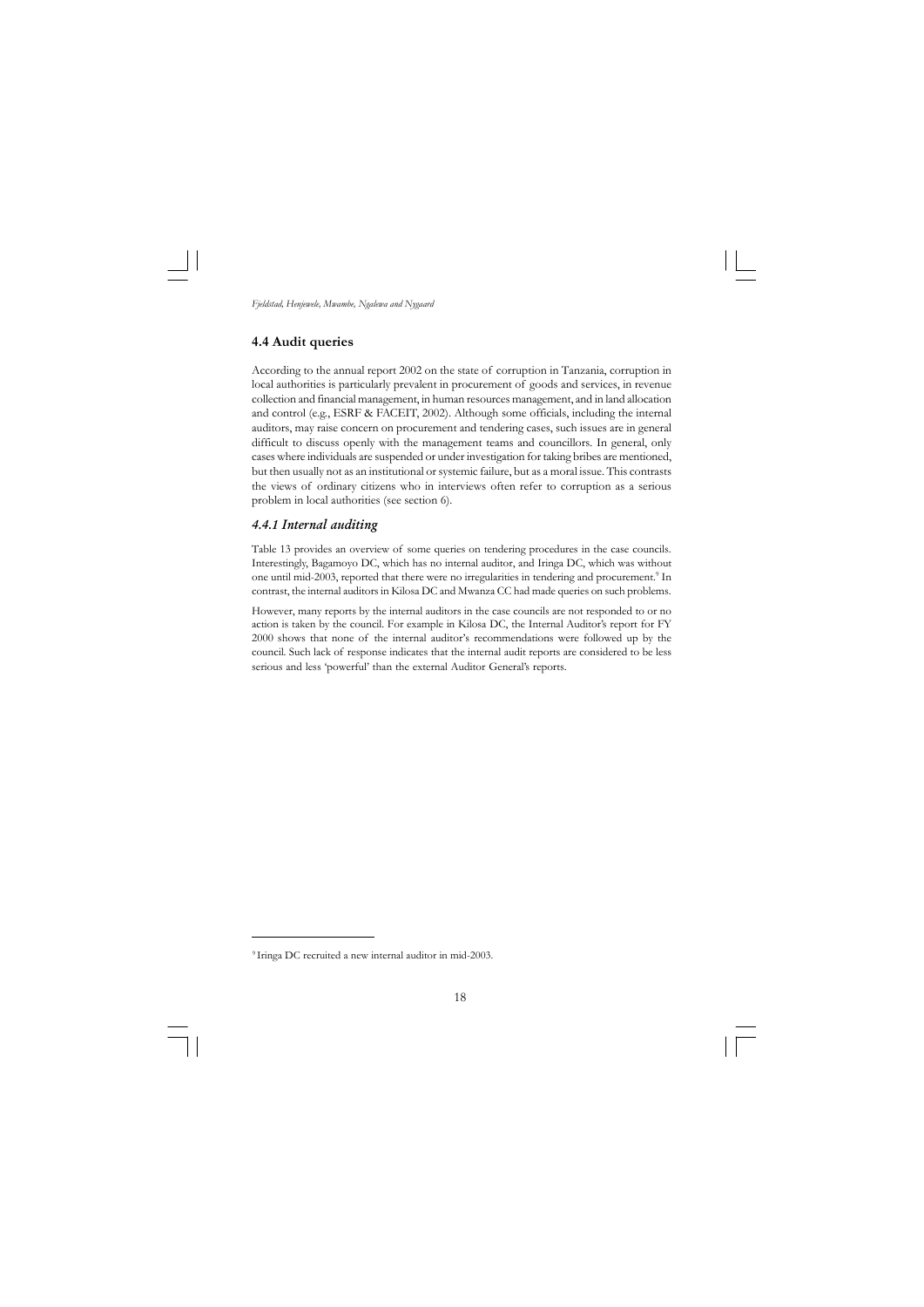<sup>&</sup>lt;sup>10</sup> This does not apply to Moshi DC for which we had not received information on audited reports by the time of publishing this study.



**Table 13: Examples of queries on tendering procedures (by September 2003)**

| Council     | <b>Tendering procedures</b>                                         |
|-------------|---------------------------------------------------------------------|
| Bagamoyo DC | According to the DMT, there are no complains on the tendering       |
|             | procedures. The council follows the tendering procedure as          |
|             | prescribed by the LG Financial Memorandum.                          |
| Ilala MC    | Irregularities in tendering procedures were revealed in 2002 and    |
|             | eight staff members were suspended.                                 |
| Iringa DC   | According to the DMT, so far no problems in procurement.            |
|             | DANIDA has organised training on new tendering procedures.          |
| Kilosa DC   | In 2002, irregularities were reported in tendering and a contradic  |
|             | tion over Gairo-Nongwe road construction. There was a disagree      |
|             | ment between the DMT and the councillors on who should get          |
|             | the contract. The contractor proved to be unqualified and the       |
|             | work was below standard and incomplete.                             |
| Moshi DC    | According to the DT as a Secretary to tender board, tendering       |
|             | system is done with caution taking into account Financial Memo      |
|             | randum, to avoid conflicts of interest between staff and council-   |
|             | lors and more precisely councillors representing different parties. |
| Mwanza CC   | According to the CCMT, they follow Financial Memorandum.            |
|             | However, the awarding of contracts does not follow professional     |
|             | standards.                                                          |

*Source:* Compiled by the authors based on information from the councils' management teams

#### *4.4.2 External auditing*

Missing receipts and payments (including unauthorised payments) for equipment, stationeries etc., without supporting documents were raised as concerns in the Auditor General's reports from all the case councils.<sup>10</sup> In particular, missing revenue earning receipt books is reported as a problem. For instance, in 2000 Iringa DC did not present 828 receipt books totalling TSh 80,955,000 for audit. Moreover, in several of the case councils revenue reported as paid by cheques in the final accounts were not recorded at the councils' bank accounts. In Iringa DC, for example, the unaccounted cheques amounted to TSh 14,718,079 in 2000, and Ilala MC was paid TSh 1,203,829 which, until October 2002, appear as 'dishonoured' cheques.

The most recent report from the Controller and Auditor General (CAG) shows, however, that more councils than before have got a 'clean' statement on their accounts. This applies to Ilala MC, Kilosa DC, Moshi DC and Mwanza CC, which all received clean reports in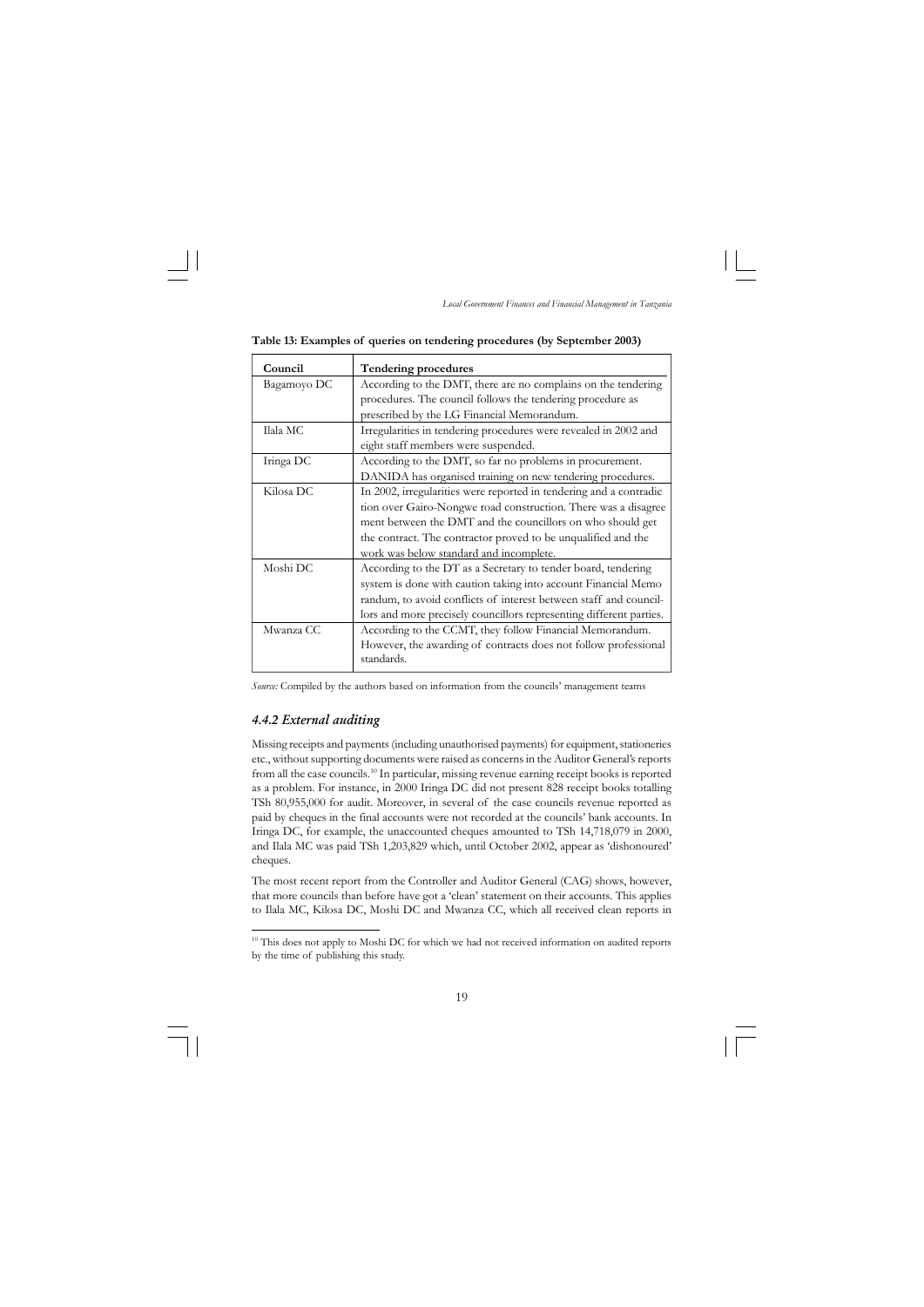*Fjeldstad, Henjewele, Mwambe, Ngalewa and Nygaard*

2001 (see table 14). But it is too early to state whether this is a trend or only accidental. Moreover, to our knowledge the quality of the CAG's reports on local authorities has not been evaluated. Thus, one should be cautious to draw any conclusions based on the CAG's findings. However, preliminary observations from the case councils, which need to be substantiated by further research, indicate that no significant improvements have taken place in recent years to curb corruption in local authorities, with a possible exception for Kilosa DC, which seems to have experienced positive changes since mid-2002. Furthermore, with respect to the quality of financial management our research cannot, at this stage, identify any differences between the case councils that were part of the initial LGRP phase 1 and those which were not.

As noted above, we find some indications that financial management has improved in Kilosa DC since mid-2002. The new DED has put much effort into making the District Treasurer's office complying with the Financial Regulations. She is also following up inquires made by the Internal Auditor, which until 2002 seemed to have been ignored by the then District Treasurer. Hence, it is surprising that Kilosa DC got a clean report from the CAG in 2001, when the present management team considers the accounts and financial reporting to be very weak. Moreover, according to the Internal Auditor in Kilosa, many queries in 2001 were not followed up by the then council treasurer.

| 2000      | 2001    |
|-----------|---------|
| Adverse   | Adverse |
| Qualified | Clean   |
| Adverse   | Adverse |
| Adverse   | Clean   |
| Adverse   | Clean   |
| Qualified | Clean   |
|           |         |

**Table 14: Audit Report of the Controller and Auditor General for the Six Councils, 2000-2002**

*Source:* Compiled by the authors based on information from the Controller and Auditor General (CAG)

#### **4.5 Budgets and accounts**

Gaps between budgets and accounts provide an indication of the quality and realism of budgeting in the case councils. Moreover, whether gender budgeting is introduced or not is an indicator of to what extent the council treasury follows the financial regulations given by the central government.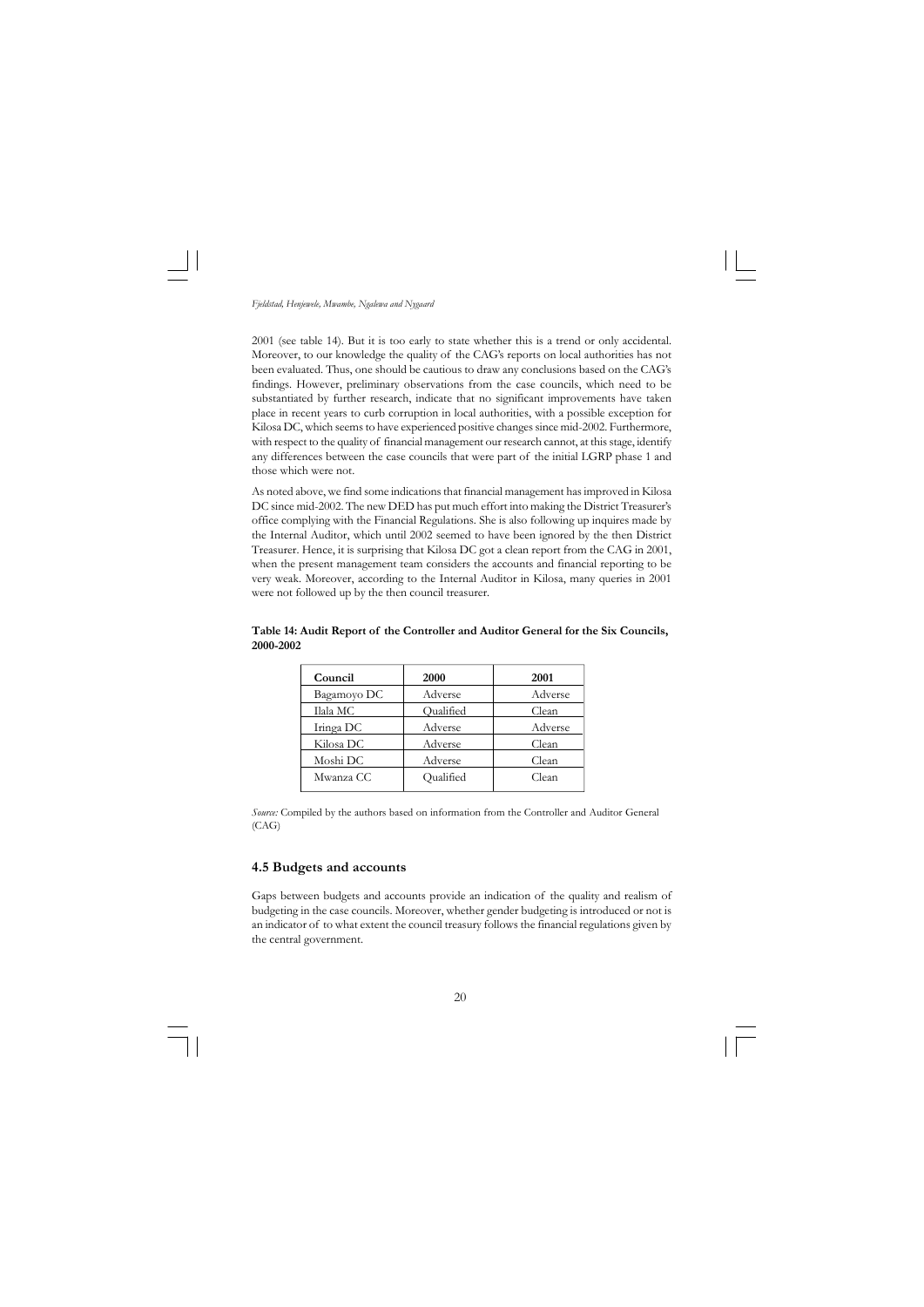#### *4.5.1 Gap between budgeted and accounted revenues*

Table 15 shows the gaps between accounted revenues and the corresponding budget estimates in the three year period 2000-2002. In Ilala MC and Bagamoyo DC, the revenue estimates in all three years were within a 10% range of the reported revenues. For the four other councils, the gaps between accounts and budgets in 2002 were between 13% (Kilosa) and 35% (Iringa). No trend can be derived from the table, as the gaps between reported and projected revenues vary from year to year in all councils. For some councils, and in particular Moshi DC, the annual fluctuations are substantial and may reflect weak budgeting.

| Council     | 2000  | 2001  | 2002 |
|-------------|-------|-------|------|
| Bagamoyo DC | 93.9  | 109.2 | 91.3 |
| Ilala MC    | 102.5 | 101.1 | 95.5 |
| Iringa DC   | 62.2  | 57.4  | 65.8 |
| Kilosa DC   | 83.3  | 91.0  | 87.6 |
| Moshi DC    | 43.7  | 82.4  | 67.3 |
| Mwanza CC   | 95.4  | 91.5  | 75.4 |
|             |       |       |      |

**Table 15: Accounted own revenues in % of budget estimates**

*Source:* Compiled by the authors based on the councils' 'Abstracts of Final Accounts'.

#### *4.5.2 Gender budgeting*

All six case councils are in principle earmarking parts of their budgets for 'women and youth development'. This is based on the 1997 directive from the central government to establish revolving 'Women and Youths Development Funds', to which the councils shall contribute 10% of total revenues. Ilala MC, Iringa DC, Kilosa DC and Mwanza CC report that they allocate 10% of own revenues to this fund (see Table 16). Moshi DC, however, reports that less than 10% of its own generated revenues go to women and youths due to political interference. Bagamoyo DC does not have special allocation to women and youths from own sources, but refers to receive money for such purposes from the central government. These factors, combined with problems of making beneficiaries repay the loans received, raise concern for the sustainability of the 'revolving' women and youth funds. Hence, Mwanza CC and Ilala MC report that they also have put in place other measures to support women setting up businesses, including funds from the Ministry of Community Development, Gender and Children.

21  $\overline{\phantom{0}}$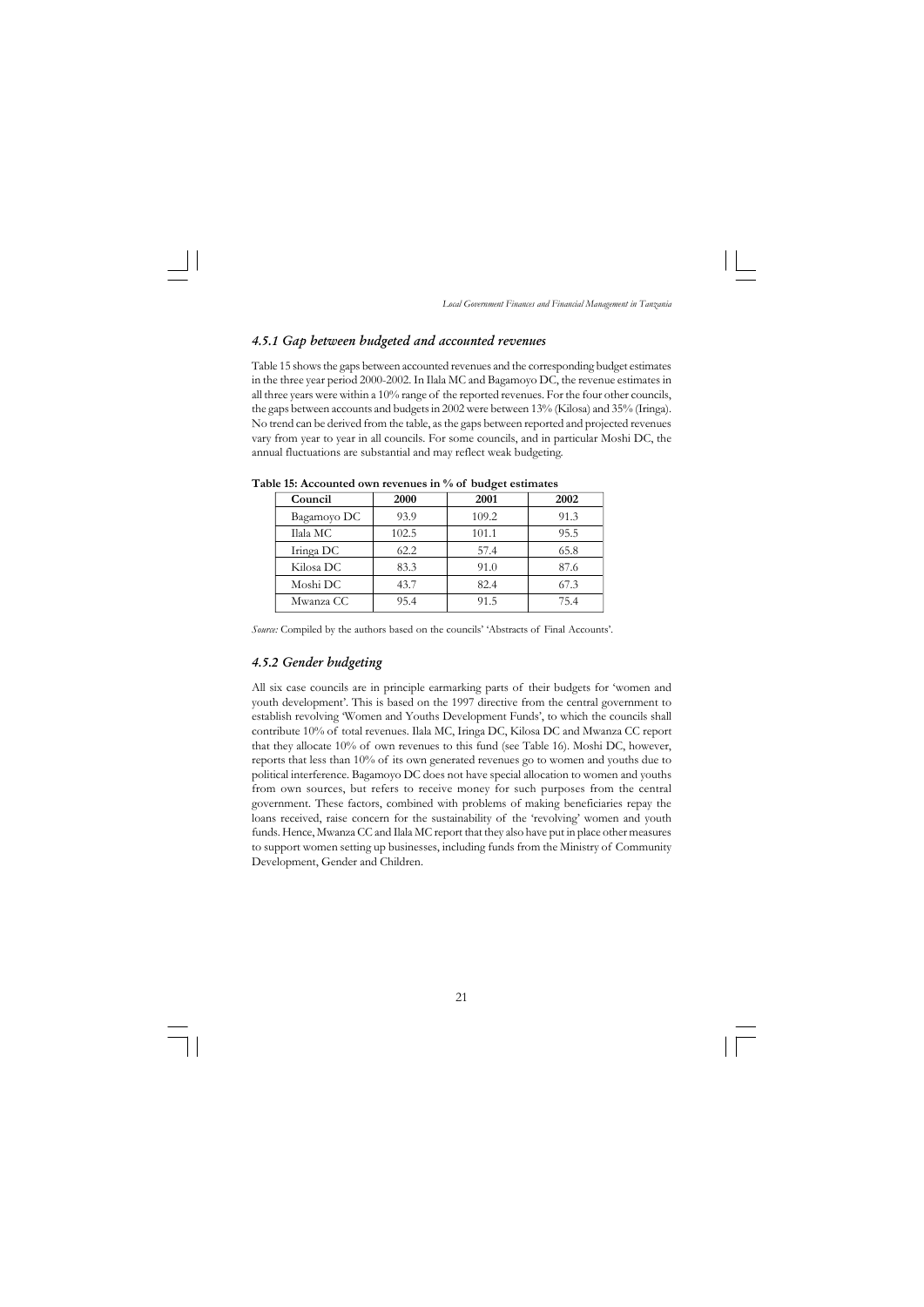

 $\mathbf{L}$ 

*Fjeldstad, Henjewele, Mwambe, Ngalewa and Nygaard*

 $\Box$ 

## **Table 16: Gender and youth budgeting (by September 2003)**

| Council     | From the Central Govt                               | From own sources            | From others        |
|-------------|-----------------------------------------------------|-----------------------------|--------------------|
| Bagamoyo DC | (i) PO-RALG: Loans to                               |                             |                    |
|             | women groups; the minimum                           |                             |                    |
|             | is 50,000 - 250,000/-                               |                             |                    |
|             | (ii) Ministry of Community                          |                             |                    |
|             | Development, Gender and                             |                             |                    |
|             | Children: 4m/- were issued                          |                             |                    |
|             | for loans to women and youth                        |                             |                    |
|             | groups in 2002                                      |                             |                    |
| Ilala MC    | (i) Min of CDW&C: Loans                             | 10% of the council's        |                    |
|             | granted to women and yoyuth revenue collection goes |                             |                    |
|             | groups. 21 groups had repaid                        | to Women and Youth          |                    |
|             | their loans in 2002                                 | Development Funds           |                    |
| Iringa DC   |                                                     | (i) $10\%$ of the council's |                    |
|             |                                                     | revenue collection goes     |                    |
|             |                                                     | to Women and Youths         |                    |
|             |                                                     | Development Funds           |                    |
|             |                                                     | (ii) Ward banks are         |                    |
|             |                                                     | established                 |                    |
| Kilosa DC   |                                                     | 10% of the council's        |                    |
|             |                                                     | revenue collection goes     |                    |
|             |                                                     | to Women and Youths         |                    |
|             |                                                     | Development Funds           |                    |
| Moshi DC    |                                                     | Less than 10% of the        |                    |
|             |                                                     | council's revenue           |                    |
|             |                                                     | collection goes to          |                    |
|             |                                                     | Women and Youths            |                    |
|             |                                                     | Development Funds.          |                    |
|             |                                                     | According to                |                    |
|             |                                                     | information from the        |                    |
|             |                                                     | DC, this is partly due to   |                    |
|             |                                                     | political interventions in  |                    |
|             |                                                     | council affairs             |                    |
| Mwanza CC   | Ministry of CDW&Y: Loans                            | $10\%$ of the to council's  | DANIDA and         |
|             | to women and youth groups                           | revenue collection goes     | Plan International |
|             | women and youth                                     | to Women and Youth          |                    |
|             |                                                     | groups Development          |                    |
|             |                                                     | Funds                       |                    |

*Source:* Compiled by the authors based on information from the councils' management teams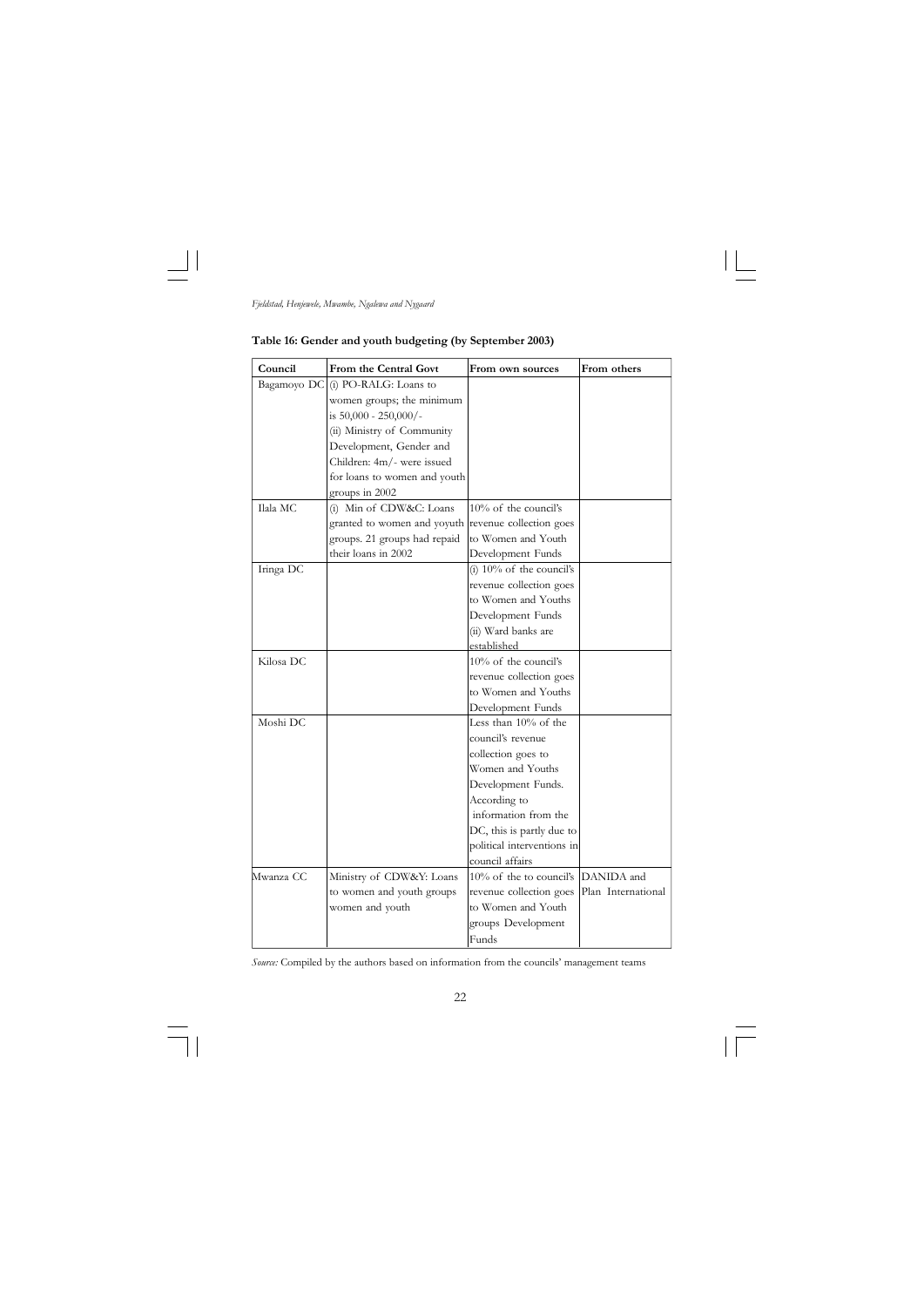<sup>&</sup>lt;sup>11</sup> The citizens' survey was conducted in October 2003. It covered 42 wards in the six case councils and 1260 respondents in total.



#### **5 TRANSPARENCY IN FINANCIAL AND FISCAL AFFAIRS**

The case councils use different ways of disseminating information on fiscal affairs (i.e. revenues and expenditures) to the public. All councils reported that such information was disseminated through meetings organised by the councils, including full council meetings, ward and village meetings (Table 17). Ilala MC, Kilosa DC and Mwanza CC also reported that they used newspapers to disseminate this information. Notice boards at ward and council headquarters were also used in Ilala MC, Moshi DC and Mwanza CC.

| Table 17: Dissemination of information on fiscal issues to the public from the |  |
|--------------------------------------------------------------------------------|--|
| councils (by September 2003)                                                   |  |

| Council   | Modes of dissemination of fiscal information (revenues and                |
|-----------|---------------------------------------------------------------------------|
|           | expenditures)                                                             |
| Bagamoyo  | - Information on revenue collection disseminated through council meetings |
| Ilala MC  | - People invited into quarterly reports presentations during full council |
|           | - Through notice boards at ward offices                                   |
|           | - Through WDC meetings                                                    |
|           | - Through newspapers                                                      |
| Iringa DC | - Through village assemblies                                              |
|           | - Through village meetings                                                |
| Kilosa DC | - Through village and wards meetings                                      |
|           | - Through full council meetings                                           |
|           | - Through newspapers                                                      |
| Moshi DC  | - Through ward councils and village assemblies                            |
|           | - Through notice boards at council Headquarters                           |
|           | - Every month the WEOs are called at council Headquarters to be informed  |
|           | and directed to put fiscal information on notice boards at ward offices.  |
| Mwanza CC | - Through full council meetings                                           |
|           | - Published on notice boards                                              |
|           | - Published in the newspapers                                             |

*Source:* Citizens Survey (FPR, 2003a).

The Citizens' survey provides some details on the effectiveness of these mechanisms used by the councils to disseminate information, and whether such information actually reaches the public.<sup>11</sup> The situation was found to be quite gloomy with respect to information on local government revenues, while information on HIV/AIDS seemed to reach the public.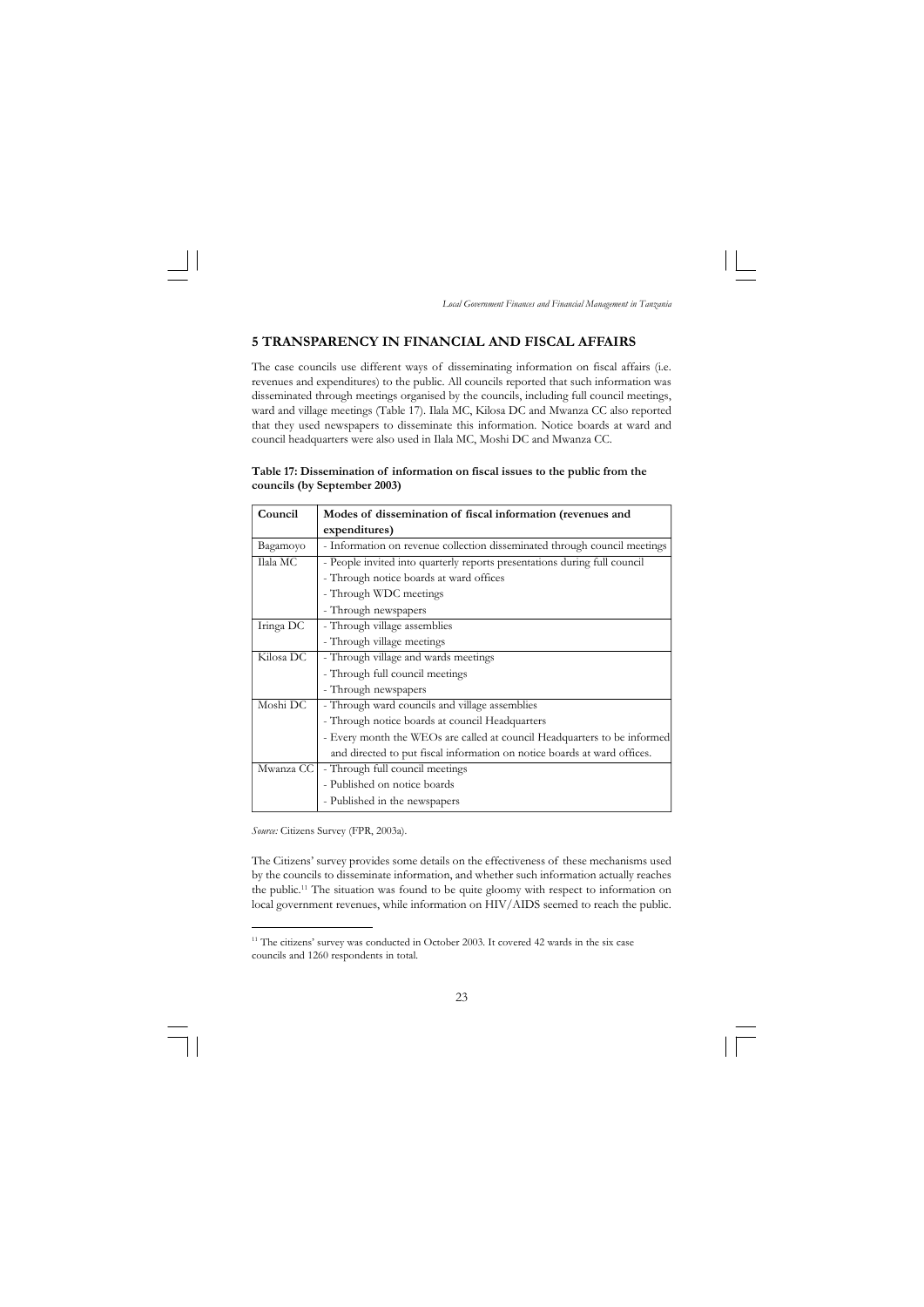

Few of the respondents (5.6%) had seen any posted information about local government finances (Table 18). However, there were differences between those respondents who said they had heard about the LGR (8.9%) and those who answer they have not (2.6%). In contrast, the large majority (77.5% of the respondents) have seen posters for HIV/AIDS. Respondents who have heard about the local government reform (LGR) were relatively more likely to have received or seen information on all the issues given. This tendency was particularly evident with regard to information on how to report corruption, where 23% of those who had heard about LGR relative to 10% of those who had not heard about LGR had received this information. Moreover, when asked where they got information on various government policies, such as tax policy, HIV/AIDS control policy, health policy, education policy, the local government reform etc, radio was by far the media the majority of the respondents referred to. Newspapers and other forms of information dissemination used by the local authorities seemed to play a minor role.

**Table 18: Citizens' perceptions on information received on particular issues**

|             |           | Have you in the past two years seen any of the following |     |           |                          |                                       |            |           |      |                    |        |            |  |
|-------------|-----------|----------------------------------------------------------|-----|-----------|--------------------------|---------------------------------------|------------|-----------|------|--------------------|--------|------------|--|
|             |           |                                                          |     |           |                          | information posted in a public place? |            |           |      |                    |        |            |  |
|             |           | LG                                                       |     | Taxes and |                          | Audited                               |            | Financial |      | <b>HIV/AIDS</b>    |        | How to     |  |
|             |           | budget                                                   |     | fees      |                          | statements                            | allocation |           |      | prevention         | report |            |  |
|             |           |                                                          |     | collected | of counsil<br>to sectors |                                       |            |           |      |                    |        | corruption |  |
|             |           |                                                          |     |           | expenditure              |                                       |            |           |      |                    |        |            |  |
| Description | Yes I     | $\rm No$                                                 | Yes | No        | Yes                      | $\rm No$                              | Yes        | $\rm No$  | Yes  | $\overline{N_{O}}$ | Yes    | $\rm No$   |  |
| Heard       | 10.6 89.4 |                                                          | 8.9 | 91.1      | 4.0                      | 96.0                                  | 7.4        | 92.6      | 84.5 | $15.5$   23.4      |        | 76.6       |  |
| Not.        |           | 3.0 97.0                                                 | 2.6 | 97.4      | 1.2                      | 98.8                                  | 1.8        | 98.2      | 71.2 | 28.8               | 9.9    | 90.1       |  |
| Total       |           | 6.6 93.4                                                 | 5.6 | 94.4      | 2.5                      | 97.5                                  | 4.4        | 95.6      | 77.5 | $22.5\,16.3$       |        | 83.7       |  |

*Source:* Citizens Survey (FPR, 2003a).

From Table 19, we see that 86% of all respondents said they had never received information on how much tax revenue and user charges that had been collected in area. There were, however, large variations across councils with respect to information on tax revenues collected. The respondents in Kilosa DC and Iringa DC appeared to be better informed than people in the other councils. While 33.3% of the respondents in Kilosa and 20.5% in Iringa said they had received information on tax revenues collected in their area, only 5.7% of the respondents in Ilala MC and Mwanza CC said they were informed. This did not imply that such information had not been disseminated in Ilala and Mwanza, but that the information either had been disseminated in a way which did not reach the general public or in a form which was not easily accessible for ordinary citizens.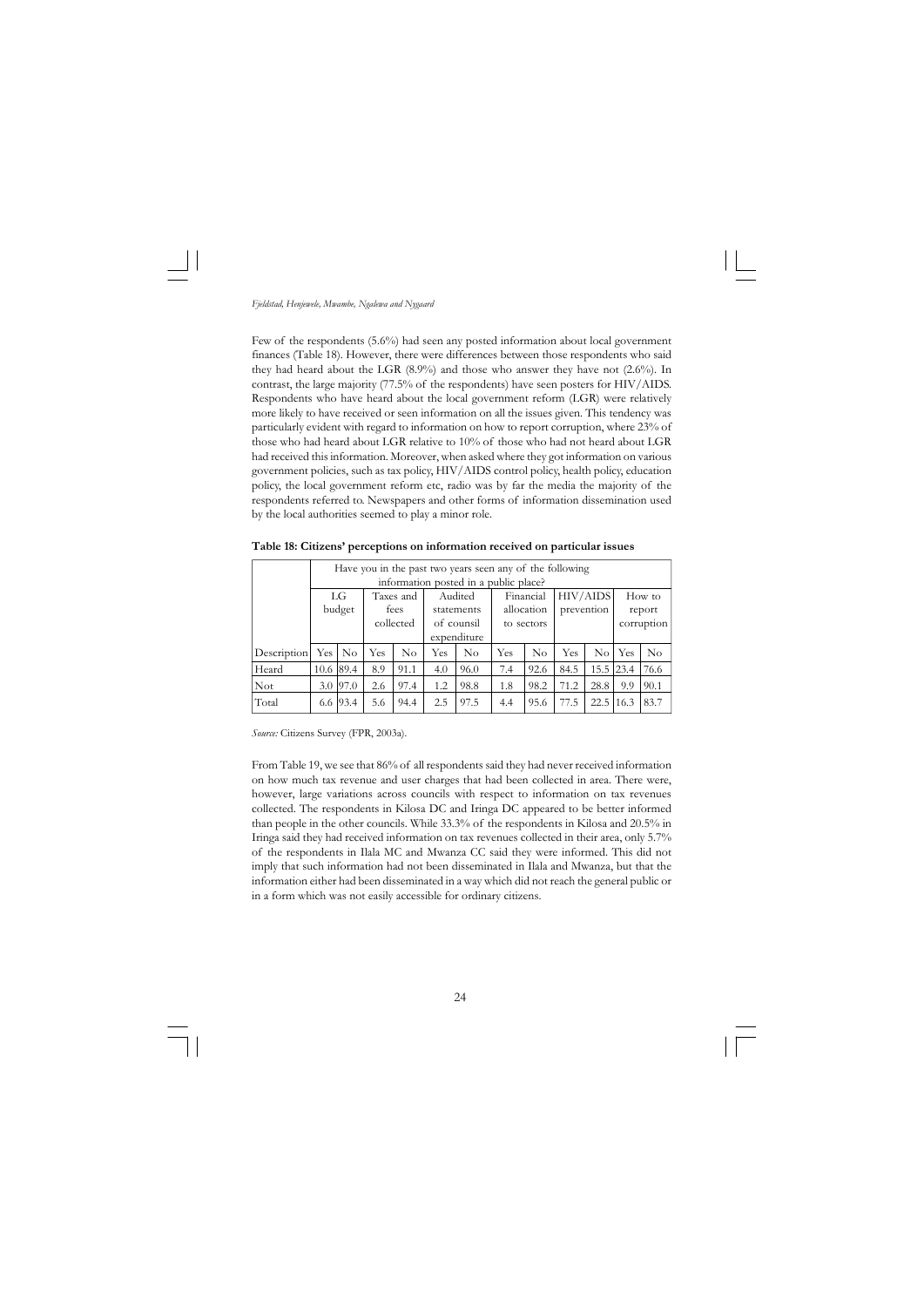

**Table 19: Information received on tax revenues collected in the area (% of the respondents)**

|             |                         |       |          |                          | Council Name             |                          |        |       |
|-------------|-------------------------|-------|----------|--------------------------|--------------------------|--------------------------|--------|-------|
|             |                         | Ilala | Bagamoyo | Kilosa                   | Iringa                   | Moshi                    | Mwanza |       |
| Description |                         | МC    | DC.      | DC                       | DC.                      | DC.                      | CC.    | Total |
|             | No information received | 94.3  | 93.3     | 66.7                     | 79.5                     | 88.6                     | 94.3   | 86.1  |
| Infor-      | Village chair-          |       |          |                          |                          |                          |        |       |
| mation      | person/leader           |       | 0.5      | 10.5                     | 5.2                      | 1.4                      | 2.4    | 3.3   |
| received    | Village execu-          |       |          |                          |                          |                          |        |       |
| from:       | tive officer            |       | 2.4      | 18.6                     | 12.9                     | 0.5                      | 1.0    | 5.9   |
|             | Ward executive          |       |          |                          |                          |                          |        |       |
|             | officer                 | 4.8   | 2.4      | 3.8                      | 1.4                      | $\overline{\phantom{a}}$ | 1.0    | 2.2   |
|             | Council staff           | 0.5   | 1.0      | 0.5                      | $\overline{\phantom{a}}$ | $\overline{\phantom{0}}$ |        | 0.3   |
|             | The ward                |       |          |                          |                          |                          |        |       |
|             | councillor              |       | 0.5      | $\overline{\phantom{a}}$ |                          | 0.5                      | 0.5    | 0.2   |
|             | Others                  | 0.5   |          | $\overline{\phantom{a}}$ | 1.0                      | 9.0                      | 1.0    | 1.9   |
|             |                         |       |          |                          |                          |                          |        |       |

*Source:* Citizens Survey (FPR, 2003a).

The survey data do not provide us with a clear answer as to why the respondents in the two urban councils append to be more ignorant on this issue than people living in rural councils. However, among those who said they had received information on tax revenues, the Village Executive Officers (VEOs) were in general the most likely institution to have issued it. This may indicate that the VEOs in some contexts may function as a good channel of information between the council and citizens, and that some councils use this channel more effectively than others. Our research results show that Kilosa DC, and to some extent also Iringa DC, use village and ward meetings actively as a way of disseminating such information orally to the public. For instance, Kilosa has introduced a system where information from the village accounts on revenues and expenditures was presented orally at the quarterly Village Assembly meetings. According to people interviewed, this has also led to much higher attendance at these meetings. The experiences from Kilosa and Iringa may, thus, provide useful lessons for other councils. It also matters that these two councils have longer experience with bottomup and participatory planning approaches than many other local authorities due to the involvement of foreign donors over a relatively long period of time (Ireland Aid in Kilosa and Danida in Iringa).

The citizens' survey was conducted about 4 months after the substantial rationalisation of local government taxes, including the abolition of development levy. As Table 20 shows, there are large variations across councils with regard to awareness of these recent changes of the local tax system. In Kilosa DC only 12% had *not* heard of the changes, while the corresponding figure for Mwanza CC was more than 73%. Of the respondents who had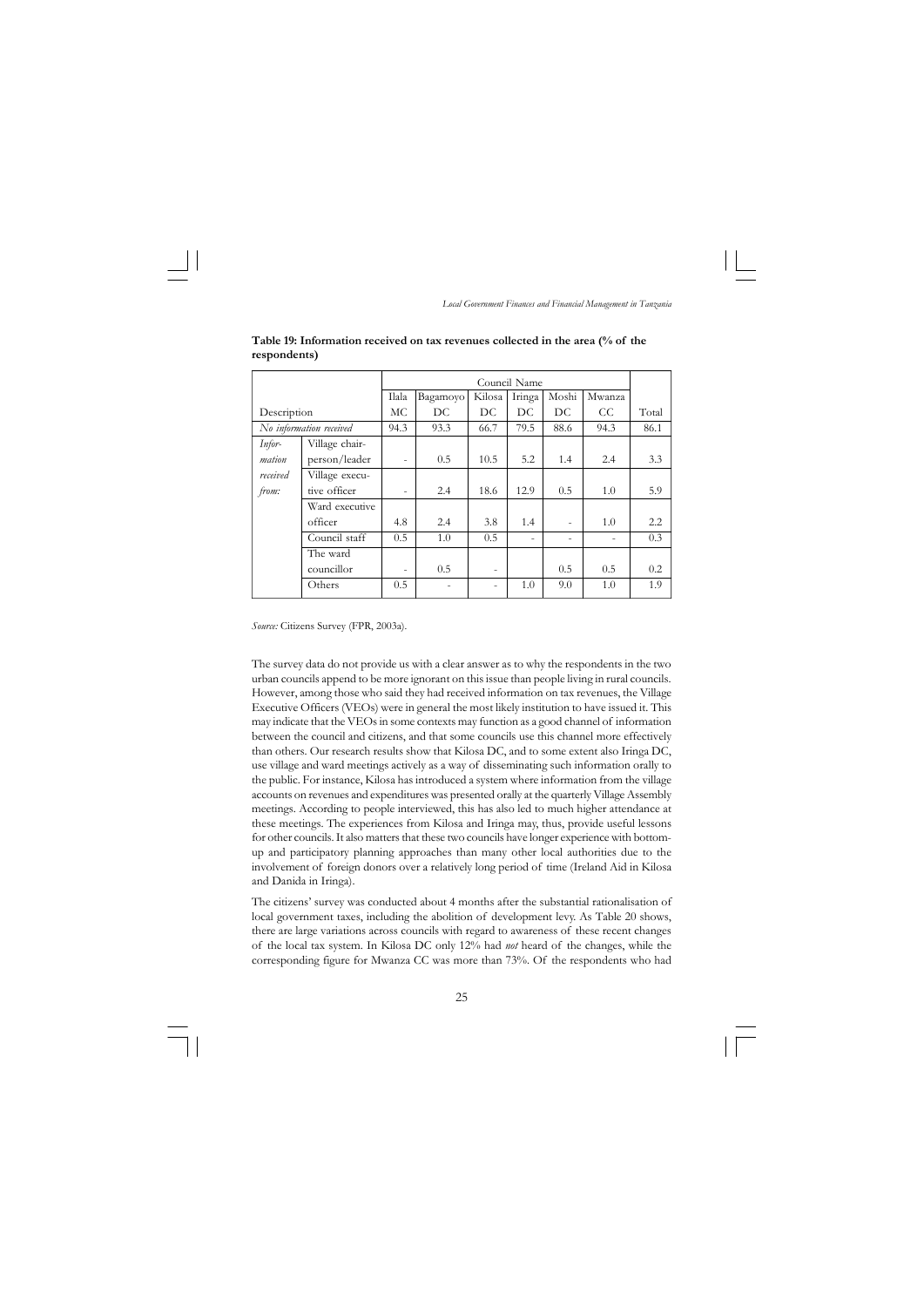

heard of the amendments of the local tax system, the majority were not, however, able to specify of what kind these changes were.

**Table 20: Awareness of recent changes of the local tax system (by October 2003, in % of the respondents)**

|                   |                     |       |          | Council Name   |                |                          |        |       |
|-------------------|---------------------|-------|----------|----------------|----------------|--------------------------|--------|-------|
|                   |                     | Ilala | Bagamoyo | Kilosa         | Iringa         | Moshi                    | Mwanza |       |
| Description       |                     | MC    | DC       | DC             | DC             | DC                       | CC     | Total |
|                   | Not heard of recent |       |          |                |                |                          |        |       |
| changes to LG tax |                     | 67.6  | 66.2     | 12.4           | 26.2           | 70.5                     | 73.3   | 52.7  |
| Have              | Abolition of de-    |       |          |                |                |                          |        |       |
| heard of          | velopment levy      | 2.9   | 6.2      | 37.6           | 22.9           | 4.3                      | 5.2    | 13.2  |
| recent            | Abolition of        |       |          |                |                |                          |        |       |
| changes           | nuisance taxes      |       | 1.4      | 1.4            | 3.3            | 1.4                      | 0.5    | 1.3   |
| to LG             | Reduction of        |       |          |                |                |                          |        |       |
| tax               | some tax rates      | 1.0   |          | $\overline{a}$ | 1.0            | 0.5                      | 0.5    | 0.5   |
|                   | Abolition of        |       |          |                |                |                          |        |       |
|                   | all taxes           | 2.9   | 1.9      | 4.8            | 11.0           | 1.9                      | 2.9    | 4.2   |
|                   | Abolition of        |       |          |                |                |                          |        |       |
|                   | local govt taxes    |       |          |                | 2.4            |                          |        | 0.4   |
|                   | Abolition of        |       |          |                |                |                          |        |       |
|                   | tax for small       |       |          |                |                |                          |        |       |
|                   | businesses          |       |          | $\overline{a}$ | 2.9            | 1.0                      |        | 0.6   |
|                   | Abolition of        |       |          |                |                |                          |        |       |
|                   | crop/animal taxes   |       |          | 0.5            | 1.4            |                          |        | 0.3   |
|                   | Abolition of        |       |          |                |                |                          |        |       |
|                   | property taxes      | 0.5   |          | 0.5            | $\overline{a}$ | $\overline{\phantom{0}}$ | 0.5    | 0.2   |
|                   | Some people         |       |          |                |                |                          |        |       |
|                   | (Women)             |       |          |                |                |                          |        |       |
|                   | exempted            |       |          | 0.5            |                |                          |        | 0.1   |
|                   | Did not specify     | 25.2  | 24.3     | 42.4           | 29.0           | 20.5                     | 17.1   | 26.4  |

*Source:* Citizens Survey (FPR, 2003a).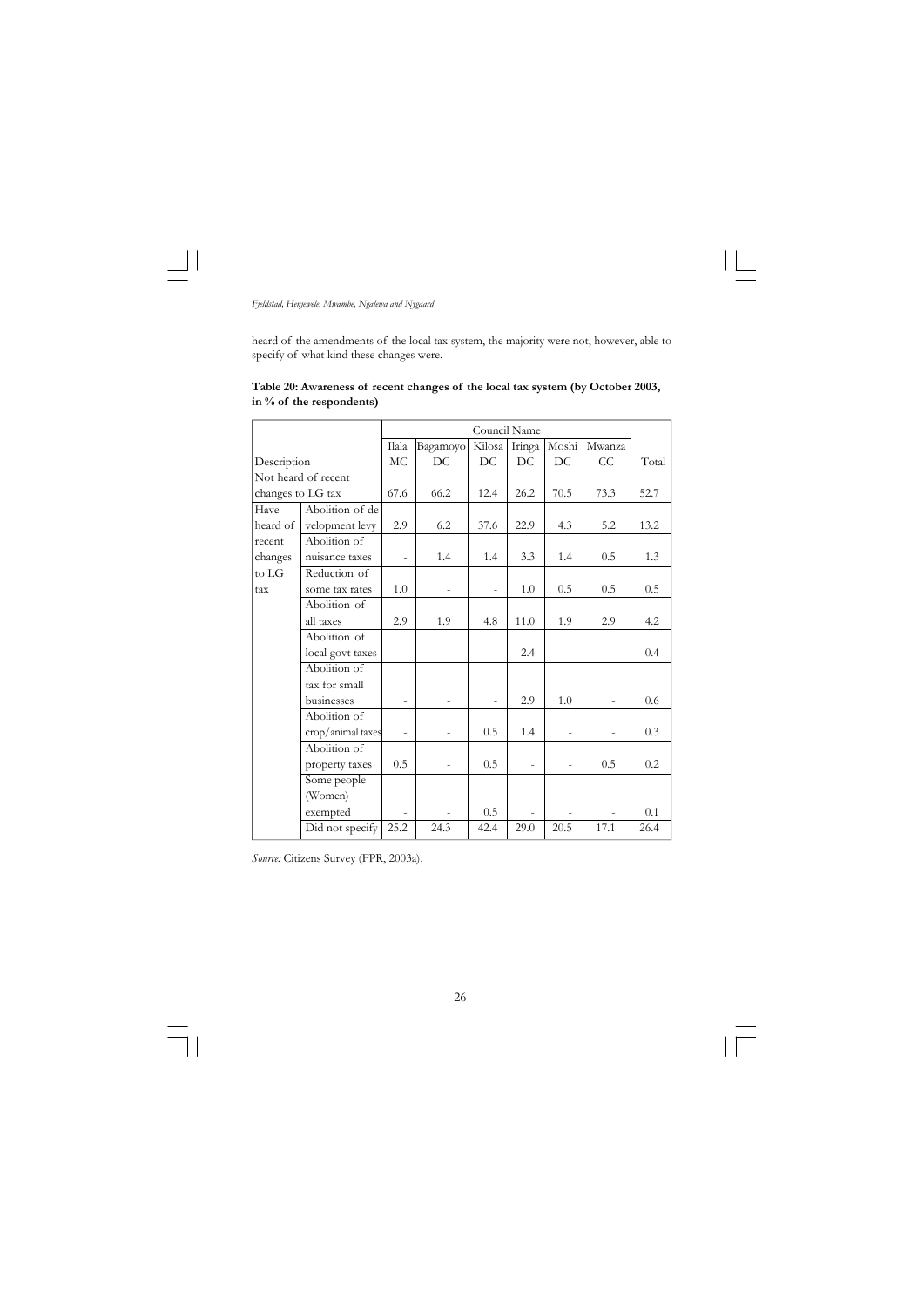

#### **6 TAX COMPLIANCE AND FISCAL CORRUPTION**

In all the case councils, taxpayers' unwillingness to pay taxes and fees was reported as a major obstacle to enhancing local government revenues. This has also been documented in studies from other councils across Tanzania in recent years (e.g., Fjeldstad & Semboja, 2000, 2001). The Citizens' Survey provides some indications on the factors that impact on taxpayers' compliance behaviour.

Table 21 shows the percentages of all respondents, by council and in total, that agree, agree partly (50-50) or disagree to whether given issues are major problems in tax collection. Other respondents either did not know or they had no view. Only 28.6% of the respondents see taxpayer unwillingness to be a problem. In contrast, too high taxes (47.9% of the respondents) and dishonest tax collectors (45.7%) are perceived to be major problems. However, the issue a majority of the respondents (58.4%) perceived to be the most serious problem for tax collection, was that the money collected was not *spent on public services.*

|                 |           |       |          |        | Council Name |       |        |       |
|-----------------|-----------|-------|----------|--------|--------------|-------|--------|-------|
|                 |           | Ilala | Bagamoyo | Kilosa | Iringa       | Moshi | Mwanza |       |
| Description     |           | MC    | DC       | DC     | DC           | DC    | CC     | Total |
| Tax revenue not | Agree     | 62.9  | 65.2     | 48.1   | 44.8         | 68.1  | 61.4   | 58.4  |
| being spent on  | $50 - 50$ | 13.3  | 11.9     | 18.1   | 26.2         | 5.2   | 9.0    | 14.0  |
| public services | Disagree  | 14.3  | 10.0     | 13.8   | 12.4         | 7.6   | 11.9   | 11.7  |
| Too high tax/   | Agree     | 51.9  | 51.9     | 46.2   | 30.5         | 52.9  | 53.8   | 47.9  |
| fee rates       | $50 - 50$ | 12.9  | 17.1     | 11.4   | 29.0         | 10.5  | 11.9   | 15.5  |
|                 | Disagree  | 14.8  | 14.8     | 25.2   | 21.4         | 17.1  | 18.6   | 18.7  |
| Dishonest       | Agree     | 53.8  | 51.4     | 40.0   | 33.3         | 49.5  | 46.2   | 45.7  |
| collectors      | $50 - 50$ | 20.0  | 16.2     | 14.3   | 30.5         | 12.4  | 17.6   | 18.5  |
|                 | Disagree  | 14.3  | 17.6     | 22.9   | 17.1         | 13.8  | 11.9   | 16.3  |
| Too many        | Agree     | 50.5  | 44.3     | 28.6   | 23.3         | 41.4  | 45.2   | 38.9  |
| taxes/fees      | $50 - 50$ | 15.2  | 16.2     | 13.3   | 26.7         | 14.3  | 13.3   | 16.5  |
|                 | Disagree  | 16.7  | 20.5     | 40.5   | 28.1         | 25.2  | 22.9   | 25.6  |
| Harassment by   | Agree     | 43.3  | 36.2     | 33.3   | 29.0         | 41.0  | 46.2   | 38.2  |
| tax collectors  | $50 - 50$ | 20.0  | 21.4     | 20.0   | 23.3         | 21.0  | 21.0   | 21.1  |
|                 | Disagree  | 23.8  | 27.6     | 29.5   | 30.5         | 16.7  | 9.5    | 22.9  |

**Table 21: Major problems in local tax collection (% of the respondents)**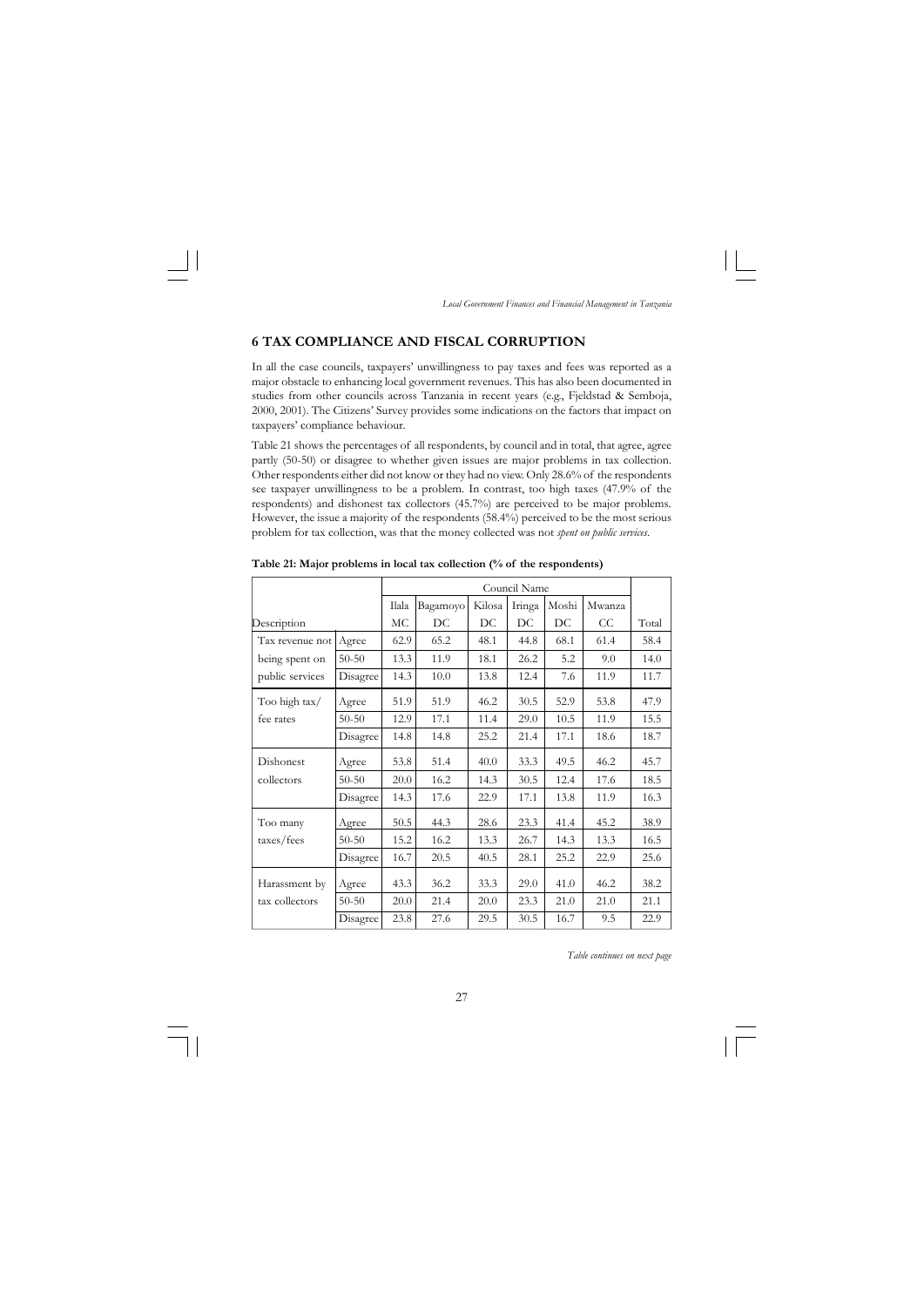

*Source:* Citizens Survey (FPR, 2003a).

Taxes are widely perceived to be unfair. The respondents see few tangible benefits in return for the taxes they pay. This situation heightens taxpayers' perceptions of exploitation from an unequal contract with government, and may promote tax resistance. Although most taxpayers are unable to assess the exact value of what they receive from the government in return for taxes paid, it can be argued that they have general impressions concerning their terms of trade with the government. In this context, it can be assumed that taxpayers' behaviour is influenced by their satisfaction or dissatisfaction with the terms of trade with government. Thus, if the system of taxes is perceived to be unjust, tax resistance may be considered as an attempt by the taxpayers to adjust their terms of trade with the government.

| Description      |           |      | Ilala   Bagamoyo   Kilosa |      |      | Iringa Moshi | Mwanzal Total |      |
|------------------|-----------|------|---------------------------|------|------|--------------|---------------|------|
| Tax payers'      | Agree     | 31.0 | 28.1                      | 22.9 | 31.4 | 30.0         | 28.1          | 28.6 |
| unwillingness to | $50 - 50$ | 19.0 | 21.0                      | 22.9 | 17.6 | 15.7         | 21.0          | 19.5 |
| pay taxes        | Disagree  | 35.7 | 36.7                      | 39.5 | 36.7 | 36.7         | 34.8          | 36.7 |
| Dishonest local  | Agree     | 21.0 | 17.1                      | 29.5 | 21.0 | 28.1         | 23.3          | 23.3 |
| government       | $50 - 50$ | 23.8 | 24.8                      | 13.8 | 23.3 | 28.6         | 24.3          | 23.1 |
| elected leaders  | Disagree  | 39.0 | 38.1                      | 38.6 | 35.2 | 15.7         | 24.3          | 31.8 |
| Dishonest        | Agree     | 15.7 | 11.9                      | 12.4 | 11.0 | 22.4         | 15.7          | 14.8 |
| Parliamentarians | $50 - 50$ | 15.7 | 17.6                      | 10.0 | 15.2 | 19.5         | 19.0          | 16.2 |
|                  | Disagree  | 49.5 | 44.8                      | 50.0 | 48.6 | 19.0         | 33.3          | 40.9 |

*Table: continued from previous page*

Only 9% of all respondents agreed to the fact that most of the tax revenues collected in area were used for reciprocal services (Table 22). Second, the majority of all respondents (51%) held the view that people should deny paying taxes until services were improved. Thirdly, 73% of all respondents agreed to increased taxation in exchange of improved services. The respondents in Iringa DC were least inclined to willingly increase tax payments in exchange for further service improvements. Surprisingly, given the stronghold of the opposition parties, respondents in Moshi DC were the most positive to this hypothetical question. Fourthly, about two-third of all respondents agreed to more citizen participation to improved social services, though there were large variations across councils.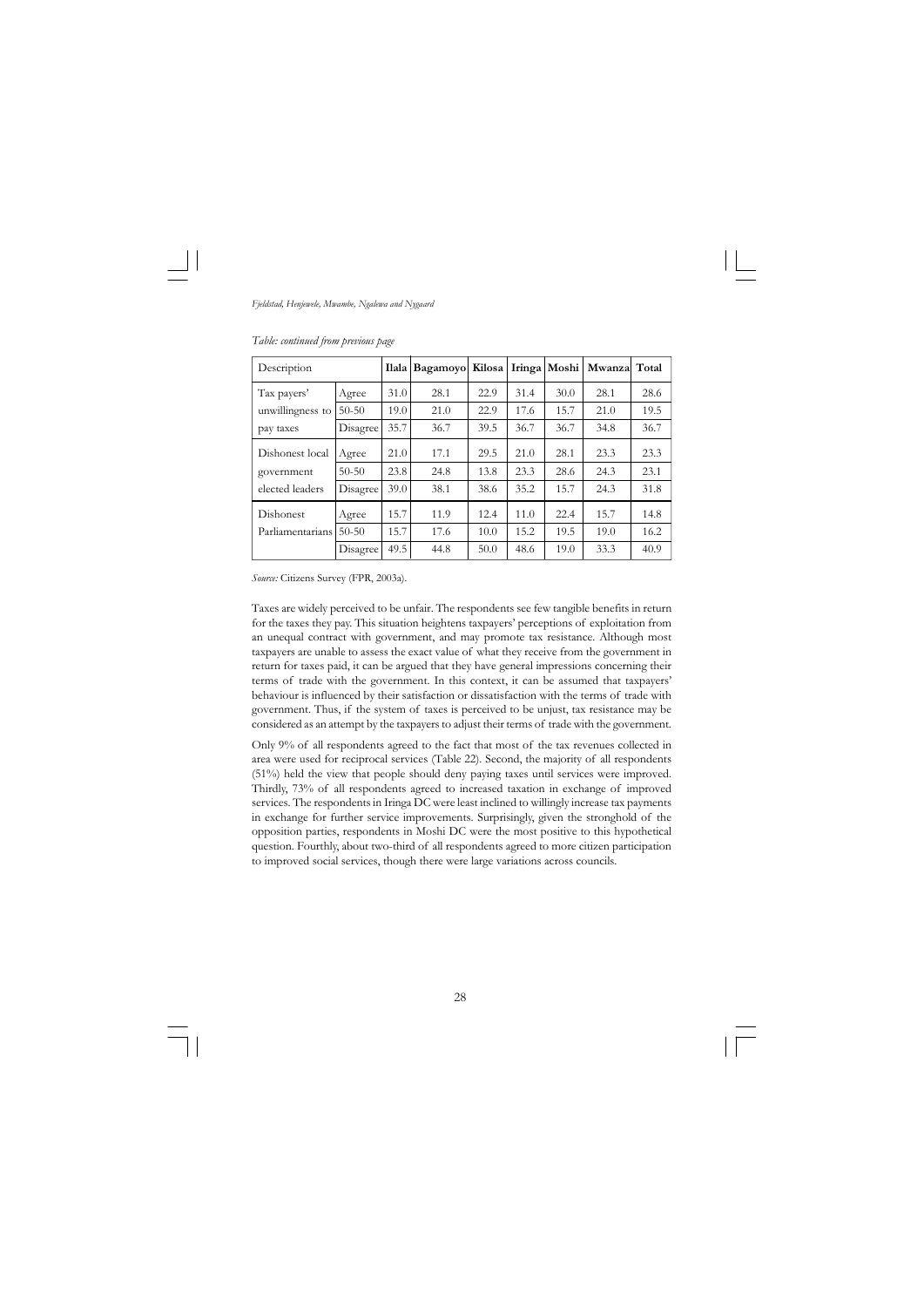

|                              |            |       |          |        | Council Name |       |        |       |
|------------------------------|------------|-------|----------|--------|--------------|-------|--------|-------|
|                              |            | Ilala | Bagamoyo | Kilosa | Iringa       | Moshi | Mwanza |       |
| Description                  |            | MC    | DC       | DC     | DC           | DC    | CC     | Total |
| Are tax revenues Yes, mostly |            | 9.0   | 9.5      | 2.4    | 11.0         | 9.5   | 12.9   | 9.0   |
| collected in the Partly      |            | 23.3  | 23.8     | 14.3   | 21.0         | 15.7  | 22.9   | 20.2  |
| area used to                 | Not at all | 33.8  | 31.9     | 49.5   | 32.4         | 38.1  | 32.9   | 364   |
| Provide public               | Don't know | 33.8  | 34.8     | 33.8   | 35.7         | 36.7  | 31.4   | 34.4  |
| service?                     |            |       |          |        |              |       |        |       |
| Should people                | Agree      | 51.4  | 49.0     | 39.5   | 35.2         | 66.2  | 64.3   | 51.0  |
| deny paying                  | Partly     | 6.2   | 8.1      | 8.1    | 9.0          | 9.0   | 6.7    | 7.9   |
| taxes until they Disagree    |            | 38.1  | 35.2     | 47.6   | 48.1         | 18.6  | 24.3   | 35.3  |
| get better                   | Don't know | 4.3   | 7.6      | 4.8    | 7.6          | 6.2   | 4.8    | 5.9   |
| services?                    |            |       |          |        |              |       |        |       |
| Willing to pay               | Yes        | 72.9  | 65.7     | 72.9   | 59.0         | 82.4  | 83.3   | 72.7  |
| more taxes if                | $\rm No$   | 25.7  | 28.6     | 25.2   | 37.6         | 14.3  | 11.4   | 23.8  |
| public services              | Don't know | 1.4   | 5.7      | 1.9    | 3.3          | 3.3   | 5.2    | 3.5   |
| improved?                    |            |       |          |        |              |       |        |       |
| Should people                | Agree      | 56.2  | 70.0     | 90.5   | 92.9         | 69.0  | 71.0   | 74.9  |
| contribute to                | Partly     | 13.8  | 5.7      | 3.8    | 3.3          | 12.4  | 13.3   | 8.7   |
| better social                | Disagree   | 29.5  | 18.1     | 4.8    | 2.4          | 14.8  | 11.4   | 13.5  |
| services                     | Don't know | 0.5   | 6.2      | 1.0    | 1.4          | 3.8   | 4.3    | 2.9   |
| through more                 |            |       |          |        |              |       |        |       |
| self-help                    |            |       |          |        |              |       |        |       |
| activities?                  |            |       |          |        |              |       |        |       |

**Table 22: Views on tax collection and reciprocal services (% of the respondents)**

*Source:* Citizens Survey (FPR, 2003a).

Almost 50 % of the respondents were of the opinion that people would evade taxes if they could get away with it (Table 23). However, we observed some differences between the case councils. While 59% of the respondents in Moshi DC answered that they believed most taxpayers would evade if they thought they could get away with it, the corresponding figure for Kilosa DC was 38.6%. The most cited reason for tax compliance (46%), on the other side, was that people pay because they 'would avoid disturbances'. Only 22.6% of the respondents said that they believed people paid because they anticipated for improved public services.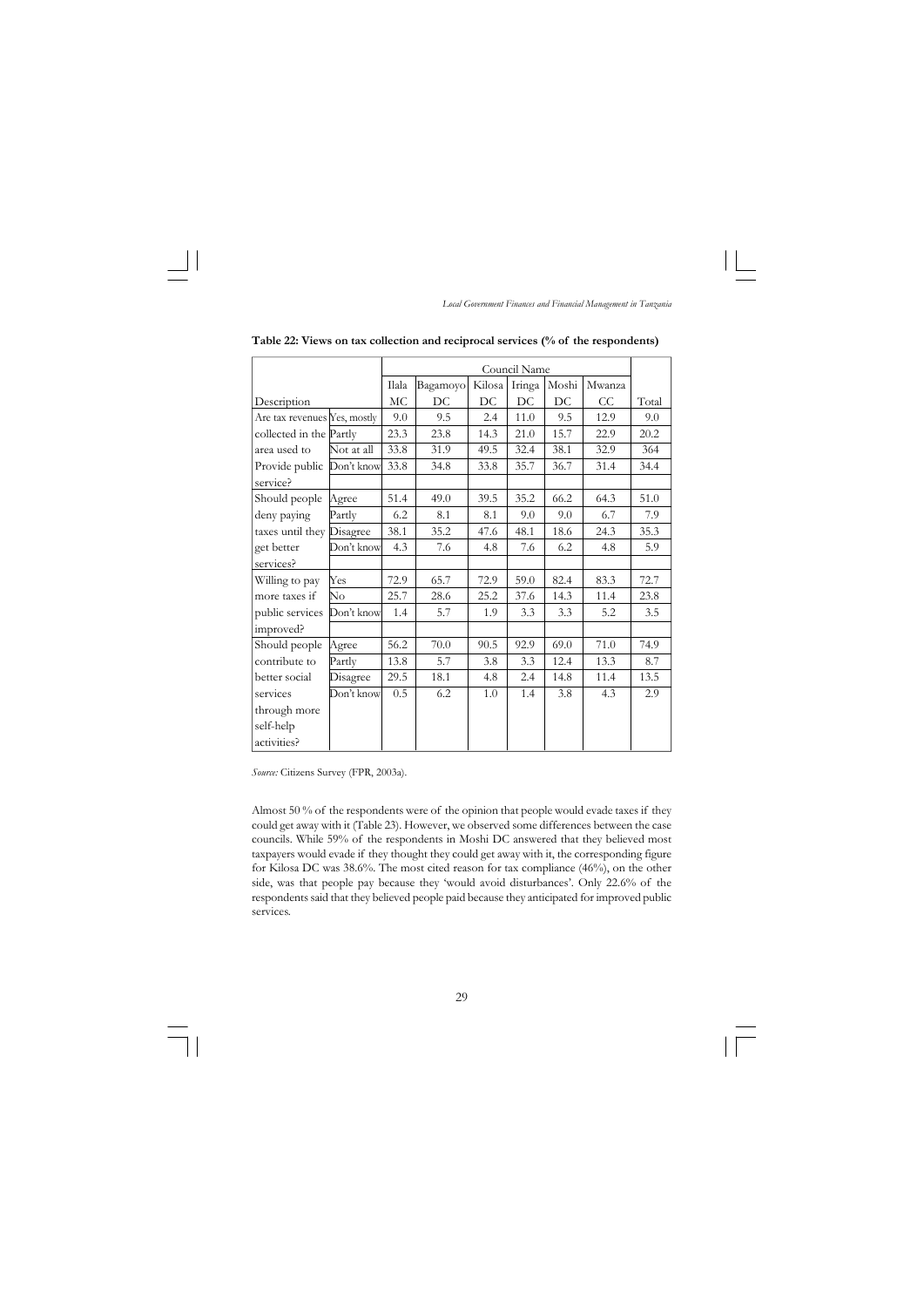|                    |                  |       |          |        | Council Name |       |        |       |
|--------------------|------------------|-------|----------|--------|--------------|-------|--------|-------|
|                    |                  | Ilala | Bagamoyo | Kilosa | Iringa       | Moshi | Mwanza | Total |
| Description        |                  | MC    | DC       | DC     | DC           | DC    | CC     |       |
| Would tax          | Agree            | 48.6  | 48.6     | 38.6   | 37.1         | 59.0  | 58.1   | 48.3  |
| payers evade 50-50 |                  | 9.5   | 11.0     | 10.5   | 10.0         | 7.6   | 9.5    | 9.7   |
| taxation if        | Disagree         | 34.3  | 32.4     | 48.1   | 43.8         | 25.7  | 26.7   | 35.2  |
| possible           | Don't know       | 7.6   | 8.1      | 2.9    | 9.0          | 7.6   | 5.7    | 6.8   |
| Major              | They have no     |       |          |        |              |       |        |       |
| reasons            | opportunity      |       |          |        |              |       |        |       |
| why                | to evade         | 13.3  | 10.0     | 6.2    | 10.0         | 13.3  | 6.7    | 9.9   |
| people             | They anticipate  |       |          |        |              |       |        |       |
| pay                | public services  | 25.7  | 22.9     | 20.0   | 18.6         | 23.3  | 25.2   | 22.6  |
| taxes              | Feel obligations |       |          |        |              |       |        |       |
|                    | towards the      |       |          |        |              |       |        |       |
|                    | government       | 11.4  | 8.1      | 11.4   | 12.4         | 4.8   | 9.5    | 9.6   |
|                    | They will avoid  |       |          |        |              |       |        |       |
|                    | disturbances     | 38.6  | 43.3     | 57.1   | 53.8         | 39.0  | 41.4   | 45.6  |
|                    | Others           | 4.3   | 2.4      | 0.5    | 1.9          | 8.6   | 5.7    | 3.9   |
|                    | Don't know       | 6.7   | 13.3     | 4.8    | 3.3          | 11.0  | 11.4   | 8.4   |

**Table 23: Views on tax evasion and reasons for compliance (% of the respondents)**

*Source:* Citizens Survey (FPR, 2003a).

Corruption was perceived to be a problem in all six case councils (Table 24). However, there were large differences across councils with regard to the extent of corruption. In Kilosa DC, 40% of the respondents viewed corruption as a serious problem. This compares to 72% in Moshi DC. Kilosa and Moshi also stood out with regard to changes in the level of corruption during the last two years. In Kilosa, 40% had seen a decline in the level of corruption, whereas in Moshi 53% had observed an increase. There was agreement across councils that corruption must be combated at every opportunity.

30  $\overline{\overline{\mathcal{a}}}$  $\sqrt{2}$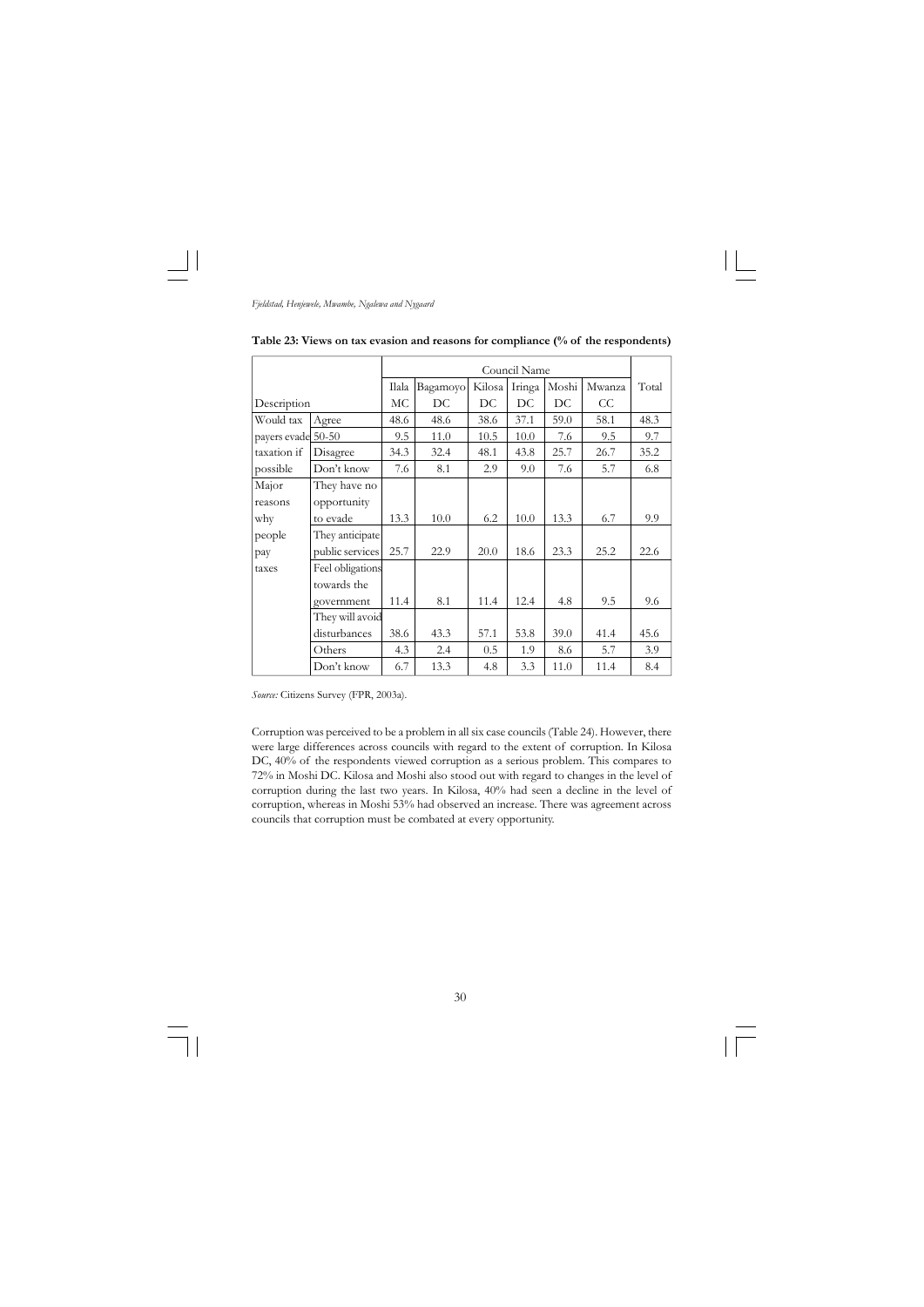|                                     | Council Name |       |          |        |        |       |        |       |
|-------------------------------------|--------------|-------|----------|--------|--------|-------|--------|-------|
|                                     |              | Ilala | Bagamoyo | Kilosa | Iringa | Moshi | Mwanza |       |
| Description                         |              | MC    | DC       | DC     | DC     | DC    | CC     | Total |
| Is corruption                       | Yes          | 64.3  | 61.4     | 40.0   | 48.6   | 71.9  | 69.5   | 59.3  |
| a serious                           | Average      | 12.9  | 10.0     | 22.9   | 16.7   | 8.1   | 7.1    | 12.9  |
| problem in                          | No           | 14.8  | 16.7     | 18.6   | 21.0   | 8.1   | 10.5   | 14.9  |
| this council?                       | Don't know   | 8.1   | 11.9     | 18.6   | 13.8   | 11.9  | 12.9   | 12.9  |
|                                     |              |       |          |        |        |       |        |       |
| Level of cor-                       | Worse        | 44.8  | 39.0     | 28.6   | 29.5   | 52.9  | 40.0   | 39.1  |
| ruption in the                      | No change    | 23.8  | 17.6     | 7.6    | 4.8    | 19.0  | 19.5   | 15.4  |
| council com-                        | Less         | 21.4  | 28.1     | 39.5   | 38.6   | 12.4  | 23.8   | 27.3  |
| pared to 2                          | Don't know   | 10.0  | 15.2     | 24.3   | 27.1   | 15.7  | 16.7   | 18.2  |
| years ago                           |              |       |          |        |        |       |        |       |
| Is corruption                       | Agree        | 7.6   | 8.1      | 5.7    | 5.7    | 3.3   | 1.0    | 5.2   |
| a natural occur <sup>T</sup> o some |              |       |          |        |        |       |        |       |
| rence; no need degree               |              | 8.6   | 5.7      | 6.2    | 3.8    | 3.3   | 2.9    | 5.1   |
| to denounce                         | Disagree     | 81.9  | 80.0     | 82.4   | 85.2   | 90.0  | 93.8   | 85.6  |
| it                                  | Don't know   | 1.9   | 6.2      | 5.7    | 5.2    | 3.3   | 2.4    | 4.1   |
| Corruption is                       | Agree        | 94.3  | 94.3     | 94.3   | 93.8   | 92.4  | 95.2   | 94.0  |
| a disease;                          | To some      |       |          |        |        |       |        |       |
| should be                           | degree       | 4.3   |          | 1.9    | 3.8    | 1.0   | 0.5    | 1.9   |
| denounced in                        | Disagree     | 0.5   | 1.9      | 2.4    | 1.4    | 3.8   | 1.9    | 2.0   |
| every case?                         | Don't know   | 1.0   | 3.8      | 1.4    | 1.0    | 2.9   | 2.4    | 2.1   |

**Table 24: Perceptions on corruption (% of the respondents)**

*Source:* Citizens Survey (FPR, 2003a).

Almost one third (27%) of all respondents were of the opinion that misuse of tax revenues was unavoidable, though there were large variations across councils (see Table 25). Only 11% of respondents in Iringa DC thought misuse was unavoidable, compared to as many as 41% in Moshi DC. In general, respondents favoured village authorities over ward, council and parliamentarians to truthfully allocate tax revenues. Another interesting observation was the relative high degree of trust in the Tanzania Revenue Authority (TRA).

31  $\overline{\neg}$  $\sqrt{2}$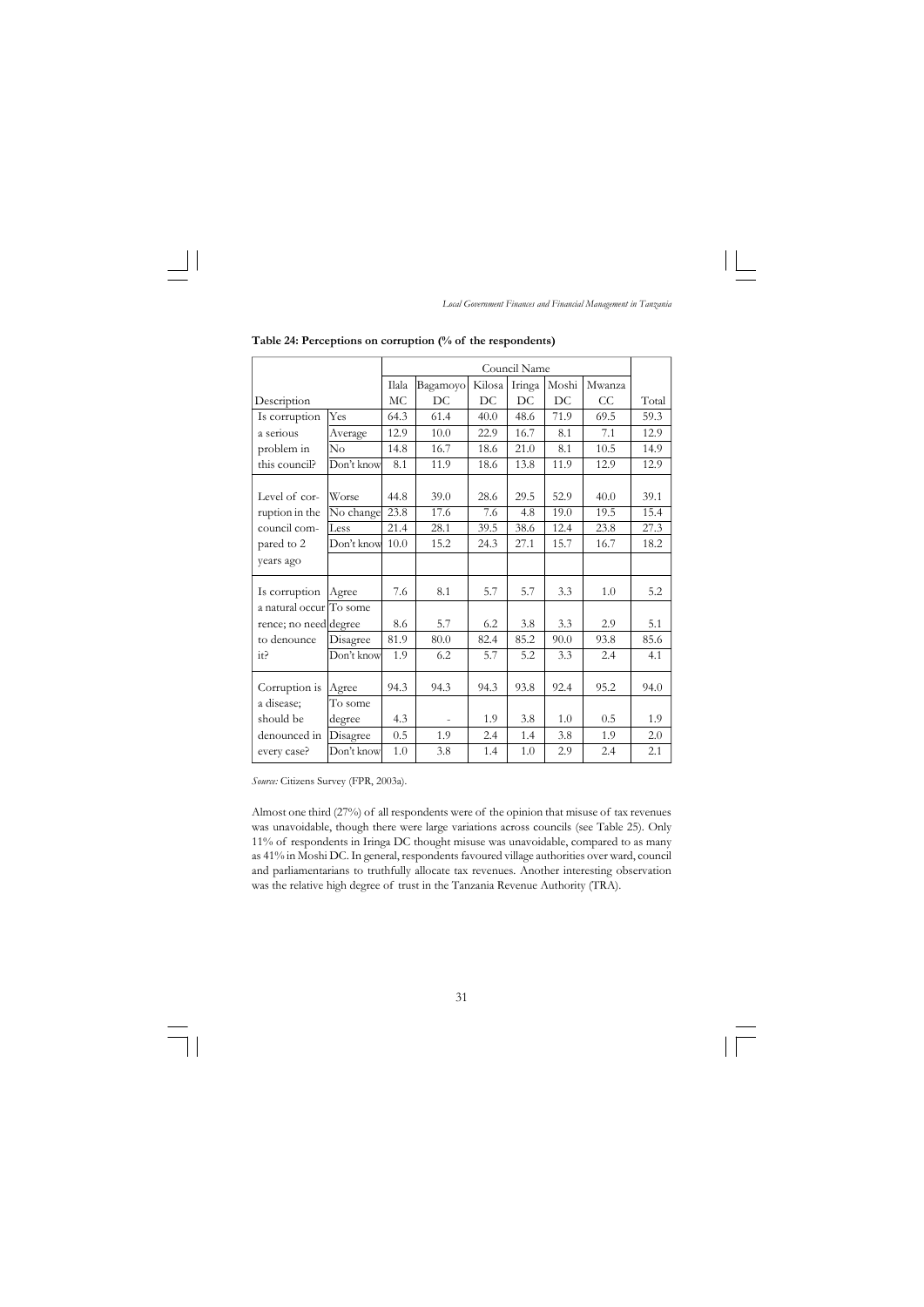

|              |  |  |  |  | Table 25: Where and by whom is misuse of tax revenue least likely $\frac{6}{6}$ of the |  |  |  |
|--------------|--|--|--|--|----------------------------------------------------------------------------------------|--|--|--|
| respondents) |  |  |  |  |                                                                                        |  |  |  |

|                      |             |          |          |          | Council Name |         |        |       |
|----------------------|-------------|----------|----------|----------|--------------|---------|--------|-------|
|                      |             | Ilala    | Bagamoyo | Kilosa   | Iringa       | Moshi   | Mwanza |       |
|                      |             | $\rm MC$ | DC       | DC       | DC           | DC      | CC     | Total |
| Where do you Village |             |          |          |          |              |         |        |       |
| think tax            | authorities | 6.7      | 9.0      | 32.4     | 18.1         | 7.6     | 16.2   | 15.0  |
| revenue is           | Ward office | 10.0     | 3.3      | $10.0\,$ | 13.8         | 8.6     | 14.8   | 10.1  |
| least likely to      | Council     |          |          |          |              |         |        |       |
| be misused?          | authorities | 8.6      | 11.4     | 5.7      | 20.5         | 2.9     | 2.4    | 8.6   |
|                      | Service     |          |          |          |              |         |        |       |
|                      | facility    | 5.7      | 10.0     | 8.1      | 4.3          | 6.2     | 7.1    | 6.9   |
|                      | <b>TRA</b>  | 13.3     | 17.6     | 15.2     | 11.9         | 12.9    | 17.6   | 14.8  |
|                      | Misuse      |          |          |          |              |         |        |       |
|                      | unavoidable | 38.1     | 29.0     | 20.5     | 11.0         | 40.5    | 25.2   | 27.4  |
|                      | Don't know  | 17.6     | 19.5     | 8.1      | 20.5         | 21.4    | 16.7   | 17.3  |
| Who do you           | Village     |          |          |          |              |         |        |       |
| think is least       | authorities | 7.1      | 16.2     | 18.6     | 11.9         | 7.6     | 17.1   | 13.1  |
| likely to            | Ward office | 5.7      | 1.9      | 7.1      | 10.5         | 7.6     | 14.3   | 7.9   |
| misuse tax           | Council     |          |          |          |              |         |        |       |
| revenue?             | authorities | 2.4      | 3.3      | 8.1      | 9.0          | 3.3     | 2.4    | 4.8   |
|                      | Parliamen-  |          |          |          |              |         |        |       |
|                      | tarians     | 2.4      | 5.2      | 5.7      | $7.1\,$      | $0.5\,$ | 1.9    | 3.8   |
|                      | Service     |          |          |          |              |         |        |       |
|                      | facility    | 21.9     | 13.8     | 17.1     | 14.3         | 8.6     | 7.6    | 13.9  |
|                      | <b>TRA</b>  |          |          |          |              |         |        |       |
|                      | collectors  | 13.3     | 14.8     | 16.2     | 21.0         | 9.5     | 10.0   | 14.1  |
|                      | Don't know  | 34.8     | 31.9     | 17.1     | 18.6         | 49.5    | 31.9   | 30.6  |
|                      | Others      | 12.4     | 12.9     | 10.0     | 7.6          | 13.3    | 14.8   | 11.8  |

*Source:* Citizens Survey (FPR, 2003a).

Table 26 shows that 64% of all respondents thought that reporting misuse of tax revenue to a journalist would help reduce this form of corruption. Some respondents did not think any of the given measures would impact on the extent of tax revenue misuse. The most frequent reason given for this attitude was the view that 'all civil servants were corrupt and they protected each other'. This attitude reflected that much was left to be done to build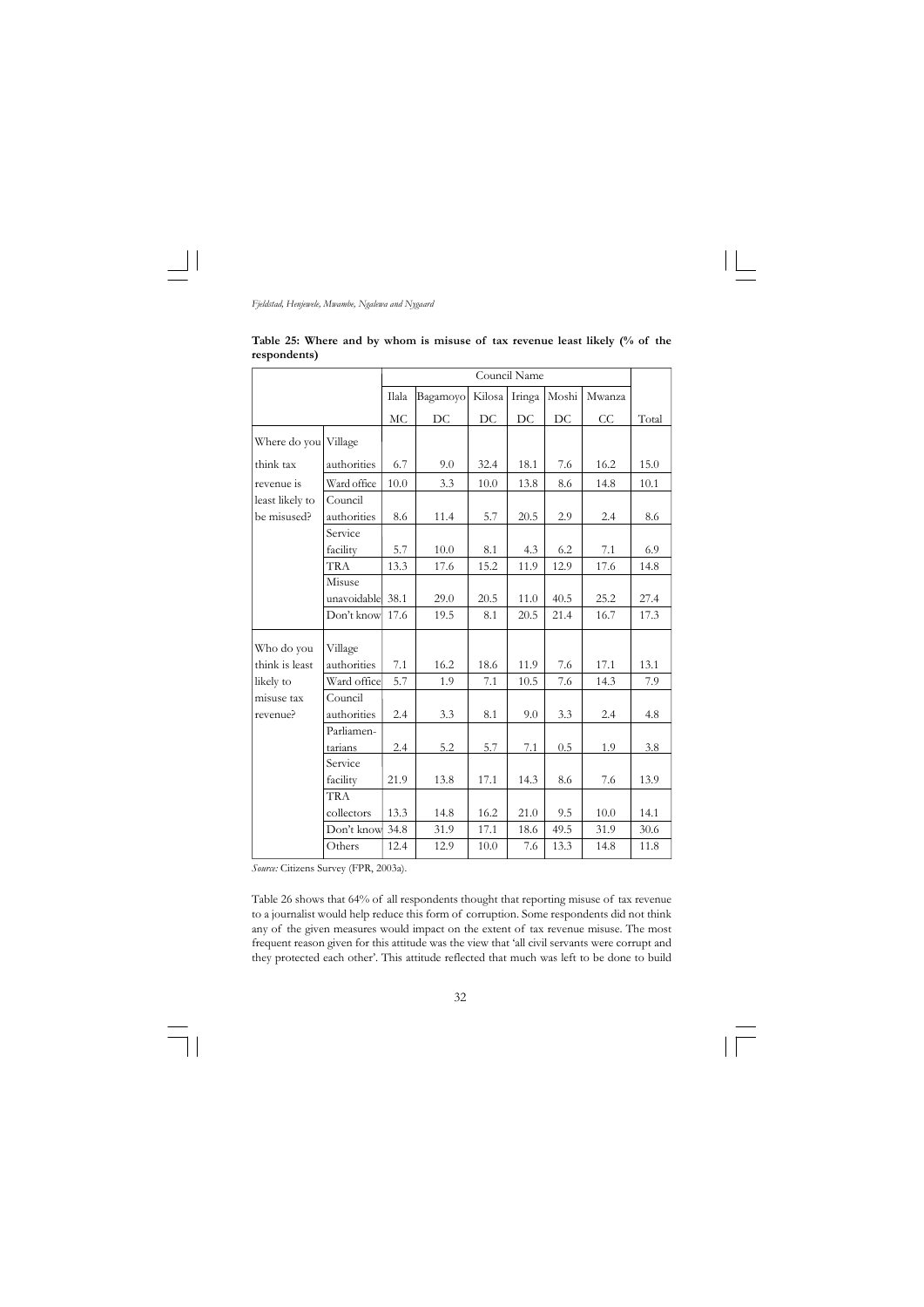

trust-relations between the local authorities and citizens. As long as 'whistle-blowers' were not protected, it was likely that most cases of misuse of revenues by local government officials would remain unreported.

|                   |            |       |          | Council Name |        |       |        |       |  |  |
|-------------------|------------|-------|----------|--------------|--------|-------|--------|-------|--|--|
|                   |            | Ilala | Bagamoyo | Kilosa       | Iringa | Moshi | Mwanza |       |  |  |
| Group/Institution |            | MC    | DC       | DC           | DC     | DC    | CC     | Total |  |  |
| Village           | Yes        | 43.8  | 50.0     | 49.5         | 64.8   | 41.0  | 48.6   | 49.6  |  |  |
| authorities       | No         | 45.7  | 36.2     | 46.7         | 30.0   | 40.0  | 42.9   | 40.2  |  |  |
|                   | Don't know | 10.5  | 13.8     | 3.8          | 5.2    | 19.0  | 8.6    | 10.2  |  |  |
| Ward              | Yes        | 38.1  | 49.5     | 49.5         | 57.1   | 43.3  | 50.0   | 47.9  |  |  |
| office            | No         | 51.9  | 36.7     | 45.7         | 38.1   | 37.6  | 41.0   | 41.8  |  |  |
|                   | Don't know | 10.0  | 13.8     | 4.8          | 4.8    | 19.0  | 9.0    | 10.2  |  |  |
| Council           | Yes        | 36.7  | 40.5     | 47.1         | 53.3   | 40.5  | 46.7   | 44.1  |  |  |
| authorities       | No         | 53.3  | 44.8     | 44.8         | 40.5   | 39.0  | 42.4   | 44.1  |  |  |
|                   | Don't know | 10.0  | 14.8     | 8.1          | 6.2    | 20.5  | 11.0   | 11.7  |  |  |
| Police            | Yes        | 41.9  | 39.5     | 54.8         | 49.0   | 42.4  | 43.8   | 45.2  |  |  |
|                   | No         | 49.5  | 48.1     | 40.0         | 46.2   | 39.5  | 43.8   | 44.5  |  |  |
|                   | Don't know | 8.6   | 12.4     | 5.2          | 4.8    | 18.1  | 12.4   | 10.2  |  |  |
| Member            | Yes        | 40.0  | 43.8     | 40.5         | 49.0   | 50.0  | 62.9   | 47.7  |  |  |
| of Parliament No  |            | 50.0  | 41.9     | 52.4         | 45.2   | 30.0  | 27.1   | 41.1  |  |  |
|                   | Don't know | 10.0  | 14.3     | 7.1          | 5.7    | 20.0  | 10.0   | 11.2  |  |  |
| Political         | Yes        | 42.9  | 41.4     | 30.5         | 38.1   | 56.2  | 59.0   | 44.7  |  |  |
| party             | No         | 45.7  | 44.3     | 58.1         | 50.0   | 27.1  | 28.6   | 42.3  |  |  |
| leaders           | Don't know | 11.4  | 14.3     | 11.4         | 11.9   | 16.7  | 12.4   | 13.0  |  |  |
| Journalist        | Yes        | 63.3  | 60.5     | 59.5         | 63.3   | 67.6  | 68.1   | 63.7  |  |  |
|                   | No         | 27.1  | 25.2     | 25.7         | 24.3   | 15.2  | 20.5   | 23.0  |  |  |
|                   | Don't know | 9.5   | 14.3     | 14.8         | 12.4   | 17.1  | 11.4   | 13.3  |  |  |

**Table 26: What actions would reduce the misuse of tax revenues (% of the respondents)**

*Source:* Citizens Survey (FPR, 2003a).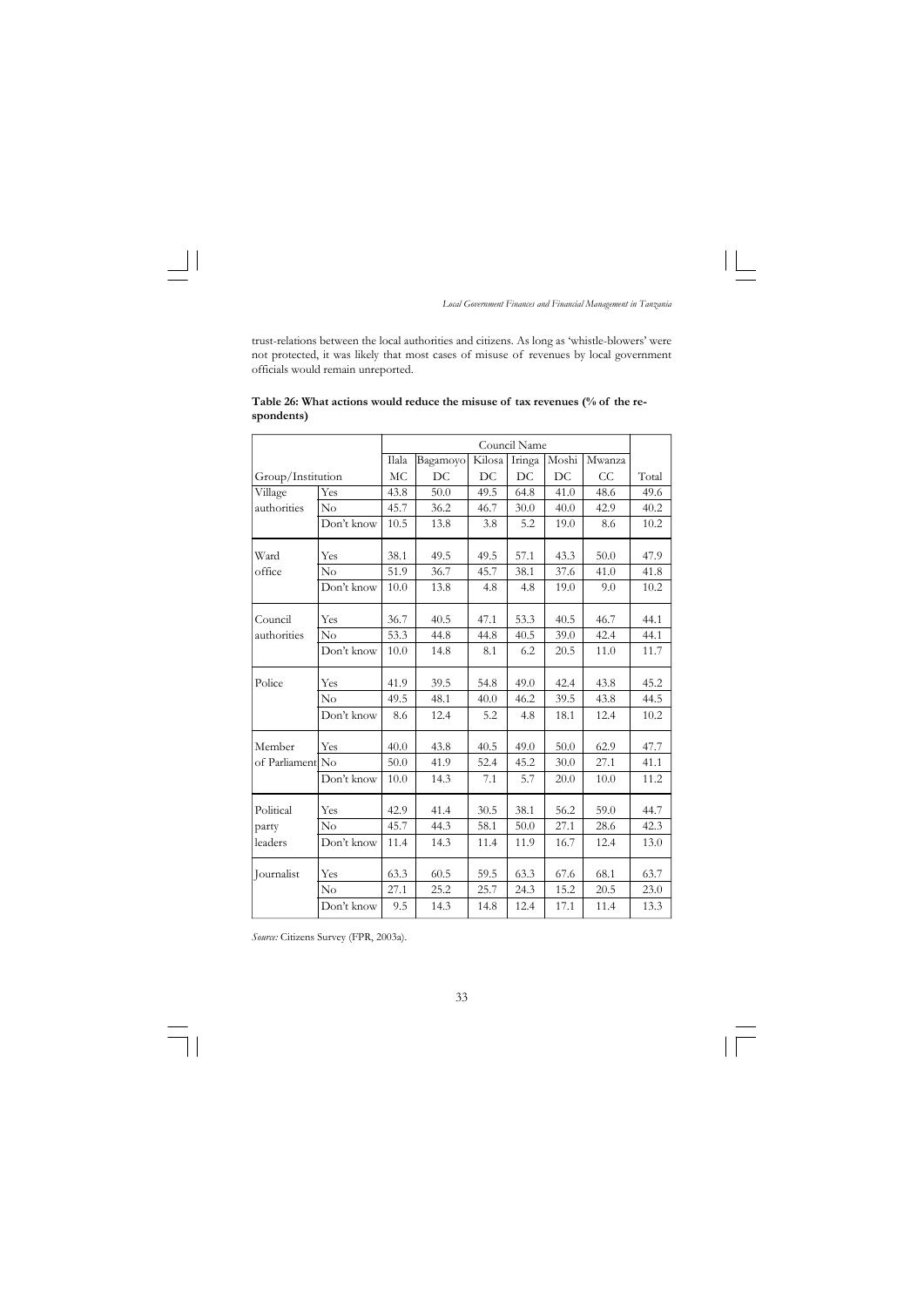

Table 27 gives the percentage of all respondents, by council and in total, that agree, agree partly (50-50) or disagree to whether the given issues would improve the use of tax revenue. Other respondents did not know. The most favoured measures were stronger punishment of government employees (83% of the respondents) and politicians (80% of the respondents). More information to the public on the allocation of tax revenues was also perceived to be a potential important measure to improve the use of revenues.

|                              |           |                  |          |        | Council Name |       |        |       |
|------------------------------|-----------|------------------|----------|--------|--------------|-------|--------|-------|
|                              |           | Ilala            | Bagamoyo | Kilosa | Iringa       | Moshi | Mwanza |       |
| Description                  |           | MC               | DC       | DC     | DC           | DC    | DC     | Total |
| Stronger punish-Agree        |           | 78.1             | 79.5     | 89.5   | 89.0         | 80.0  | 83.3   | 83.3  |
| ment to govern-              | $50 - 50$ | 10.5             | 11.0     | 6.2    | 4.8          | 9.5   | 6.7    | 8.1   |
| ment employees               | Disagree  | 8.1              | 5.2      | 3.8    | 5.2          | 5.7   | 5.7    | 5.6   |
| Stronger punish-             | Agree     | 67.6             | 75.2     | 89.0   | 86.7         | 77.1  | 82.4   | 79.7  |
| ment to                      | $50 - 50$ | 16.7             | 12.4     | 7.1    | 6.7          | 10.0  | 7.1    | 10.0  |
| politicians                  | Disagree  | 12.4             | 7.6      | 3.3    | 5.7          | 8.1   | 6.2    | 7.2   |
| More information Agree       |           | 79.0             | 75.2     | 82.9   | 77.1         | 74.8  | 77.1   | 77.7  |
| on allocation of             | $50 - 50$ | 11.9             | 10.5     | 10.0   | 13.8         | 13.8  | 13.3   | 12.2  |
| tax revenues                 | Disagree  | $\overline{5.2}$ | 7.1      | 6.7    | 7.1          | 6.7   | 4.3    | 6.2   |
| More information Agree       |           | 78.1             | 69.5     | 79.5   | 72.4         | 71.9  | 75.2   | 74.4  |
| on how much re- 50 -50       |           | 10.0             | 11.9     | 11.9   | 14.8         | 15.7  | 14.8   | 13.2  |
| venues is collected Disagree |           | 7.6              | 11.4     | 8.1    | 11.4         | 7.6   | 4.8    | 8.5   |
| More involvement Agree       |           | 12.9             | 21.9     | 24.3   | 21.4         | 17.6  | 16,7   | 19.1  |
| of police in tax             | $50 - 50$ | 14.8             | 17.1     | 10.0   | 12.4         | 6.2   | 5.2    | 11.0  |
| collection                   | Disagree  | 66.7             | 54.3     | 64.3   | 64.3         | 66.2  | 70.0   | 64.3  |

**Table 27: What actions should be taken to improve the use of tax revenues (% of the respondents)**

*Source:* Citizens Survey (FPR, 2003a).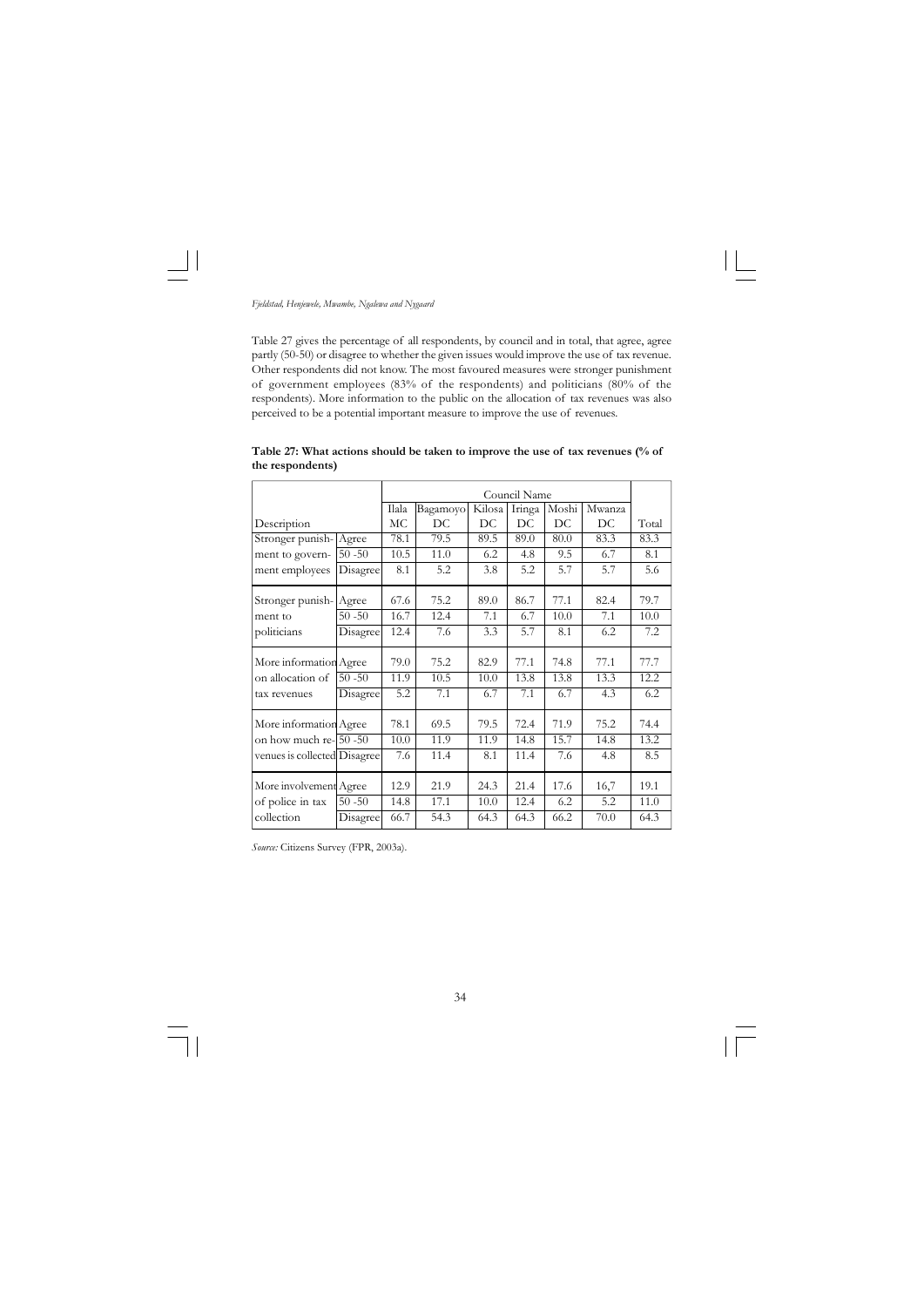

#### **7 CONCLUSIONS**

The report analyses data on finances and financial management in six councils over the period of 2000-2003. The analysis focuses on the following key issues: (i) the degree of fiscal autonomy; (ii) financial management, including budgeting, accounting and auditing; (iii) methods of revenue collection; (iv) transparency in fiscal and financial affairs; and (v) tax compliance and fiscal corruption.

#### **7.1 Summary**

- (i) Fiscal autonomy is limited in district councils both with respect to revenues and expenditures. The bulk of their revenues (80-90%) are conditional grants from the central government. In contrast, the urban councils are less dependent on transfers from above, and generate a substantial share of revenues from own sources. In 2002, Ilala MC generated about 64% of its revenue through own sources and Mwanza CC almost 48%. However, none of the six case councils have experienced an increase in own revenues' share of total revenues during the three year period 1999-2002. In Bagamoyo, Iringa, and Mwanza, there is a clear downward trend in own revenues as a percentage of total revenues.
- (ii) Most case councils have introduced new methods to increase revenues from existing sources by outsourcing some of the revenue collection to private collectors to increase revenues from existing sources. Only in Iringa DC are all own revenues collected by the council staff.
- (iii) With respect to the quality of financial management our research cannot, at this stage, identify any differences between the case councils that were part of the initial LGRP phase 1 and those which were not. Gaps between budgets and accounts provide an indication of the quality and realism of budgeting in the case councils. No trend can be derived from the data, as the gaps between reported and projected revenues vary from year to year in all councils. For some councils, and in particular Moshi DC, the annual fluctuations are substantial and reflect weak budgeting. Moreover, the staffing situation in the case councils' treasury departments differs both with respect to the number of staff members and their qualifications. The findings show that urban councils are better staffed than the rural ones. However, a general picture from the Treasury Departments is that about one third or less of the staff are trained accountants. The remaining majority of staff have either no formal training in accounting or only hold certificates. Furthermore, while more councils than before have got a 'clean' statement on their accounts from the Controller and Auditor General (this applies to Ilala MC, Kilosa DC, Moshi DC and Mwanza CC, which all received clean reports in 2001), it is too early to state whether this is the trend or only something accidental. Hence, one should be cautious to draw conclusions on this basis.
- (iv) There are reasons to question the effectiveness of the mechanisms used by the councils to disseminate information on financial and fiscal affairs to the public, and whether such information actually reaches the public. Very few of the respondents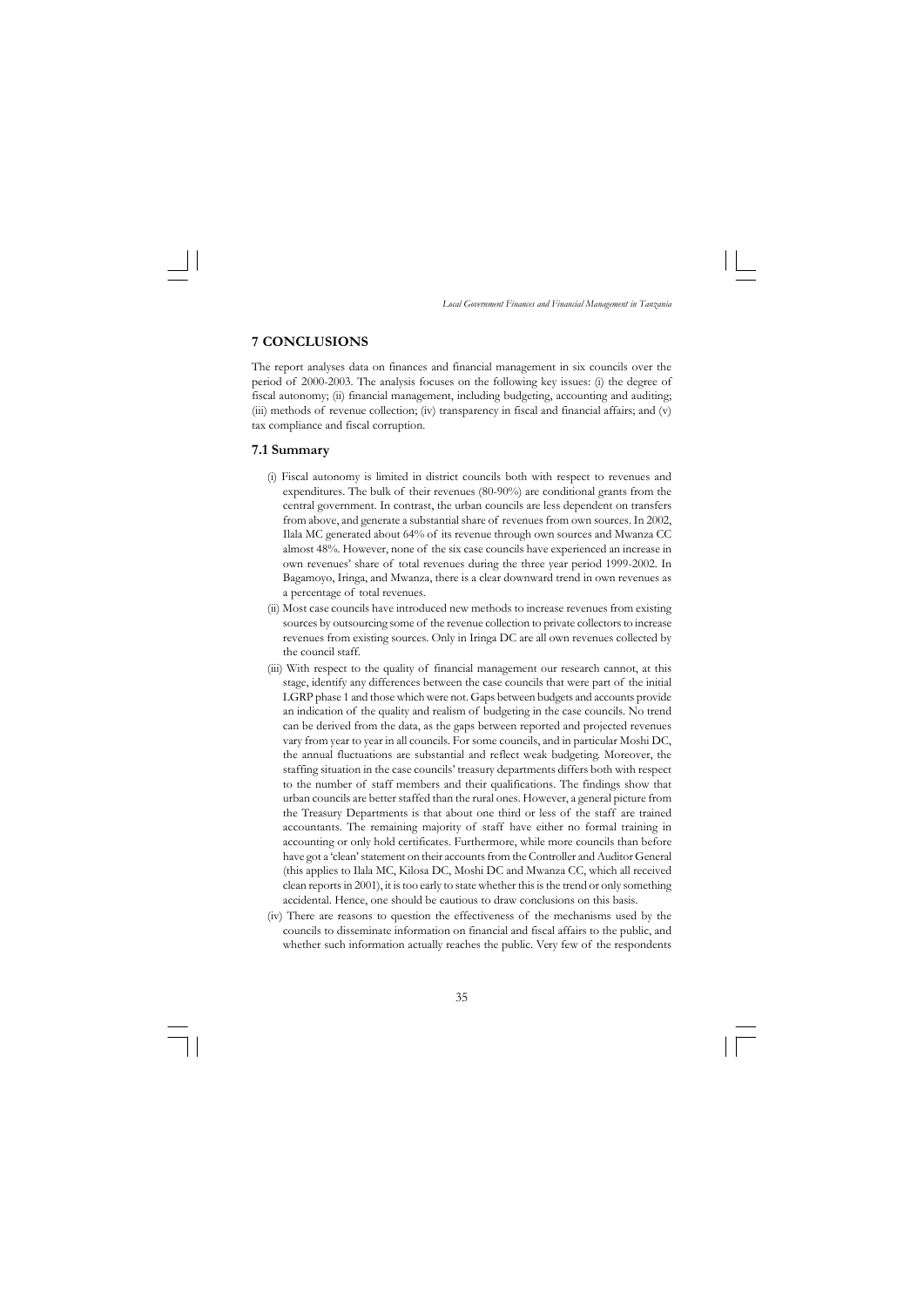

(5.6%) in the citizens' survey, which covered 1260 respondents in the case councils, said they had seen any information about local government finances. 86% of all respondents say they have never received information on the amount of tax revenues and user charges collected in area. There were, however, large variations across councils. The respondents in Kilosa DC appear to be relatively best informed, whereas the highest levels of ignorance among citizens with regard to tax collection were found in the urban councils of Ilala MC and Mwanza CC.

(v) In all the case councils, taxpayers' unwillingness to pay taxes and fees was reported as a major obstacle to enhancing local government revenues. The most serious problem perceived by a majority of the respondents (58.4%) in the citizens' survey was that the money collected was not spent on public services. With respect to the urbanrural divide which was observed on other issues, the respondents in Ilala MC and Mwanza CC reported that too many taxes/fees and harassment by tax collectors were bigger problems compared to what was reported by the respondents in the rural councils. However, dissatisfaction on poor linkages between taxes paid and service delivery showed no rural-urban divide. In general, taxes were widely perceived to be unfair. Only 9% of the respondents agreed with the statement that 'most of the tax revenues collected in the area was used for reciprocal services'. The most cited reason for tax compliance (46%), on the other side, was that people paid because they 'would avoid disturbances'. Interestingly, 73% of the respondents said they would be willing to pay more taxes in exchange for improved services. Corruption was also perceived to be a problem in all the six case councils. However, there were large differences across councils with respect to the extent of corruption. In Kilosa DC, 40% of the respondents viewed corruption as a serious problem, compared to 72% in Moshi DC. Moreover, in Kilosa 40% have seen a decline in the level of corruption during the last two years, whereas in Moshi 53% had observed an increase. There was agreement across councils that corruption must be combated at every opportunity, but many respondents thought that no measures would impact on the extent of tax revenue misuse. The most frequent reason given for this attitude was the view that 'all civil servants were corrupt and they protected each other'. This attitude reflected that much was left to be done to build trust-relations between the local authorities and citizens.

#### **7.2 Implications for policy**

One major administrative problem today for many councils is their inability to collect fully the revenue due to them. In most councils there are huge gaps between reported and projected revenues. This is due to: (1) poor administrative capacity to assess the revenue base; (2) poor administrative capacity to enforce the taxes; (3) explicit and intentional tax evasion and resistance from taxpayers; (4) corruption, including embezzlement of revenues; (5) external pressure on the local finance department to provide optimistic projections; and (6) political pressure on the local tax administration to relax on revenue collection. In this setting, fundamental issues to be addressed in the context of local government fiscal reforms include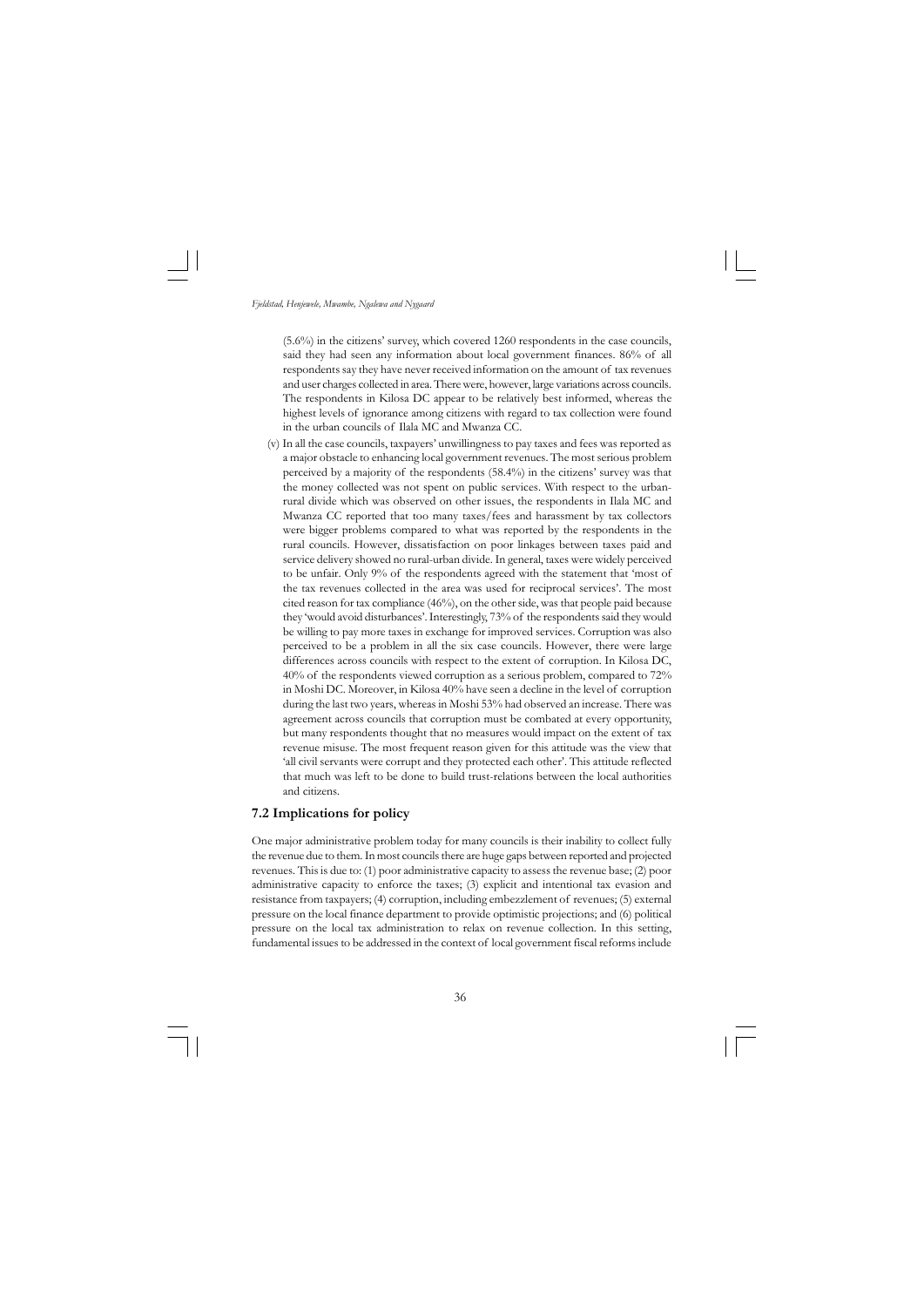

to redesign the current revenue structure and to strengthen financial management. Moreover, measures are required to enhance taxpayers' compliance and to improve the accountability of tax collectors and councillors. This cannot be achieved without substantial and consistent political support from the central government.

A fundamental requirement when further redesigning the local tax system is greater emphasis on the cost-effectiveness of revenue collection, taking into account not only the direct costs of tax administration, but also the overall costs to the economy, including the compliance costs to the taxpayers. In addition, losses through corruption and tax evasion need to be reduced. To achieve these aims, there is a need to further simplifying the licence and fee structures by reducing the number of rates and coverage. Fees and licences that have regulatory functions, such as sand fees, hunting and business licences, should be harmonised with central government taxes, to avoid double taxation and conflicts with national development policies such as employment creation and environmental protection. Furthermore, uniform rates on agricultural taxes (crop cess) are necessary to minimise distortions. In this context it might be worth considering the possibility to centralise the collection of certain local taxes. For instance, cess on export crops could be collected by the Tanzania Revenue Authority at their points of export.

More realism is required when it comes to the implementation of a well functioning property tax system. An important element of the fiscal decentralisation process has been to give municipalities the power to value, asses, bill, collect and enforce property taxes (see McCluskey et al, 2003). Property tax has many attractions as a local revenue base since it is imposed on immobile assets and, therefore, is difficult to avoid - at least in principle. However, it has some obvious weaknesses which need to be taken into consideration before heavy reliance is placed on it. In particular, problems of valuation and tax enforcement often occur due to political interventions and administrative weaknesses. The municipalities' capacity and capability to administer the property tax have in general proved to be inadequate. Hence, it has been difficult for many councils to maintain the current property valuation registers, let alone to continue the property valuation exercises. It is, therefore, a need to reassess the basis of the property tax in urban councils and to implement a more simple and coherent approach to the valuation provision, which takes into consideration administrative capacity and capability constraints facing the councils. Moreover, the experiences from urban councils advocate cautiousness when extending property tax to district councils.

Some councils have started to explore methods to reduce the financial gap caused by the tax rationalisation in June 2003 by: (1) outsourcing revenue collection to private collectors to increase revenues from existing sources (e.g. natural resource products, including charcoal, wood and other forest products, and livestock auction fees); (2) reducing costs (e.g. by limiting the number of meetings and workshops and by retrenching surplus staff); and (3) imposing more cost effective spending (e.g. on electricity and stationeries). Current attempts for economic diversification will also help to expand the tax base (e.g. a longer term strategy to introducing new cash crops). Moreover, co-production of services by councils and local communities is on the rise. For instance, in several councils recently visited by the research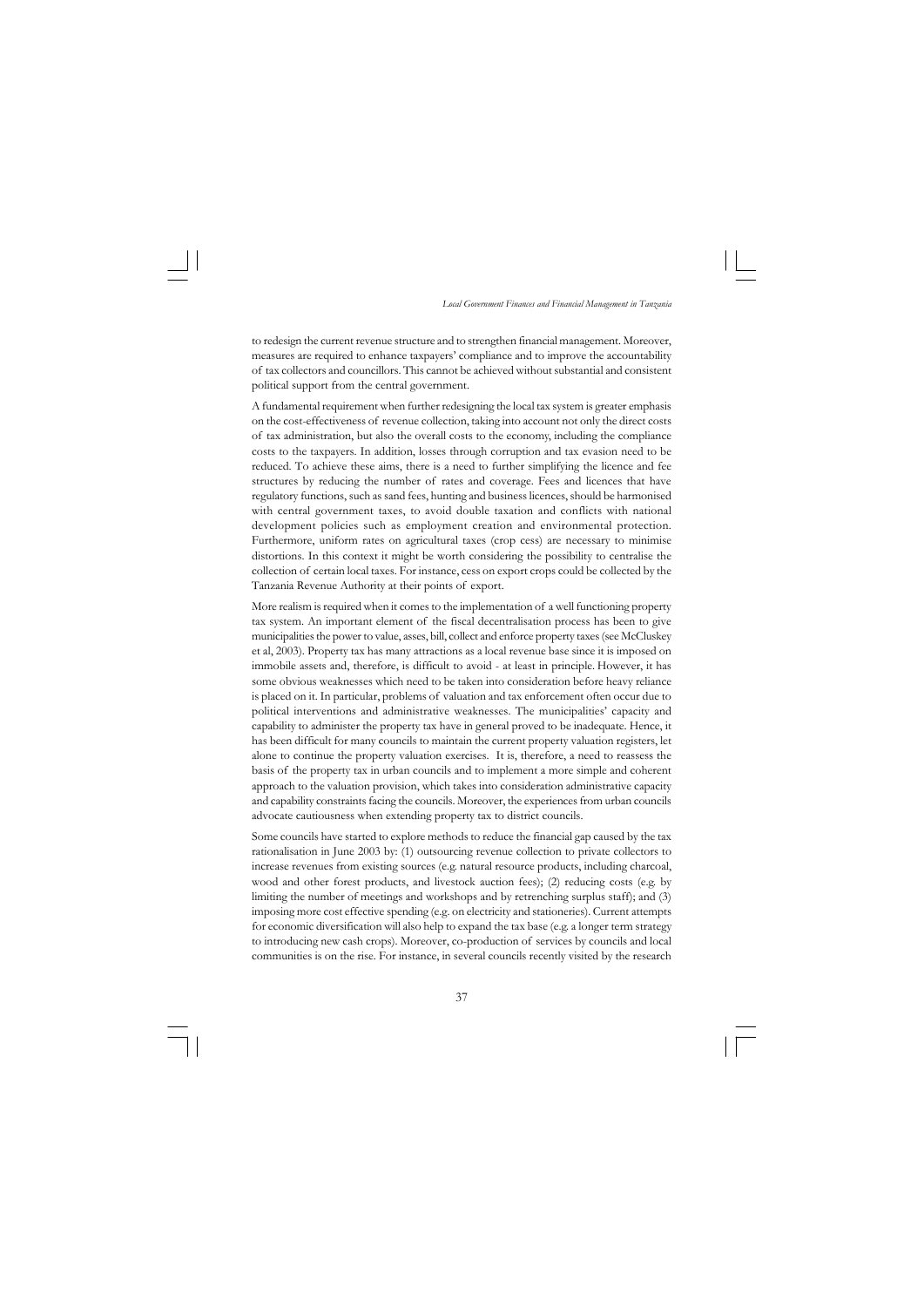

team, the increasing number of primary schools are maintained and expanded via self-help schemes combined with technical support from the council.

Transparency with respect to budgets and accounts is at the heart of local government accountability. Local authorities publish information on revenues collected and allocations of funds, as they are obliged to according to the Local Authority Financial Memorandum 1997. However, at present much of this information does not reach or is not understood by the general public. Public notices gazetted in newspapers or posted on notice boards at the council headquarters are often presented in a relatively complicated and technical way which is hard to understand by ordinary citizens. Many people do not take interest in reading notices and newspapers. It should be added that the literacy level of many citizens is low. A main challenge is therefore to provide information on fiscal issues in ways which are understandable and which reach the general public. The successful dissemination of information on HIV/AIDS prevention may provide useful lessons for how to design and disseminate information on budgets and accounts to the communities. Written and oral methods of dissemination should be combined, including information submitted at service outlets such as schools and dispensaries, and at village and ward offices. More active use of the VEOs and mtaa leaders to communicate such information to citizens might also pay high dividends as the experiences from Kilosa and Iringa indicated. Urban councils would, in general, require additional measures compared to rural councils, due to the often high mobility and turnover of residents that make it more difficult to reach citizens with such information.

Improved information to the public on budgets and accounts might improve the opportunities for citizens to exercise their voice and demand accountability from local authorities. It is, however, important to stress that encouraging citizens and the civil society to engage in fiscal and financial monitoring at the local level does not imply that such measures should replace formal auditing and accounting mechanisms. Nor does it imply that such measures will weaken the formal accountability mechanisms. On the contrary, it can strengthen the legitimacy and standing of local authorities in the communities by contributing with complementary measures to improved control of revenue collection and expenditures.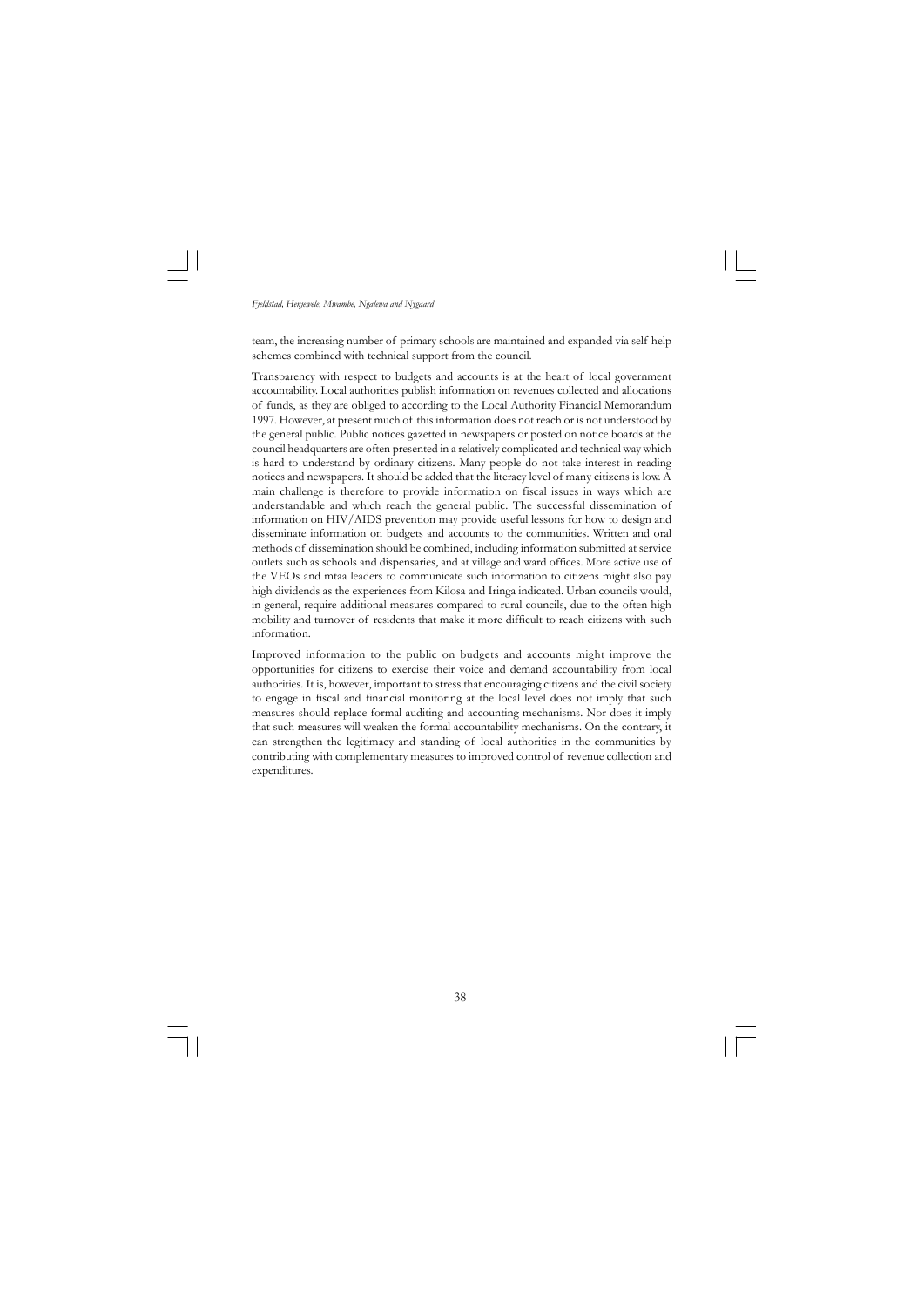

#### **REFERENCES**

- Cooksey, B. & M. Mmuya (1997). 'The use and quality of health services in rural Tanzania.' *Working Paper 6: 97*. Dar es Salaam: TADREG.
- Economic and Social Research Foundation [ESRF] & Front Against Corrupt Elements in Tanzania [FACEIT] (2002). *The state of corruption in Tanzania*. Annual report 2002. Final Report October 2002. Dar es Salaam.
- Fjeldstad, O.-H. (2003). 'Fiscal decentralisation in Tanzania. For better or for worse?' *Journal of Public Administration*, Vol. 38, No. 2 (June), pp. 133-149.
- Fjeldstad, O.-H. (2003). 'New challenges for local government revenue enhancement.' Project Brief No. 2 (2003). *Formative Process Research on the Local Government Reform in Tanzania*. Dar es Salaam: REPOA.
- Fjeldstad, O.-H. & J. Semboja (2001). 'Why people pay taxes. The case of the development levy in Tanzania.' *World Development*, Vol. 29, No. 12, pp. 2059-2074 (December).
- Fjeldstad, O.-H. & J. Semboja (2000). 'Dilemmas of fiscal decentralisation: A study of local government taxation in Tanzania.' *Forum for Development Studies*, Vol. 27, No. 1, pp. 7-41.
- Formative Process Research on the Local Government Reform in Tanzania [FPR] (2003a). *Citizens Survey Report*. Bergen: Chr. Michelsen Institute (November).
- Formative Process Research on the Local Government Reform in Tanzania [FPR] (2003b). *Fieldwork Manual*. Bergen/Oslo/Dar es Salaam: CMI/NIBR/REPOA (February).
- Formative Process Research on the Local Government Reform in Tanzania [FPR] (2002). *Inception Report*. Bergen/Oslo/Dar es Salaam: CMI/NIBR/REPOA (October).
- International Monetary Fund [IMF] (2003). 'Tanzania: Selected issues and statistical appendix.' *IMF Country Report No. 03/2* (January, p. 7).
- Langlois, L.A. & R. Beschel Jr. with R. Stapenhurst (1998). 'Public expenditure analysis and management in the Republic of Kariba: A case study. Developing more effective ways to control and manage government resources.' Washington DC: The Economic Development Institute of the World Bank.
- McCluskey, W., R. Franzsen, T. Johnstone & D. Johnstone (2003). *Property tax reform: The experience of Tanzania*. London: RICS Foundation.
- PriceWaterhouseCoopers (2003). *Local government support programme. Design of capital grants programme and capacity building programme for local governments*. Final report (December). Dar es Salaam.
- Price Waterhouse (1998).*Local government finance reform. A system for the financing of local government*. Report Prepared for the Prime Minister's Office, United Republic of Tanzania, Dar es Salaam (October).
- Semboja, J. & O. Therkildsen, (eds.) (1995). *Service Provision under Stress in East Africa.* Oxford: James Currey.